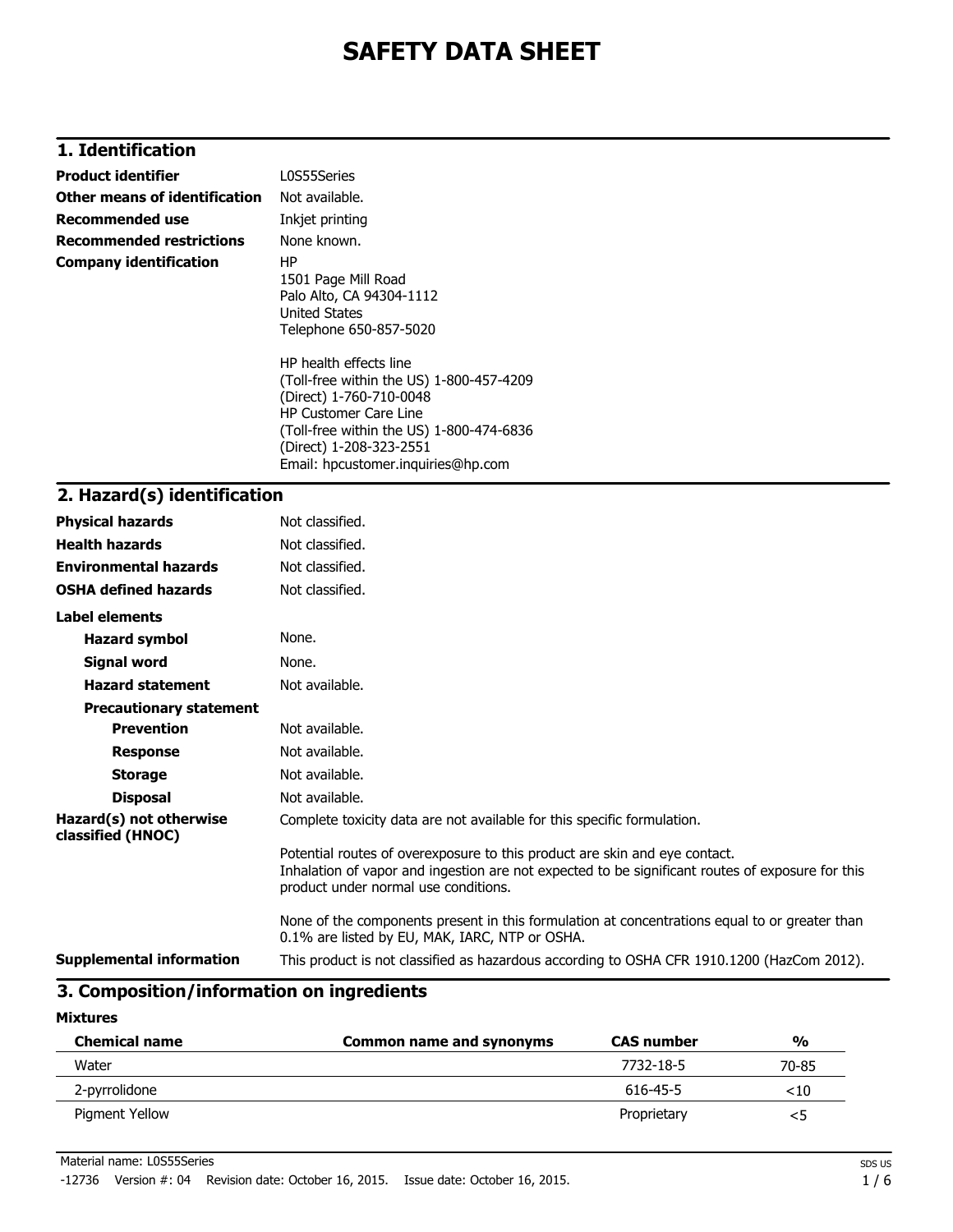| <b>Composition comments</b> | This ink supply contains an aqueous ink formulation.<br>This product has been evaluated using criteria specified in 29 CFR 1910.1200 (Hazard<br>Communication Standard). |
|-----------------------------|--------------------------------------------------------------------------------------------------------------------------------------------------------------------------|
| 4. First-aid measures       |                                                                                                                                                                          |
| <b>Teleslation</b>          | Mouse to froch air. If symptoms norsist, not modical attention                                                                                                           |

| THIRIGUVII                                                      | <u>riove</u> to fresh all. If symptoms persist, get medical attention.                                                                                                                             |
|-----------------------------------------------------------------|----------------------------------------------------------------------------------------------------------------------------------------------------------------------------------------------------|
| <b>Skin contact</b>                                             | Wash affected areas thoroughly with mild soap and water. Get medical attention if irritation<br>develops or persists.                                                                              |
| Eye contact                                                     | Do not rub eyes. Immediately flush with large amounts of clean, warm water (low pressure) for at<br>least 15 minutes or until particles are removed. If irritation persists get medical attention. |
| <b>Ingestion</b>                                                | If ingestion of a large amount does occur, seek medical attention.                                                                                                                                 |
| <b>Most important</b><br>symptoms/effects, acute and<br>delayed | Not available.                                                                                                                                                                                     |

| Suitable extinguishing media                                               | Dry chemical, CO2, water spray or regular foam. |  |  |
|----------------------------------------------------------------------------|-------------------------------------------------|--|--|
| Unsuitable extinguishing<br>media                                          | None known.                                     |  |  |
| <b>Specific hazards arising from</b><br>the chemical                       | Not applicable.                                 |  |  |
| <b>Special protective equipment</b><br>and precautions for<br>firefighters | Not available.                                  |  |  |
| <b>Specific methods</b>                                                    | None established.                               |  |  |
| 6. Accidental release measures                                             |                                                 |  |  |
|                                                                            |                                                 |  |  |

#### **Personal precautions, protective equipment and emergency procedures** Wear appropriate personal protective equipment. **Methods and materials for containment and cleaning up** Dike the spilled material, where this is possible. Absorb with inert absorbent such as dry clay, sand or diatomaceous earth, commercial sorbents, or recover using pumps. **Environmental precautions** Do not let product enter drains. Do not flush into surface water or sanitary sewer system.

### **7. Handling and storage**

| <b>Precautions for safe handling</b>                                      | Avoid contact with skin, eyes and clothing.                               |
|---------------------------------------------------------------------------|---------------------------------------------------------------------------|
| Conditions for safe storage,<br>including any<br><b>incompatibilities</b> | Keep out of the reach of children. Keep away from excessive heat or cold. |

### **8. Exposure controls/personal protection**

| <b>Occupational exposure limits</b>        | No exposure limits noted for ingredient(s).                            |  |  |
|--------------------------------------------|------------------------------------------------------------------------|--|--|
| <b>Biological limit values</b>             | No biological exposure limits noted for the ingredient(s).             |  |  |
| <b>Exposure guidelines</b>                 | Exposure limits have not been established for this product.            |  |  |
| <b>Appropriate engineering</b><br>controls | Use in a well ventilated area.                                         |  |  |
|                                            | Individual protection measures, such as personal protective equipment  |  |  |
| Eye/face protection                        | Not available.                                                         |  |  |
| <b>Skin protection</b>                     |                                                                        |  |  |
| <b>Hand protection</b>                     | Not available.                                                         |  |  |
| <b>Other</b>                               | Not available.                                                         |  |  |
| <b>Respiratory protection</b>              | Not available.                                                         |  |  |
| <b>Thermal hazards</b>                     | Not available.                                                         |  |  |
| <b>General hygiene</b><br>considerations   | Handle in accordance with good industrial hygiene and safety practice. |  |  |

### **9. Physical and chemical properties**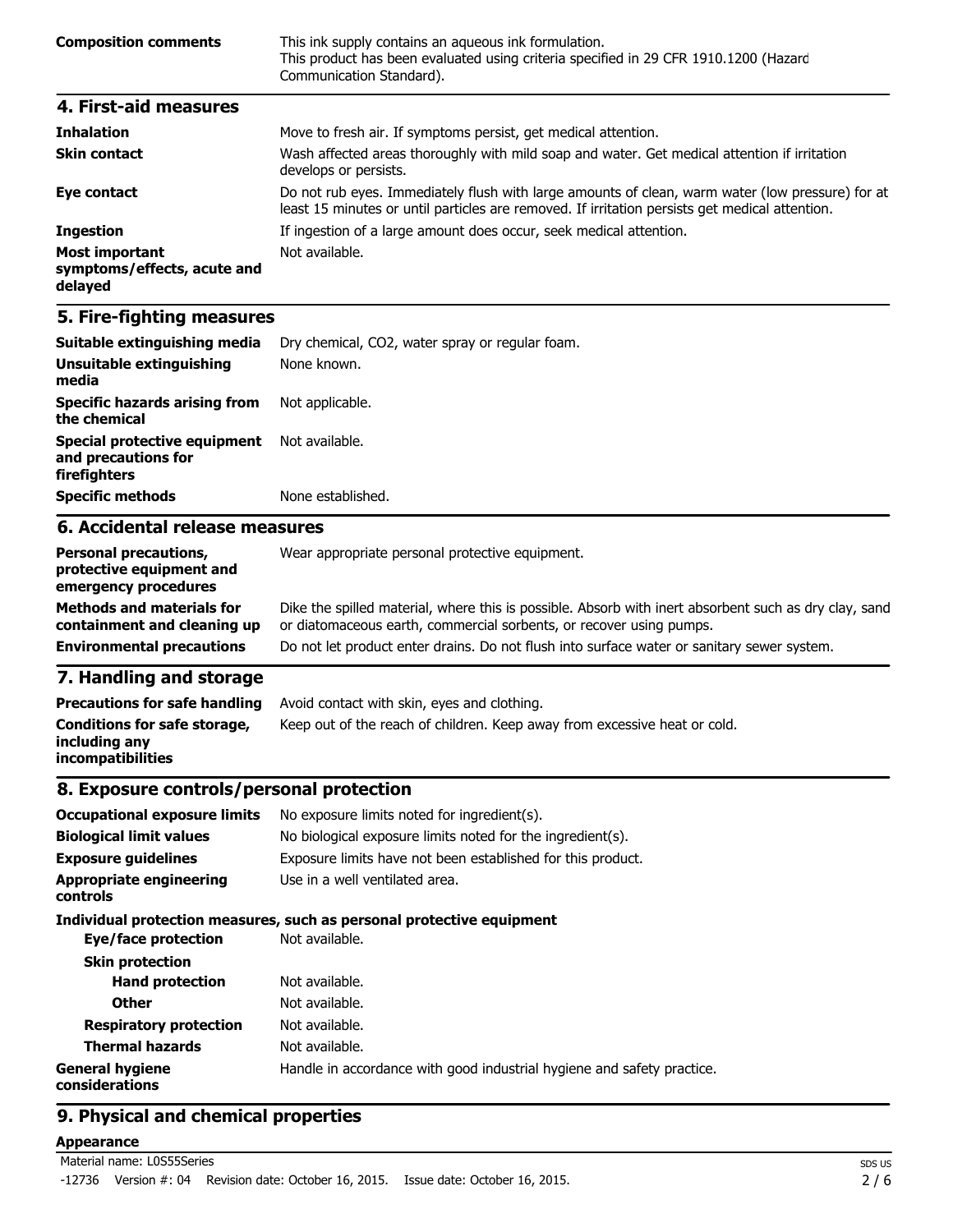| <b>Color</b><br>Yellow<br>Not available.<br>Odor<br><b>Odor threshold</b><br>Not available.<br>$9 - 9.6$<br>pH<br>Not available.<br><b>Melting point/freezing point</b><br><b>Initial boiling point and</b><br>Not available.<br>boiling range<br><b>Flash point</b><br>Not available.<br><b>Evaporation rate</b><br>Not available.<br><b>Flammability (solid, gas)</b><br>Not available.<br><b>Upper/lower flammability or explosive limits</b><br>Flammability limit - lower Not available.<br>(%)<br><b>Flammability limit -</b><br>Not available.<br>upper $(\% )$<br><b>Explosive limit - lower</b><br>Not available.<br>(9/6)<br><b>Explosive limit - upper</b><br>Not available.<br>(9/6)<br>Not available.<br>Vapor pressure |
|--------------------------------------------------------------------------------------------------------------------------------------------------------------------------------------------------------------------------------------------------------------------------------------------------------------------------------------------------------------------------------------------------------------------------------------------------------------------------------------------------------------------------------------------------------------------------------------------------------------------------------------------------------------------------------------------------------------------------------------|
|                                                                                                                                                                                                                                                                                                                                                                                                                                                                                                                                                                                                                                                                                                                                      |
|                                                                                                                                                                                                                                                                                                                                                                                                                                                                                                                                                                                                                                                                                                                                      |
|                                                                                                                                                                                                                                                                                                                                                                                                                                                                                                                                                                                                                                                                                                                                      |
|                                                                                                                                                                                                                                                                                                                                                                                                                                                                                                                                                                                                                                                                                                                                      |
|                                                                                                                                                                                                                                                                                                                                                                                                                                                                                                                                                                                                                                                                                                                                      |
|                                                                                                                                                                                                                                                                                                                                                                                                                                                                                                                                                                                                                                                                                                                                      |
|                                                                                                                                                                                                                                                                                                                                                                                                                                                                                                                                                                                                                                                                                                                                      |
|                                                                                                                                                                                                                                                                                                                                                                                                                                                                                                                                                                                                                                                                                                                                      |
|                                                                                                                                                                                                                                                                                                                                                                                                                                                                                                                                                                                                                                                                                                                                      |
|                                                                                                                                                                                                                                                                                                                                                                                                                                                                                                                                                                                                                                                                                                                                      |
|                                                                                                                                                                                                                                                                                                                                                                                                                                                                                                                                                                                                                                                                                                                                      |
|                                                                                                                                                                                                                                                                                                                                                                                                                                                                                                                                                                                                                                                                                                                                      |
|                                                                                                                                                                                                                                                                                                                                                                                                                                                                                                                                                                                                                                                                                                                                      |
|                                                                                                                                                                                                                                                                                                                                                                                                                                                                                                                                                                                                                                                                                                                                      |
|                                                                                                                                                                                                                                                                                                                                                                                                                                                                                                                                                                                                                                                                                                                                      |
| Solubility(ies)                                                                                                                                                                                                                                                                                                                                                                                                                                                                                                                                                                                                                                                                                                                      |
| <b>Solubility (water)</b><br>Not available.                                                                                                                                                                                                                                                                                                                                                                                                                                                                                                                                                                                                                                                                                          |
| <b>Partition coefficient</b><br>Not available.<br>(n-octanol/water)                                                                                                                                                                                                                                                                                                                                                                                                                                                                                                                                                                                                                                                                  |
| Not available.<br><b>Auto-ignition temperature</b>                                                                                                                                                                                                                                                                                                                                                                                                                                                                                                                                                                                                                                                                                   |
| Not available.<br><b>Decomposition temperature</b>                                                                                                                                                                                                                                                                                                                                                                                                                                                                                                                                                                                                                                                                                   |
| <b>Viscosity</b><br>Not available.                                                                                                                                                                                                                                                                                                                                                                                                                                                                                                                                                                                                                                                                                                   |
| <b>Other information</b><br>For other VOC regulatory data/information see Section 15.                                                                                                                                                                                                                                                                                                                                                                                                                                                                                                                                                                                                                                                |
| VOC (Weight %)<br>205                                                                                                                                                                                                                                                                                                                                                                                                                                                                                                                                                                                                                                                                                                                |

| <b>Reactivity</b>                            | Not available.                                                                                                                                   |  |
|----------------------------------------------|--------------------------------------------------------------------------------------------------------------------------------------------------|--|
| <b>Chemical stability</b>                    | Stable under recommended storage conditions.                                                                                                     |  |
| <b>Possibility of hazardous</b><br>reactions | Will not occur.                                                                                                                                  |  |
| <b>Conditions to avoid</b>                   | Not available.                                                                                                                                   |  |
| <b>Incompatible materials</b>                | Incompatible with strong bases and oxidizing agents.                                                                                             |  |
| <b>Hazardous decomposition</b><br>products   | Upon decomposition, this product may yield gaseous nitrogen oxides, carbon monoxide, carbon<br>dioxide and/or low molecular weight hydrocarbons. |  |

# **11. Toxicological information**

| Symptoms related to the<br>physical, chemical and<br>toxicological characteristics | Not available.                                                    |  |
|------------------------------------------------------------------------------------|-------------------------------------------------------------------|--|
| <b>Information on toxicological effects</b>                                        |                                                                   |  |
| <b>Acute toxicity</b>                                                              | Based on available data, the classification criteria are not met. |  |
| <b>Skin corrosion/irritation</b>                                                   | Based on available data, the classification criteria are not met. |  |
| Serious eye damage/eye<br>irritation                                               | Based on available data, the classification criteria are not met. |  |
| <b>Respiratory or skin sensitization</b>                                           |                                                                   |  |

| <b>Respiratory sensitization</b> | Based on available data, the classification criteria are not met. |
|----------------------------------|-------------------------------------------------------------------|
| <b>Skin sensitization</b>        | Based on available data, the classification criteria are not met. |

#### Material name: L0S55Series

-12736 Version #: 04 Revision date: October 16, 2015. Issue date: October 16, 2015.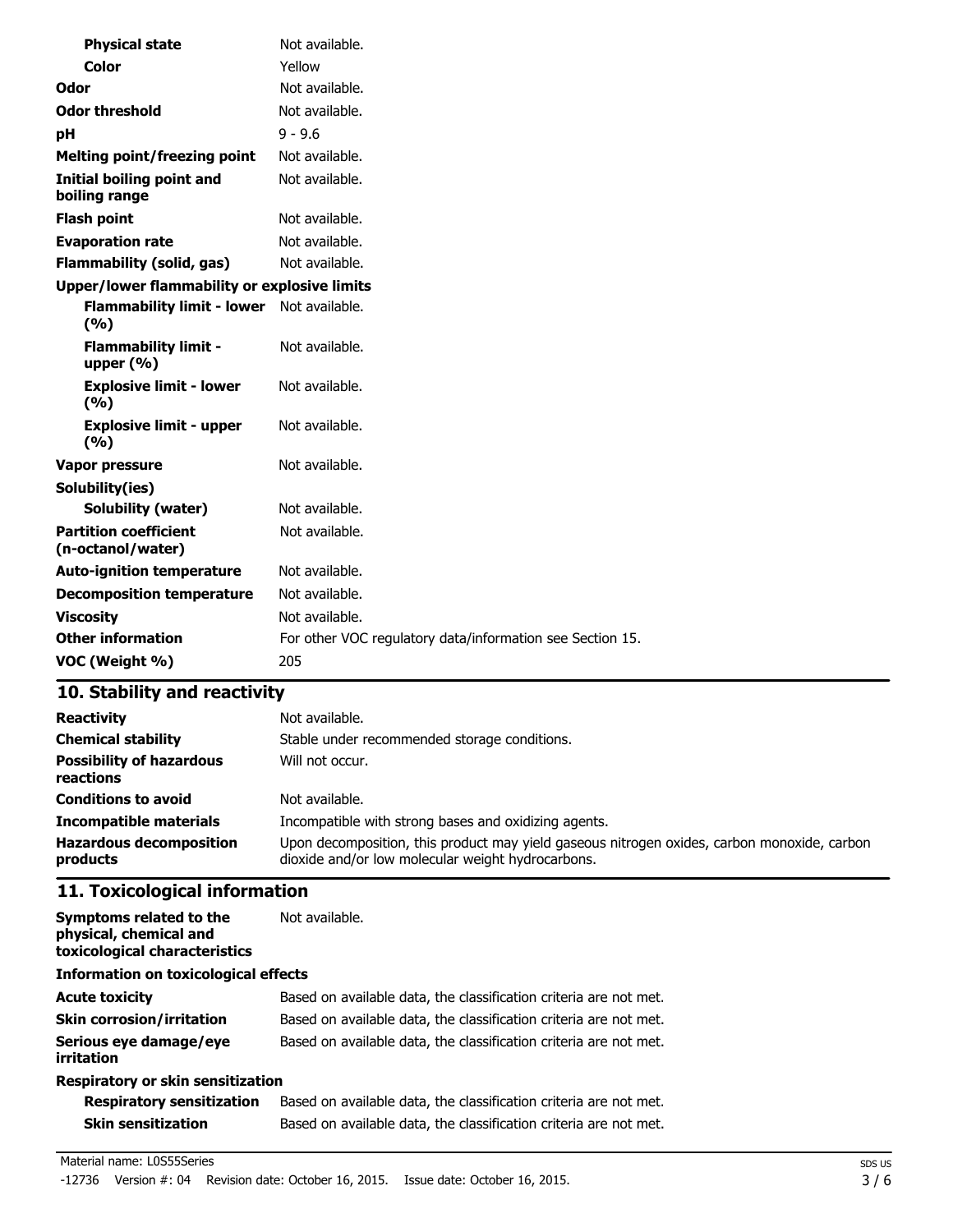| <b>Germ cell mutagenicity</b>                                      |                                                                                                                                                                 | Based on available data, the classification criteria are not met.   |                                                                                                                                                                                                           |  |  |
|--------------------------------------------------------------------|-----------------------------------------------------------------------------------------------------------------------------------------------------------------|---------------------------------------------------------------------|-----------------------------------------------------------------------------------------------------------------------------------------------------------------------------------------------------------|--|--|
| Carcinogenicity                                                    |                                                                                                                                                                 | Based on available data, the classification criteria are not met.   |                                                                                                                                                                                                           |  |  |
| <b>Reproductive toxicity</b>                                       | Based on available data, the classification criteria are not met.                                                                                               |                                                                     |                                                                                                                                                                                                           |  |  |
| <b>Specific target organ toxicity</b>                              |                                                                                                                                                                 | Based on available data, the classification criteria are not met.   |                                                                                                                                                                                                           |  |  |
| - single exposure<br><b>Specific target organ toxicity</b>         |                                                                                                                                                                 | Based on available data, the classification criteria are not met.   |                                                                                                                                                                                                           |  |  |
| - repeated exposure                                                |                                                                                                                                                                 |                                                                     |                                                                                                                                                                                                           |  |  |
| <b>Aspiration hazard</b>                                           |                                                                                                                                                                 | Based on available data, the classification criteria are not met.   |                                                                                                                                                                                                           |  |  |
| <b>Further information</b>                                         | Complete toxicity data are not available for this specific formulation<br>Refer to Section 2 for potential health effects and Section 4 for first aid measures. |                                                                     |                                                                                                                                                                                                           |  |  |
| <b>Components</b>                                                  | <b>Species</b>                                                                                                                                                  |                                                                     | <b>Test Results</b>                                                                                                                                                                                       |  |  |
| 2-pyrrolidone (CAS 616-45-5)                                       |                                                                                                                                                                 |                                                                     |                                                                                                                                                                                                           |  |  |
| <b>Acute</b>                                                       |                                                                                                                                                                 |                                                                     |                                                                                                                                                                                                           |  |  |
| <b>Oral</b>                                                        |                                                                                                                                                                 |                                                                     |                                                                                                                                                                                                           |  |  |
| LD50                                                               | Guinea pig                                                                                                                                                      |                                                                     | 6500 mg/kg                                                                                                                                                                                                |  |  |
|                                                                    | Rat                                                                                                                                                             |                                                                     | 6500 mg/kg                                                                                                                                                                                                |  |  |
| 12. Ecological information                                         |                                                                                                                                                                 |                                                                     |                                                                                                                                                                                                           |  |  |
| <b>Aquatic toxicity</b>                                            | No information available.                                                                                                                                       |                                                                     |                                                                                                                                                                                                           |  |  |
| <b>Ecotoxicity</b>                                                 |                                                                                                                                                                 |                                                                     |                                                                                                                                                                                                           |  |  |
| <b>Components</b>                                                  |                                                                                                                                                                 | <b>Species</b>                                                      | <b>Test Results</b>                                                                                                                                                                                       |  |  |
| 2-pyrrolidone (CAS 616-45-5)                                       |                                                                                                                                                                 |                                                                     |                                                                                                                                                                                                           |  |  |
| <b>Aquatic</b>                                                     |                                                                                                                                                                 |                                                                     |                                                                                                                                                                                                           |  |  |
| Crustacea                                                          | <b>EC50</b>                                                                                                                                                     | Water flea (Daphnia pulex)                                          | 13.21 mg/l, 48 hours                                                                                                                                                                                      |  |  |
| Persistence and degradability Not available.                       |                                                                                                                                                                 |                                                                     |                                                                                                                                                                                                           |  |  |
| <b>Bioaccumulative potential</b>                                   | Not available.                                                                                                                                                  |                                                                     |                                                                                                                                                                                                           |  |  |
| Partition coefficient n-octanol / water (log Kow)<br>2-pyrrolidone |                                                                                                                                                                 | $-0.85$                                                             |                                                                                                                                                                                                           |  |  |
| <b>Mobility in soil</b>                                            | Not available.                                                                                                                                                  |                                                                     |                                                                                                                                                                                                           |  |  |
| <b>Other adverse effects</b>                                       | Not available.                                                                                                                                                  |                                                                     |                                                                                                                                                                                                           |  |  |
| 13. Disposal considerations                                        |                                                                                                                                                                 |                                                                     |                                                                                                                                                                                                           |  |  |
| <b>Disposal instructions</b>                                       | Regulations.                                                                                                                                                    | Do not allow this material to drain into sewers/water supplies.     | Dispose of waste material according to Local, State, Federal, and Provincial Environmental                                                                                                                |  |  |
|                                                                    |                                                                                                                                                                 | available in your location, please visit http://www.hp.com/recycle. | HP's Planet Partners (trademark) supplies recycling program enables simple, convenient recycling of<br>HP original inkjet and LaserJet supplies. For more information and to determine if this service is |  |  |
| 14. Transport information                                          |                                                                                                                                                                 |                                                                     |                                                                                                                                                                                                           |  |  |
| <b>DOT</b>                                                         |                                                                                                                                                                 |                                                                     |                                                                                                                                                                                                           |  |  |
| Not regulated as dangerous goods.                                  |                                                                                                                                                                 |                                                                     |                                                                                                                                                                                                           |  |  |
| <b>IATA</b><br>Not regulated as dangerous goods.                   |                                                                                                                                                                 |                                                                     |                                                                                                                                                                                                           |  |  |
| <b>IMDG</b>                                                        |                                                                                                                                                                 |                                                                     |                                                                                                                                                                                                           |  |  |
| Not regulated as dangerous goods.<br><b>ADR</b>                    |                                                                                                                                                                 |                                                                     |                                                                                                                                                                                                           |  |  |
| Not regulated as dangerous goods.                                  |                                                                                                                                                                 |                                                                     |                                                                                                                                                                                                           |  |  |
| <b>Further information</b>                                         |                                                                                                                                                                 | Not a dangerous good under DOT, IATA, ADR, IMDG, or RID.            |                                                                                                                                                                                                           |  |  |
| 15. Regulatory information                                         |                                                                                                                                                                 |                                                                     |                                                                                                                                                                                                           |  |  |
| <b>US federal regulations</b>                                      |                                                                                                                                                                 | US TSCA 12(b): Does not contain listed chemicals.                   |                                                                                                                                                                                                           |  |  |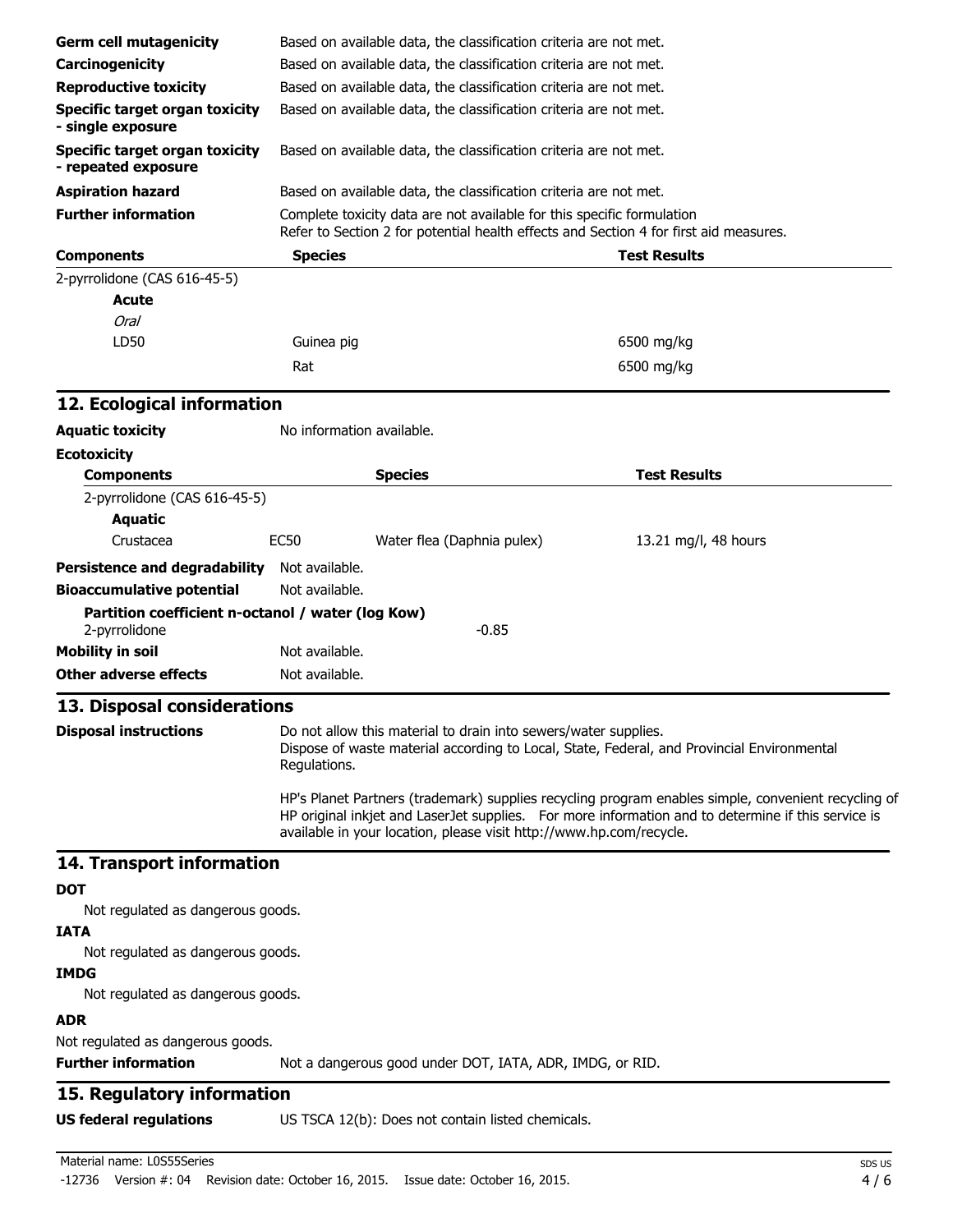|                                                                         | TSCA Section 12(b) Export Notification (40 CFR 707, Subpt. D)                                                                                                                                                                                                                                                     |
|-------------------------------------------------------------------------|-------------------------------------------------------------------------------------------------------------------------------------------------------------------------------------------------------------------------------------------------------------------------------------------------------------------|
| Not regulated.<br><b>CERCLA Hazardous Substance List (40 CFR 302.4)</b> |                                                                                                                                                                                                                                                                                                                   |
| Not listed.                                                             |                                                                                                                                                                                                                                                                                                                   |
| <b>SARA 304 Emergency release notification</b>                          |                                                                                                                                                                                                                                                                                                                   |
| Not regulated.                                                          |                                                                                                                                                                                                                                                                                                                   |
|                                                                         | OSHA Specifically Regulated Substances (29 CFR 1910.1001-1050)                                                                                                                                                                                                                                                    |
| Not listed.                                                             |                                                                                                                                                                                                                                                                                                                   |
|                                                                         | <b>Superfund Amendments and Reauthorization Act of 1986 (SARA)</b>                                                                                                                                                                                                                                                |
| <b>Hazard categories</b>                                                | Immediate Hazard - No<br>Delayed Hazard - No<br>Fire Hazard - No<br>Pressure Hazard - No<br>Reactivity Hazard - No                                                                                                                                                                                                |
| <b>SARA 302 Extremely hazardous substance</b>                           |                                                                                                                                                                                                                                                                                                                   |
| Not listed.                                                             |                                                                                                                                                                                                                                                                                                                   |
| <b>SARA 311/312</b><br><b>Hazardous chemical</b>                        | No                                                                                                                                                                                                                                                                                                                |
| <b>Other federal regulations</b>                                        |                                                                                                                                                                                                                                                                                                                   |
| <b>Safe Drinking Water Act</b><br>(SDWA)                                | Not regulated.                                                                                                                                                                                                                                                                                                    |
| <b>US state regulations</b>                                             |                                                                                                                                                                                                                                                                                                                   |
| US. Massachusetts RTK - Substance List                                  |                                                                                                                                                                                                                                                                                                                   |
| 2-pyrrolidone (CAS 616-45-5)                                            |                                                                                                                                                                                                                                                                                                                   |
|                                                                         | US. New Jersey Worker and Community Right-to-Know Act                                                                                                                                                                                                                                                             |
| Not listed.                                                             |                                                                                                                                                                                                                                                                                                                   |
| 2-pyrrolidone (CAS 616-45-5)                                            | US. Pennsylvania Worker and Community Right-to-Know Law                                                                                                                                                                                                                                                           |
| <b>US. Rhode Island RTK</b>                                             |                                                                                                                                                                                                                                                                                                                   |
| Not regulated.                                                          |                                                                                                                                                                                                                                                                                                                   |
| <b>US. California Proposition 65</b>                                    |                                                                                                                                                                                                                                                                                                                   |
| Not Listed.                                                             |                                                                                                                                                                                                                                                                                                                   |
| <b>Other information</b>                                                | VOC content (less water, less exempt compounds) = $\lt 411$ g/L (U.S. requirement, not for emissions                                                                                                                                                                                                              |
|                                                                         | VOC data based on formulation (Organic compounds minus solids)                                                                                                                                                                                                                                                    |
| <b>Regulatory information</b>                                           | All chemical substances in this HP product have been notified or are exempt from notification under<br>chemical substances notification laws in the following countries: US (TSCA), EU (EINECS/ELINCS),<br>Switzerland, Canada (DSL/NDSL), Australia, Japan, Philippines, South Korea, New Zealand, and<br>China. |
|                                                                         | 16. Other information, including date of preparation or last revision                                                                                                                                                                                                                                             |
| <b>Issue date</b>                                                       | October 16, 2015.                                                                                                                                                                                                                                                                                                 |
| <b>Revision date</b>                                                    | October 16, 2015.                                                                                                                                                                                                                                                                                                 |
| <b>Version #</b>                                                        | 04                                                                                                                                                                                                                                                                                                                |

**Disclaimer** This Safety Data Sheet document is provided without charge to customers of HP. Data is the most current known to HP at the time of preparation of this document and is believed to be accurate. It should not be construed as guaranteeing specific properties of the products as described or suitability for a particular application. This document was prepared to the requirements of the jurisdiction specified in Section 1 above and may not meet regulatory requirements in other countries.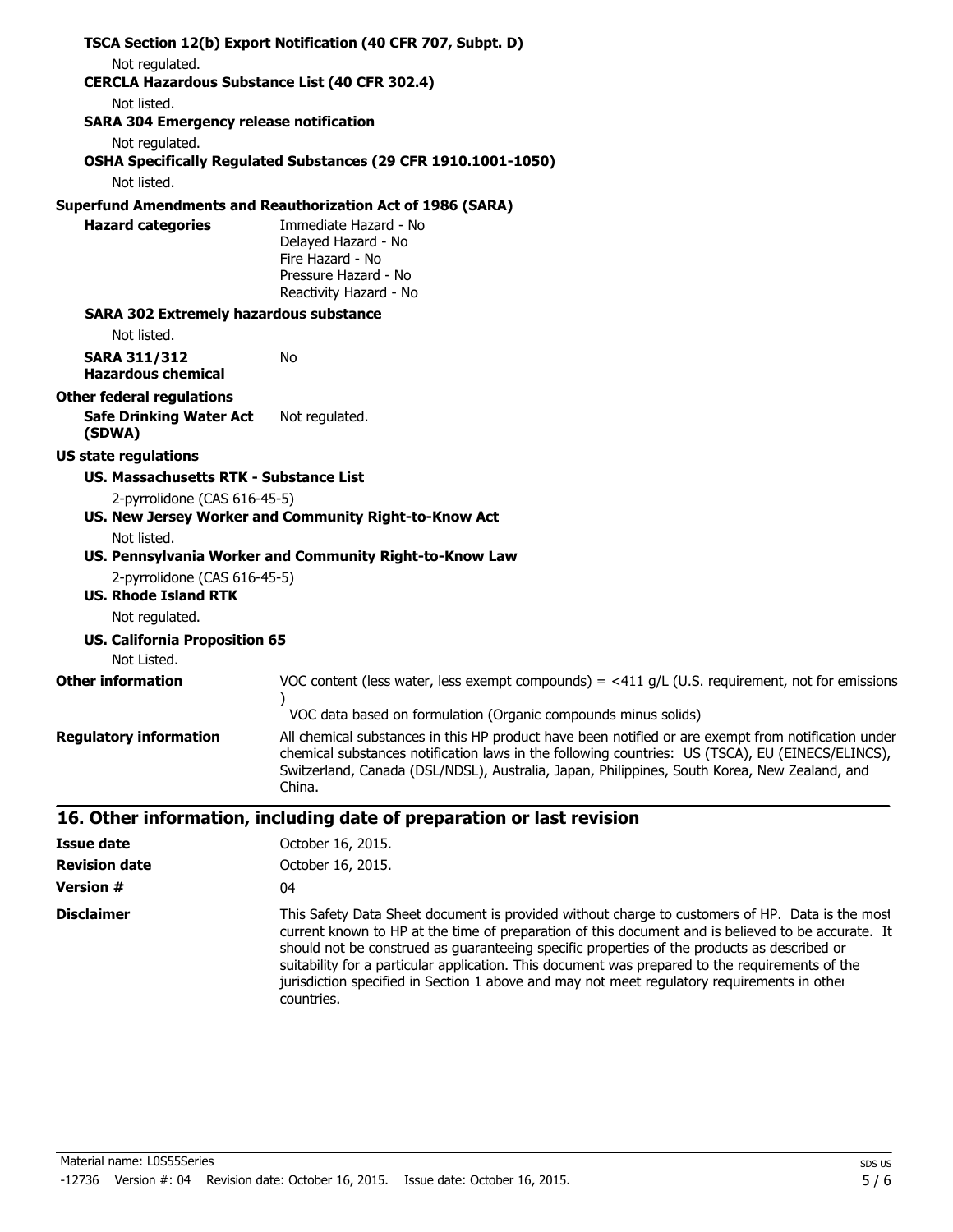| <b>ACGIH</b>  | American Conference of Governmental Industrial Hygienists           |
|---------------|---------------------------------------------------------------------|
| <b>CAS</b>    | <b>Chemical Abstracts Service</b>                                   |
| <b>CERCLA</b> | Comprehensive Environmental Response Compensation and Liability Act |
| <b>CFR</b>    | Code of Federal Regulations                                         |
| <b>COC</b>    | Cleveland Open Cup                                                  |
| <b>DOT</b>    | Department of Transportation                                        |
| <b>EPCRA</b>  | Emergency Planning and Community Right-to-Know Act (aka SARA)       |
| <b>IARC</b>   | International Agency for Research on Cancer                         |
| <b>NIOSH</b>  | National Institute for Occupational Safety and Health               |
| <b>NTP</b>    | National Toxicology Program                                         |
| <b>OSHA</b>   | Occupational Safety and Health Administration                       |
| <b>PEL</b>    | Permissible Exposure Limit                                          |
| <b>RCRA</b>   | Resource Conservation and Recovery Act                              |
| <b>REC</b>    | Recommended                                                         |
| <b>REL</b>    | Recommended Exposure Limit                                          |
| <b>SARA</b>   | Superfund Amendments and Reauthorization Act of 1986                |
| <b>STEL</b>   | Short-Term Exposure Limit                                           |
| <b>TCLP</b>   | Toxicity Characteristics Leaching Procedure                         |
| <b>TLV</b>    | <b>Threshold Limit Value</b>                                        |
| <b>TSCA</b>   | <b>Toxic Substances Control Act</b>                                 |
| voc           | Volatile Organic Compounds                                          |
|               |                                                                     |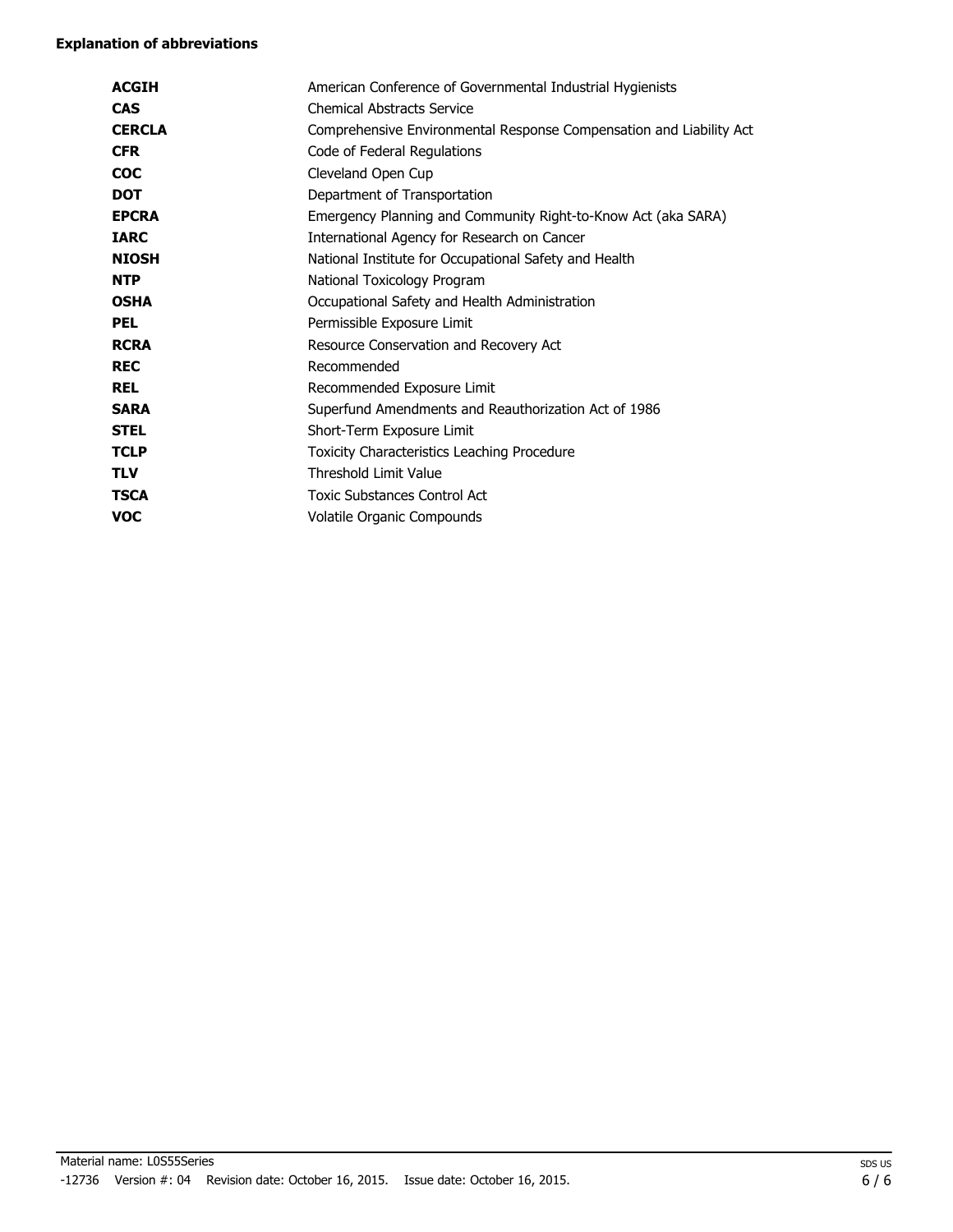# **1. Identification**

| <b>Product identifier</b>       | L0S67Series                                                                                                                                                                                                                                                                                                                                    |
|---------------------------------|------------------------------------------------------------------------------------------------------------------------------------------------------------------------------------------------------------------------------------------------------------------------------------------------------------------------------------------------|
| Other means of identification   | Not available.                                                                                                                                                                                                                                                                                                                                 |
| <b>Recommended use</b>          | Inkjet printing                                                                                                                                                                                                                                                                                                                                |
| <b>Recommended restrictions</b> | None known.                                                                                                                                                                                                                                                                                                                                    |
| <b>Company identification</b>   | HP<br>1501 Page Mill Road<br>Palo Alto, CA 94304-1112<br>United States<br>Telephone 650-857-5020<br>HP health effects line<br>(Toll-free within the US) 1-800-457-4209<br>(Direct) 1-760-710-0048<br><b>HP Customer Care Line</b><br>(Toll-free within the US) 1-800-474-6836<br>(Direct) 1-208-323-2551<br>Email: hpcustomer.inguiries@hp.com |
| ว  Uasard/c\ idontification     |                                                                                                                                                                                                                                                                                                                                                |

### **2. Hazard(s) identification**

| <b>Physical hazards</b>                      | Not classified.                                                                                                                                                                                                        |
|----------------------------------------------|------------------------------------------------------------------------------------------------------------------------------------------------------------------------------------------------------------------------|
| <b>Health hazards</b>                        | Not classified.                                                                                                                                                                                                        |
| <b>Environmental hazards</b>                 | Not classified.                                                                                                                                                                                                        |
| <b>OSHA defined hazards</b>                  | Not classified.                                                                                                                                                                                                        |
| Label elements                               |                                                                                                                                                                                                                        |
| <b>Hazard symbol</b>                         | None.                                                                                                                                                                                                                  |
| <b>Signal word</b>                           | None.                                                                                                                                                                                                                  |
| <b>Hazard statement</b>                      | Not available.                                                                                                                                                                                                         |
| <b>Precautionary statement</b>               |                                                                                                                                                                                                                        |
| <b>Prevention</b>                            | Not available.                                                                                                                                                                                                         |
| <b>Response</b>                              | Not available.                                                                                                                                                                                                         |
| <b>Storage</b>                               | Not available.                                                                                                                                                                                                         |
| <b>Disposal</b>                              | Not available.                                                                                                                                                                                                         |
| Hazard(s) not otherwise<br>classified (HNOC) | Complete toxicity data are not available for this specific formulation.                                                                                                                                                |
|                                              | Potential routes of overexposure to this product are skin and eye contact.<br>Inhalation of vapor and ingestion are not expected to be significant routes of exposure for this<br>product under normal use conditions. |
|                                              | None of the components present in this formulation at concentrations equal to or greater than<br>0.1% are listed by EU, MAK, IARC, NTP or OSHA.                                                                        |
| <b>Supplemental information</b>              | This product is not classified as hazardous according to OSHA CFR 1910.1200 (HazCom 2012).                                                                                                                             |

# **3. Composition/information on ingredients**

#### **Mixtures**

| <b>Chemical name</b> | Common name and synonyms | <b>CAS number</b> | $\frac{0}{0}$ |
|----------------------|--------------------------|-------------------|---------------|
| Water                |                          | 7732-18-5         | 70-85         |
| 2-pyrrolidone        |                          | 616-45-5          | ${<}10$       |
| Pigment Yellow       |                          | Proprietary       | <5            |

Material name: L0S67Series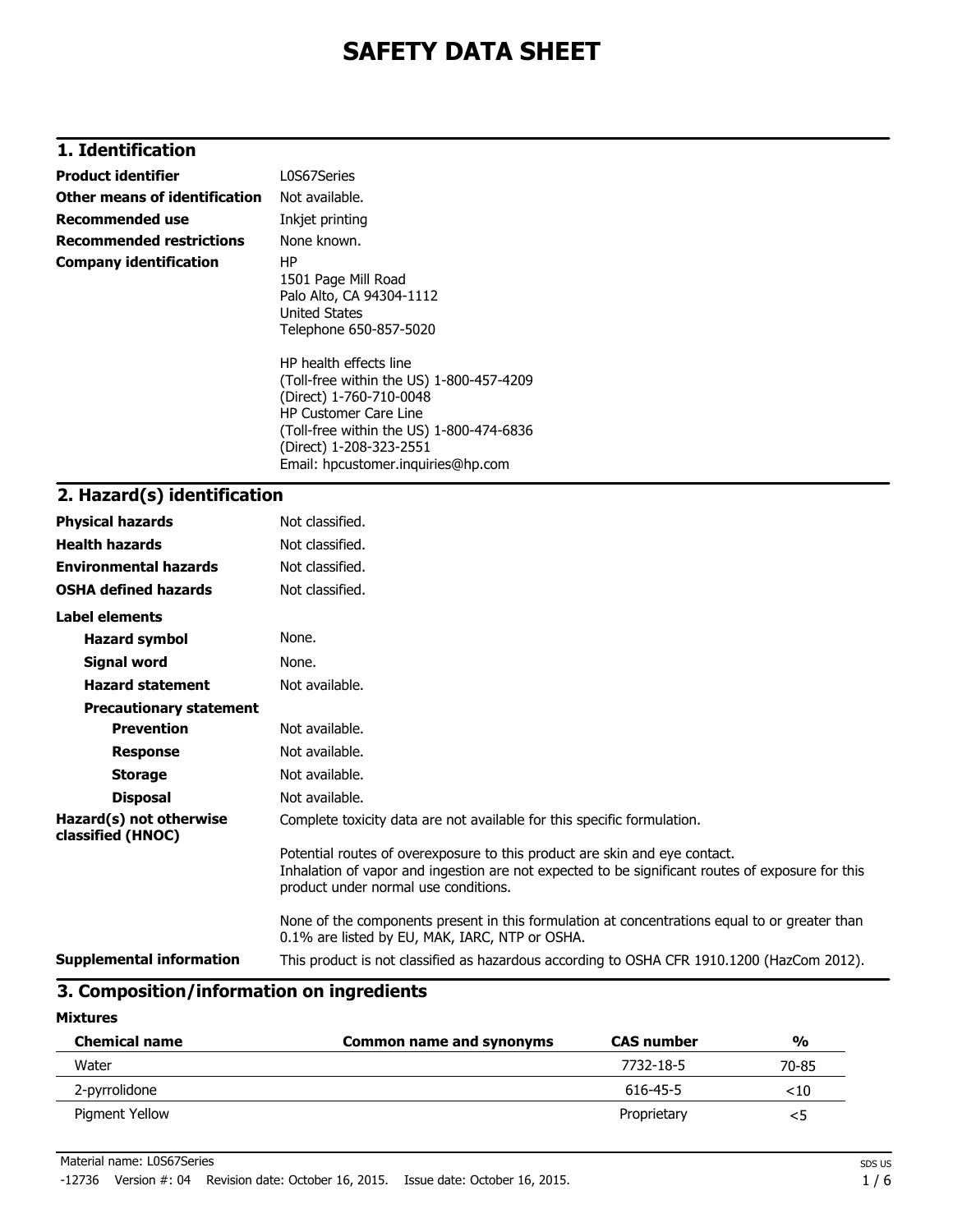| <b>Composition comments</b> | This ink supply contains an aqueous ink formulation.<br>This product has been evaluated using criteria specified in 29 CFR 1910.1200 (Hazard<br>Communication Standard). |
|-----------------------------|--------------------------------------------------------------------------------------------------------------------------------------------------------------------------|
| 4. First-aid measures       |                                                                                                                                                                          |
| <b>Teleslation</b>          | Mouse to froch air. If symptoms norsist, not modical attention                                                                                                           |

| <b>Innaiation</b>                                               | <u>MOVE to fresh air. It symptoms persist, get medical attention.</u>                                                                                                                              |
|-----------------------------------------------------------------|----------------------------------------------------------------------------------------------------------------------------------------------------------------------------------------------------|
| <b>Skin contact</b>                                             | Wash affected areas thoroughly with mild soap and water. Get medical attention if irritation<br>develops or persists.                                                                              |
| Eye contact                                                     | Do not rub eyes. Immediately flush with large amounts of clean, warm water (low pressure) for at<br>least 15 minutes or until particles are removed. If irritation persists get medical attention. |
| <b>Ingestion</b>                                                | If ingestion of a large amount does occur, seek medical attention.                                                                                                                                 |
| <b>Most important</b><br>symptoms/effects, acute and<br>delayed | Not available.                                                                                                                                                                                     |

| Suitable extinguishing media                                        | Dry chemical, CO2, water spray or regular foam.      |
|---------------------------------------------------------------------|------------------------------------------------------|
| Unsuitable extinguishing<br>media                                   | None known.                                          |
| <b>Specific hazards arising from</b><br>the chemical                | Not applicable.                                      |
| Special protective equipment<br>and precautions for<br>firefighters | Not available.                                       |
| <b>Specific methods</b>                                             | None established.                                    |
| 6. Accidental release measures                                      |                                                      |
| Benessel mosesublema                                                | Allega gaananahata managarat musta stirin gardamaant |

| <b>Personal precautions,</b><br>protective equipment and<br>emergency procedures | Wear appropriate personal protective equipment.                                                                                                                              |
|----------------------------------------------------------------------------------|------------------------------------------------------------------------------------------------------------------------------------------------------------------------------|
| <b>Methods and materials for</b><br>containment and cleaning up                  | Dike the spilled material, where this is possible. Absorb with inert absorbent such as dry clay, sand<br>or diatomaceous earth, commercial sorbents, or recover using pumps. |
| <b>Environmental precautions</b>                                                 | Do not let product enter drains. Do not flush into surface water or sanitary sewer system.                                                                                   |
| <b>7</b> Hemelling and stepsee                                                   |                                                                                                                                                                              |

### **7. Handling and storage**

| <b>Precautions for safe handling</b>                                      | Avoid contact with skin, eyes and clothing.                               |
|---------------------------------------------------------------------------|---------------------------------------------------------------------------|
| Conditions for safe storage,<br>including any<br><i>incompatibilities</i> | Keep out of the reach of children. Keep away from excessive heat or cold. |

# **8. Exposure controls/personal protection**

| <b>Occupational exposure limits</b>        | No exposure limits noted for ingredient(s).                            |
|--------------------------------------------|------------------------------------------------------------------------|
| <b>Biological limit values</b>             | No biological exposure limits noted for the ingredient(s).             |
| <b>Exposure guidelines</b>                 | Exposure limits have not been established for this product.            |
| <b>Appropriate engineering</b><br>controls | Use in a well ventilated area.                                         |
|                                            | Individual protection measures, such as personal protective equipment  |
| Eye/face protection                        | Not available.                                                         |
| <b>Skin protection</b>                     |                                                                        |
| <b>Hand protection</b>                     | Not available.                                                         |
| <b>Other</b>                               | Not available.                                                         |
| <b>Respiratory protection</b>              | Not available.                                                         |
| <b>Thermal hazards</b>                     | Not available.                                                         |
| <b>General hygiene</b><br>considerations   | Handle in accordance with good industrial hygiene and safety practice. |

# **9. Physical and chemical properties**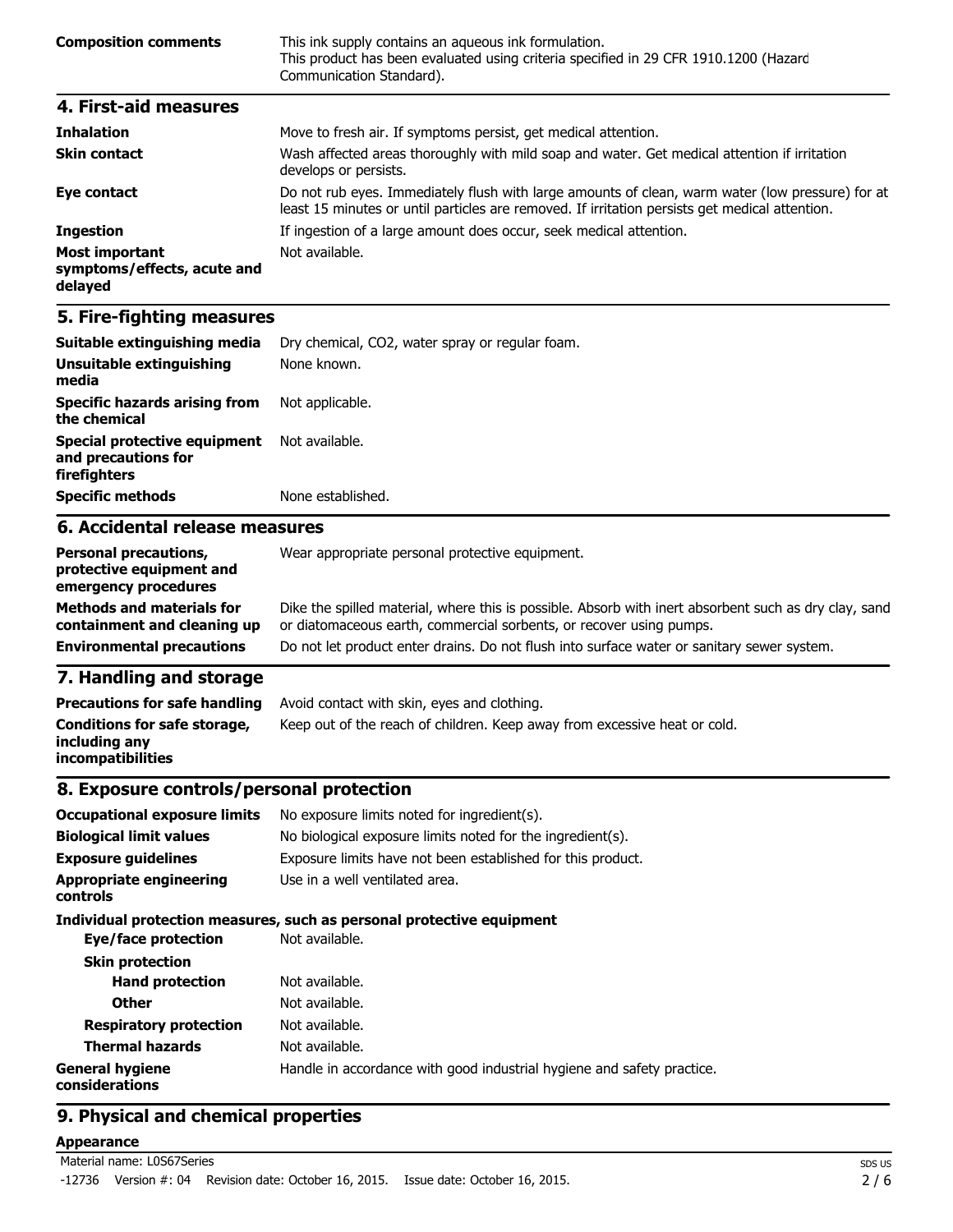| <b>Physical state</b>                             | Not available.                                            |
|---------------------------------------------------|-----------------------------------------------------------|
| Color                                             | Yellow                                                    |
| Odor                                              | Not available.                                            |
| <b>Odor threshold</b>                             | Not available.                                            |
| pH                                                | $9 - 9.6$                                                 |
| <b>Melting point/freezing point</b>               | Not available.                                            |
| <b>Initial boiling point and</b><br>boiling range | Not available.                                            |
| <b>Flash point</b>                                | Not available.                                            |
| <b>Evaporation rate</b>                           | Not available.                                            |
| <b>Flammability (solid, gas)</b>                  | Not available.                                            |
| Upper/lower flammability or explosive limits      |                                                           |
| <b>Flammability limit - lower</b><br>(9/6)        | Not available.                                            |
| <b>Flammability limit -</b><br>upper $(\% )$      | Not available.                                            |
| <b>Explosive limit - lower</b><br>(9/6)           | Not available.                                            |
| <b>Explosive limit - upper</b><br>(9/6)           | Not available.                                            |
| <b>Vapor pressure</b>                             | Not available.                                            |
| Solubility(ies)                                   |                                                           |
| Solubility (water)                                | Not available.                                            |
| <b>Partition coefficient</b><br>(n-octanol/water) | Not available.                                            |
| <b>Auto-ignition temperature</b>                  | Not available.                                            |
| <b>Decomposition temperature</b>                  | Not available.                                            |
| <b>Viscosity</b>                                  | Not available.                                            |
| <b>Other information</b>                          | For other VOC regulatory data/information see Section 15. |
| VOC (Weight %)                                    | 205                                                       |
|                                                   |                                                           |

| <b>Reactivity</b>                            | Not available.                                                                                                                                   |
|----------------------------------------------|--------------------------------------------------------------------------------------------------------------------------------------------------|
| <b>Chemical stability</b>                    | Stable under recommended storage conditions.                                                                                                     |
| <b>Possibility of hazardous</b><br>reactions | Will not occur.                                                                                                                                  |
| <b>Conditions to avoid</b>                   | Not available.                                                                                                                                   |
| <b>Incompatible materials</b>                | Incompatible with strong bases and oxidizing agents.                                                                                             |
| <b>Hazardous decomposition</b><br>products   | Upon decomposition, this product may yield gaseous nitrogen oxides, carbon monoxide, carbon<br>dioxide and/or low molecular weight hydrocarbons. |

# **11. Toxicological information**

| Symptoms related to the<br>physical, chemical and<br>toxicological characteristics | Not available.                                                    |  |
|------------------------------------------------------------------------------------|-------------------------------------------------------------------|--|
| <b>Information on toxicological effects</b>                                        |                                                                   |  |
| <b>Acute toxicity</b>                                                              | Based on available data, the classification criteria are not met. |  |
| <b>Skin corrosion/irritation</b>                                                   | Based on available data, the classification criteria are not met. |  |
| Serious eye damage/eye<br>irritation                                               | Based on available data, the classification criteria are not met. |  |
| <b>Respiratory or skin sensitization</b>                                           |                                                                   |  |

| <b>Respiratory sensitization</b> | Based on available data, the classification criteria are not met. |
|----------------------------------|-------------------------------------------------------------------|
| Skin sensitization               | Based on available data, the classification criteria are not met. |

#### Material name: L0S67Series

-12736 Version #: 04 Revision date: October 16, 2015. Issue date: October 16, 2015.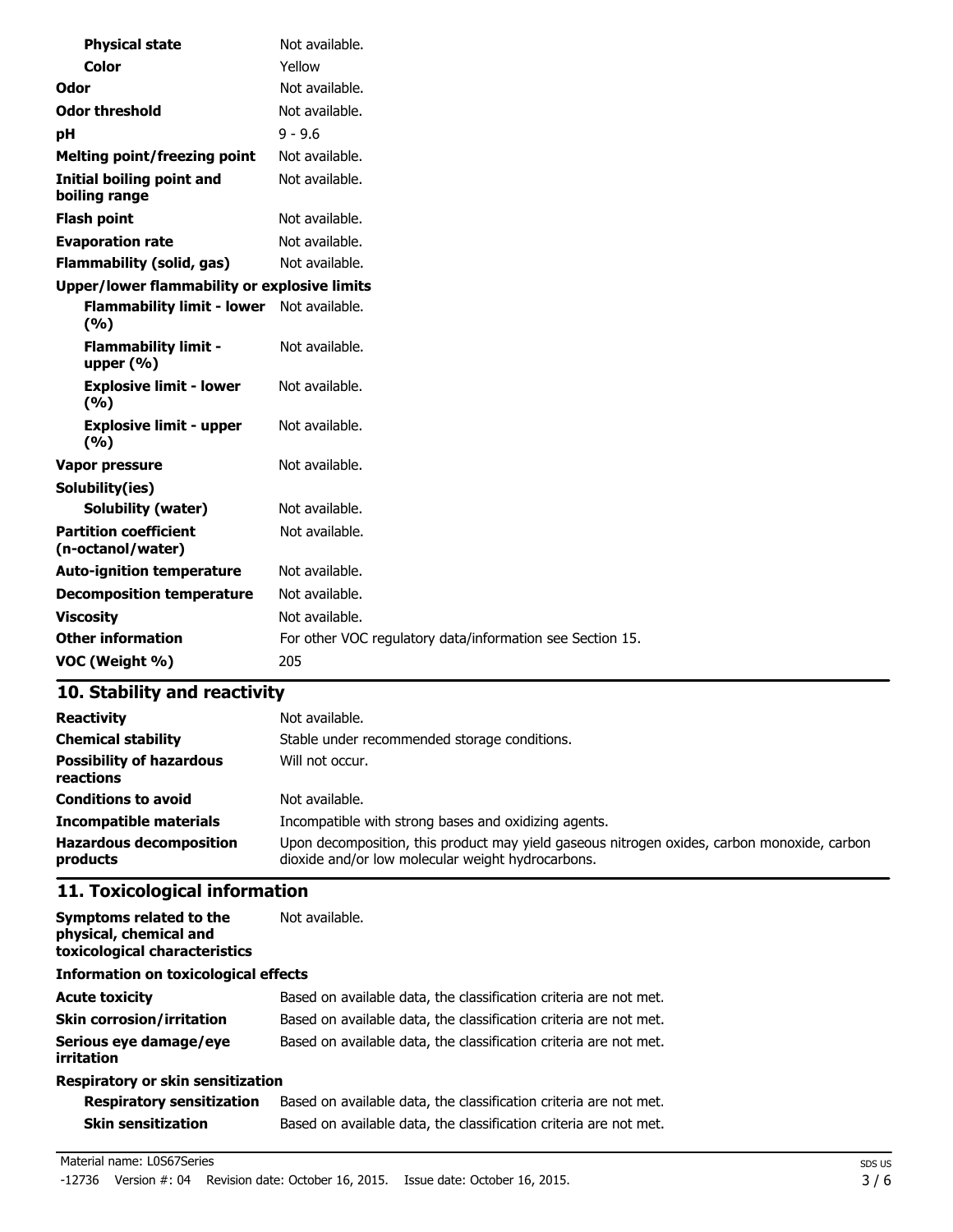| <b>Germ cell mutagenicity</b>                                                                                                                                                                                                                                                    |                                                                   | Based on available data, the classification criteria are not met.                                                                                               |                                                                                            |  |
|----------------------------------------------------------------------------------------------------------------------------------------------------------------------------------------------------------------------------------------------------------------------------------|-------------------------------------------------------------------|-----------------------------------------------------------------------------------------------------------------------------------------------------------------|--------------------------------------------------------------------------------------------|--|
| Carcinogenicity                                                                                                                                                                                                                                                                  | Based on available data, the classification criteria are not met. |                                                                                                                                                                 |                                                                                            |  |
| <b>Reproductive toxicity</b>                                                                                                                                                                                                                                                     |                                                                   | Based on available data, the classification criteria are not met.                                                                                               |                                                                                            |  |
| <b>Specific target organ toxicity</b>                                                                                                                                                                                                                                            |                                                                   | Based on available data, the classification criteria are not met.                                                                                               |                                                                                            |  |
| - single exposure<br><b>Specific target organ toxicity</b>                                                                                                                                                                                                                       | Based on available data, the classification criteria are not met. |                                                                                                                                                                 |                                                                                            |  |
| - repeated exposure                                                                                                                                                                                                                                                              |                                                                   |                                                                                                                                                                 |                                                                                            |  |
| <b>Aspiration hazard</b>                                                                                                                                                                                                                                                         |                                                                   | Based on available data, the classification criteria are not met.                                                                                               |                                                                                            |  |
| <b>Further information</b>                                                                                                                                                                                                                                                       |                                                                   | Complete toxicity data are not available for this specific formulation<br>Refer to Section 2 for potential health effects and Section 4 for first aid measures. |                                                                                            |  |
| <b>Components</b>                                                                                                                                                                                                                                                                | <b>Species</b>                                                    |                                                                                                                                                                 | <b>Test Results</b>                                                                        |  |
| 2-pyrrolidone (CAS 616-45-5)                                                                                                                                                                                                                                                     |                                                                   |                                                                                                                                                                 |                                                                                            |  |
| <b>Acute</b>                                                                                                                                                                                                                                                                     |                                                                   |                                                                                                                                                                 |                                                                                            |  |
| <b>Oral</b>                                                                                                                                                                                                                                                                      |                                                                   |                                                                                                                                                                 |                                                                                            |  |
| LD50                                                                                                                                                                                                                                                                             | Guinea pig                                                        |                                                                                                                                                                 | 6500 mg/kg                                                                                 |  |
|                                                                                                                                                                                                                                                                                  | Rat                                                               |                                                                                                                                                                 | 6500 mg/kg                                                                                 |  |
| 12. Ecological information                                                                                                                                                                                                                                                       |                                                                   |                                                                                                                                                                 |                                                                                            |  |
| <b>Aquatic toxicity</b>                                                                                                                                                                                                                                                          | No information available.                                         |                                                                                                                                                                 |                                                                                            |  |
| <b>Ecotoxicity</b>                                                                                                                                                                                                                                                               |                                                                   |                                                                                                                                                                 |                                                                                            |  |
| <b>Components</b>                                                                                                                                                                                                                                                                |                                                                   | <b>Species</b>                                                                                                                                                  | <b>Test Results</b>                                                                        |  |
| 2-pyrrolidone (CAS 616-45-5)                                                                                                                                                                                                                                                     |                                                                   |                                                                                                                                                                 |                                                                                            |  |
| <b>Aquatic</b>                                                                                                                                                                                                                                                                   |                                                                   |                                                                                                                                                                 |                                                                                            |  |
| Crustacea                                                                                                                                                                                                                                                                        | <b>EC50</b>                                                       | Water flea (Daphnia pulex)                                                                                                                                      | 13.21 mg/l, 48 hours                                                                       |  |
| Persistence and degradability Not available.                                                                                                                                                                                                                                     |                                                                   |                                                                                                                                                                 |                                                                                            |  |
| <b>Bioaccumulative potential</b>                                                                                                                                                                                                                                                 | Not available.                                                    |                                                                                                                                                                 |                                                                                            |  |
| Partition coefficient n-octanol / water (log Kow)<br>2-pyrrolidone                                                                                                                                                                                                               |                                                                   | $-0.85$                                                                                                                                                         |                                                                                            |  |
| <b>Mobility in soil</b>                                                                                                                                                                                                                                                          | Not available.                                                    |                                                                                                                                                                 |                                                                                            |  |
| <b>Other adverse effects</b>                                                                                                                                                                                                                                                     | Not available.                                                    |                                                                                                                                                                 |                                                                                            |  |
| 13. Disposal considerations                                                                                                                                                                                                                                                      |                                                                   |                                                                                                                                                                 |                                                                                            |  |
| <b>Disposal instructions</b>                                                                                                                                                                                                                                                     | Regulations.                                                      | Do not allow this material to drain into sewers/water supplies.                                                                                                 | Dispose of waste material according to Local, State, Federal, and Provincial Environmental |  |
| HP's Planet Partners (trademark) supplies recycling program enables simple, convenient recycling of<br>HP original inkjet and LaserJet supplies. For more information and to determine if this service is<br>available in your location, please visit http://www.hp.com/recycle. |                                                                   |                                                                                                                                                                 |                                                                                            |  |
| 14. Transport information                                                                                                                                                                                                                                                        |                                                                   |                                                                                                                                                                 |                                                                                            |  |
| <b>DOT</b>                                                                                                                                                                                                                                                                       |                                                                   |                                                                                                                                                                 |                                                                                            |  |
| Not regulated as dangerous goods.                                                                                                                                                                                                                                                |                                                                   |                                                                                                                                                                 |                                                                                            |  |
| <b>IATA</b><br>Not regulated as dangerous goods.                                                                                                                                                                                                                                 |                                                                   |                                                                                                                                                                 |                                                                                            |  |
| <b>IMDG</b>                                                                                                                                                                                                                                                                      |                                                                   |                                                                                                                                                                 |                                                                                            |  |
| Not regulated as dangerous goods.<br><b>ADR</b>                                                                                                                                                                                                                                  |                                                                   |                                                                                                                                                                 |                                                                                            |  |
| Not regulated as dangerous goods.                                                                                                                                                                                                                                                |                                                                   |                                                                                                                                                                 |                                                                                            |  |
| <b>Further information</b>                                                                                                                                                                                                                                                       |                                                                   | Not a dangerous good under DOT, IATA, ADR, IMDG, or RID.                                                                                                        |                                                                                            |  |
| 15. Regulatory information                                                                                                                                                                                                                                                       |                                                                   |                                                                                                                                                                 |                                                                                            |  |
| <b>US federal regulations</b>                                                                                                                                                                                                                                                    |                                                                   | US TSCA 12(b): Does not contain listed chemicals.                                                                                                               |                                                                                            |  |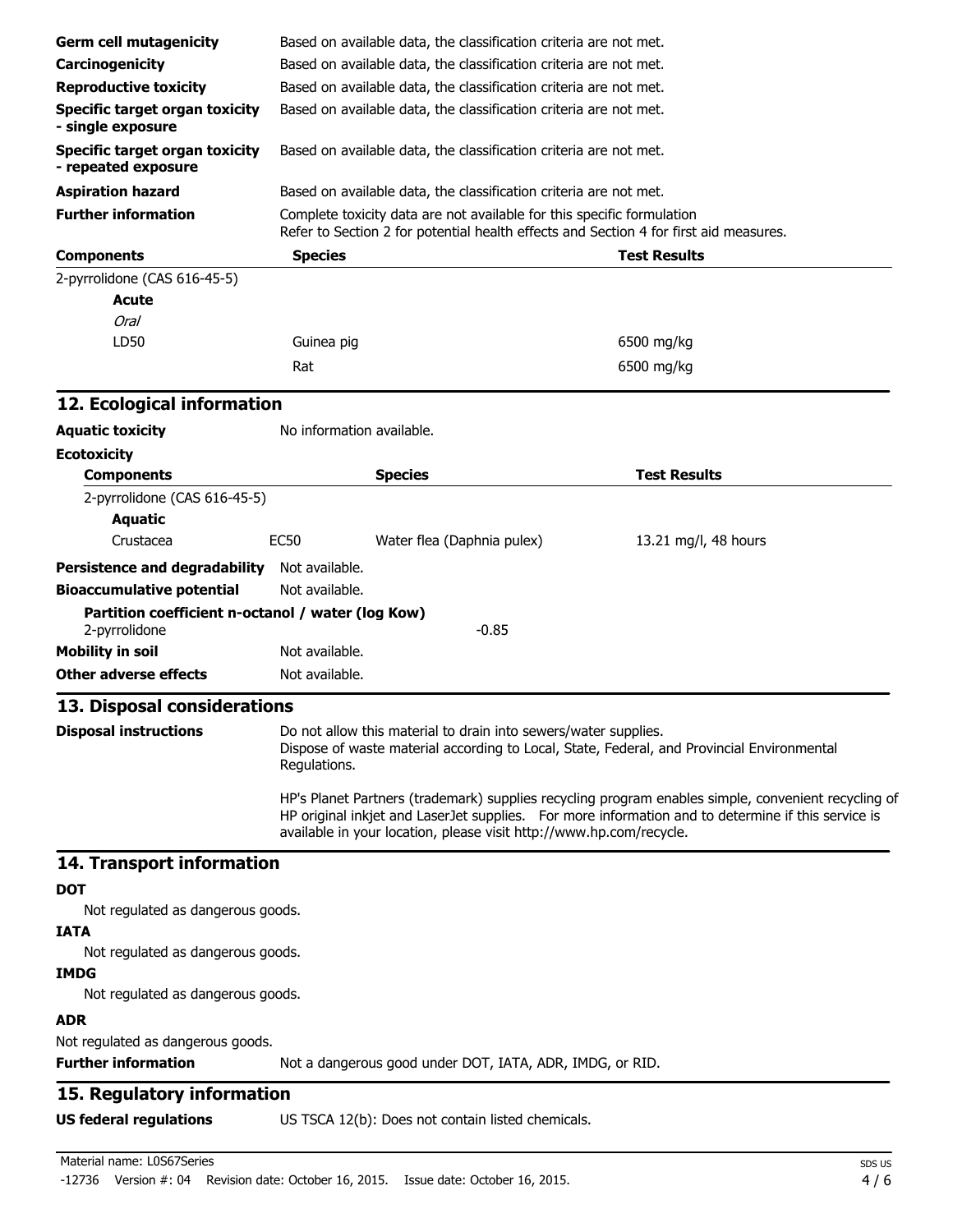|                                                                         | TSCA Section 12(b) Export Notification (40 CFR 707, Subpt. D)                                                                                                                                                                                                                                                     |
|-------------------------------------------------------------------------|-------------------------------------------------------------------------------------------------------------------------------------------------------------------------------------------------------------------------------------------------------------------------------------------------------------------|
| Not regulated.<br><b>CERCLA Hazardous Substance List (40 CFR 302.4)</b> |                                                                                                                                                                                                                                                                                                                   |
| Not listed.                                                             |                                                                                                                                                                                                                                                                                                                   |
| <b>SARA 304 Emergency release notification</b>                          |                                                                                                                                                                                                                                                                                                                   |
| Not regulated.                                                          |                                                                                                                                                                                                                                                                                                                   |
|                                                                         | OSHA Specifically Regulated Substances (29 CFR 1910.1001-1050)                                                                                                                                                                                                                                                    |
| Not listed.                                                             |                                                                                                                                                                                                                                                                                                                   |
|                                                                         | <b>Superfund Amendments and Reauthorization Act of 1986 (SARA)</b>                                                                                                                                                                                                                                                |
| <b>Hazard categories</b>                                                | Immediate Hazard - No<br>Delayed Hazard - No<br>Fire Hazard - No<br>Pressure Hazard - No<br>Reactivity Hazard - No                                                                                                                                                                                                |
| <b>SARA 302 Extremely hazardous substance</b>                           |                                                                                                                                                                                                                                                                                                                   |
| Not listed.                                                             |                                                                                                                                                                                                                                                                                                                   |
| <b>SARA 311/312</b><br><b>Hazardous chemical</b>                        | No                                                                                                                                                                                                                                                                                                                |
| <b>Other federal regulations</b>                                        |                                                                                                                                                                                                                                                                                                                   |
| <b>Safe Drinking Water Act</b><br>(SDWA)                                | Not regulated.                                                                                                                                                                                                                                                                                                    |
| <b>US state regulations</b>                                             |                                                                                                                                                                                                                                                                                                                   |
| US. Massachusetts RTK - Substance List                                  |                                                                                                                                                                                                                                                                                                                   |
| 2-pyrrolidone (CAS 616-45-5)                                            |                                                                                                                                                                                                                                                                                                                   |
|                                                                         | US. New Jersey Worker and Community Right-to-Know Act                                                                                                                                                                                                                                                             |
| Not listed.                                                             |                                                                                                                                                                                                                                                                                                                   |
| 2-pyrrolidone (CAS 616-45-5)                                            | US. Pennsylvania Worker and Community Right-to-Know Law                                                                                                                                                                                                                                                           |
| <b>US. Rhode Island RTK</b>                                             |                                                                                                                                                                                                                                                                                                                   |
| Not regulated.                                                          |                                                                                                                                                                                                                                                                                                                   |
| <b>US. California Proposition 65</b>                                    |                                                                                                                                                                                                                                                                                                                   |
| Not Listed.                                                             |                                                                                                                                                                                                                                                                                                                   |
| <b>Other information</b>                                                | VOC content (less water, less exempt compounds) = $\lt 411$ g/L (U.S. requirement, not for emissions                                                                                                                                                                                                              |
|                                                                         | VOC data based on formulation (Organic compounds minus solids)                                                                                                                                                                                                                                                    |
| <b>Regulatory information</b>                                           | All chemical substances in this HP product have been notified or are exempt from notification under<br>chemical substances notification laws in the following countries: US (TSCA), EU (EINECS/ELINCS),<br>Switzerland, Canada (DSL/NDSL), Australia, Japan, Philippines, South Korea, New Zealand, and<br>China. |
|                                                                         | 16. Other information, including date of preparation or last revision                                                                                                                                                                                                                                             |
| <b>Issue date</b>                                                       | October 16, 2015.                                                                                                                                                                                                                                                                                                 |
| <b>Revision date</b>                                                    | October 16, 2015.                                                                                                                                                                                                                                                                                                 |
| <b>Version #</b>                                                        | 04                                                                                                                                                                                                                                                                                                                |

**Disclaimer** This Safety Data Sheet document is provided without charge to customers of HP. Data is the most current known to HP at the time of preparation of this document and is believed to be accurate. It should not be construed as guaranteeing specific properties of the products as described or suitability for a particular application. This document was prepared to the requirements of the jurisdiction specified in Section 1 above and may not meet regulatory requirements in other countries.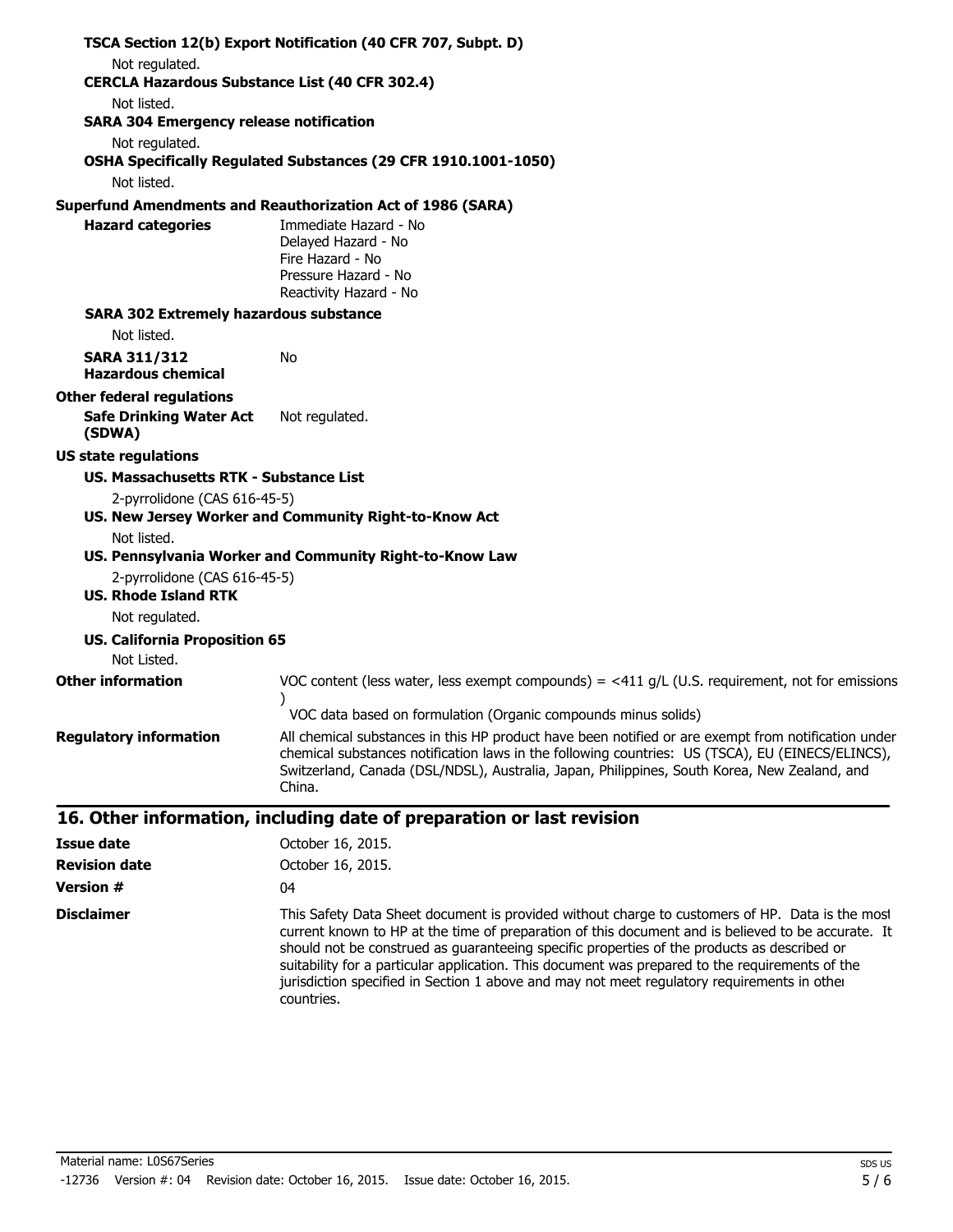| <b>ACGIH</b>  | American Conference of Governmental Industrial Hygienists           |
|---------------|---------------------------------------------------------------------|
| <b>CAS</b>    | <b>Chemical Abstracts Service</b>                                   |
| <b>CERCLA</b> | Comprehensive Environmental Response Compensation and Liability Act |
| <b>CFR</b>    | Code of Federal Regulations                                         |
| <b>COC</b>    | Cleveland Open Cup                                                  |
| <b>DOT</b>    | Department of Transportation                                        |
| <b>EPCRA</b>  | Emergency Planning and Community Right-to-Know Act (aka SARA)       |
| <b>IARC</b>   | International Agency for Research on Cancer                         |
| <b>NIOSH</b>  | National Institute for Occupational Safety and Health               |
| <b>NTP</b>    | National Toxicology Program                                         |
| <b>OSHA</b>   | Occupational Safety and Health Administration                       |
| <b>PEL</b>    | Permissible Exposure Limit                                          |
| <b>RCRA</b>   | Resource Conservation and Recovery Act                              |
| <b>REC</b>    | Recommended                                                         |
| <b>REL</b>    | Recommended Exposure Limit                                          |
| <b>SARA</b>   | Superfund Amendments and Reauthorization Act of 1986                |
| <b>STEL</b>   | Short-Term Exposure Limit                                           |
| <b>TCLP</b>   | Toxicity Characteristics Leaching Procedure                         |
| <b>TLV</b>    | <b>Threshold Limit Value</b>                                        |
| <b>TSCA</b>   | <b>Toxic Substances Control Act</b>                                 |
| voc           | Volatile Organic Compounds                                          |
|               |                                                                     |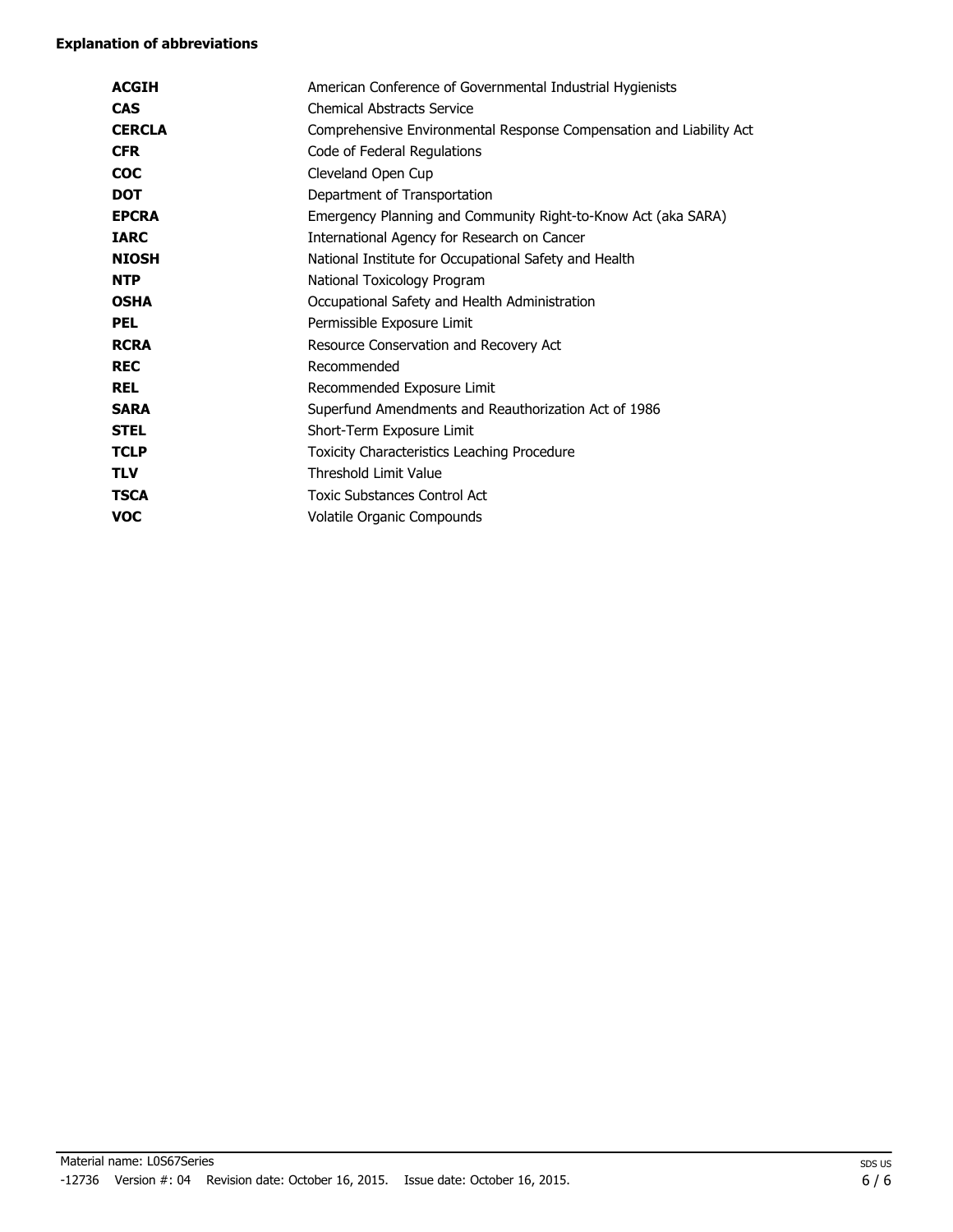# **1. Identification**

| <b>Product identifier</b>            | L0R92Series                                                                                                                                                                                                                                                                                                                                     |
|--------------------------------------|-------------------------------------------------------------------------------------------------------------------------------------------------------------------------------------------------------------------------------------------------------------------------------------------------------------------------------------------------|
| <b>Other means of identification</b> | Not available.                                                                                                                                                                                                                                                                                                                                  |
| <b>Recommended use</b>               | Inkjet printing                                                                                                                                                                                                                                                                                                                                 |
| <b>Recommended restrictions</b>      | None known.                                                                                                                                                                                                                                                                                                                                     |
| <b>Company identification</b>        | HP.<br>1501 Page Mill Road<br>Palo Alto, CA 94304-1112<br>United States<br>Telephone 650-857-5020<br>HP health effects line<br>(Toll-free within the US) 1-800-457-4209<br>(Direct) 1-760-710-0048<br><b>HP Customer Care Line</b><br>(Toll-free within the US) 1-800-474-6836<br>(Direct) 1-208-323-2551<br>Email: hpcustomer.inguiries@hp.com |
|                                      |                                                                                                                                                                                                                                                                                                                                                 |

### **2. Hazard(s) identification**

| <b>Physical hazards</b>                      | Not classified.                                                                                                                                                                                                        |
|----------------------------------------------|------------------------------------------------------------------------------------------------------------------------------------------------------------------------------------------------------------------------|
| <b>Health hazards</b>                        | Not classified.                                                                                                                                                                                                        |
| <b>Environmental hazards</b>                 | Not classified.                                                                                                                                                                                                        |
| <b>OSHA defined hazards</b>                  | Not classified.                                                                                                                                                                                                        |
| Label elements                               |                                                                                                                                                                                                                        |
| <b>Hazard symbol</b>                         | None.                                                                                                                                                                                                                  |
| Signal word                                  | None.                                                                                                                                                                                                                  |
| <b>Hazard statement</b>                      | Not available.                                                                                                                                                                                                         |
| <b>Precautionary statement</b>               |                                                                                                                                                                                                                        |
| <b>Prevention</b>                            | Not available.                                                                                                                                                                                                         |
| <b>Response</b>                              | Not available.                                                                                                                                                                                                         |
| <b>Storage</b>                               | Not available.                                                                                                                                                                                                         |
| <b>Disposal</b>                              | Not available.                                                                                                                                                                                                         |
| Hazard(s) not otherwise<br>classified (HNOC) | Complete toxicity data are not available for this specific formulation.                                                                                                                                                |
|                                              | Potential routes of overexposure to this product are skin and eye contact.<br>Inhalation of vapor and ingestion are not expected to be significant routes of exposure for this<br>product under normal use conditions. |
|                                              | None of the components present in this formulation at concentrations equal to or greater than<br>0.1% are listed by EU, MAK, IARC, NTP or OSHA.                                                                        |
| <b>Supplemental information</b>              | This product is not classified as hazardous according to OSHA CFR 1910.1200 (HazCom 2012).                                                                                                                             |

# **3. Composition/information on ingredients**

#### **Mixtures**

| <b>Chemical name</b> | Common name and synonyms | <b>CAS number</b> | $\frac{0}{0}$ |
|----------------------|--------------------------|-------------------|---------------|
| Water                |                          | 7732-18-5         | 70-85         |
| 2-pyrrolidone        |                          | 616-45-5          | ${<}10$       |
| Pigment Yellow       |                          | Proprietary       |               |

Material name: L0R92Series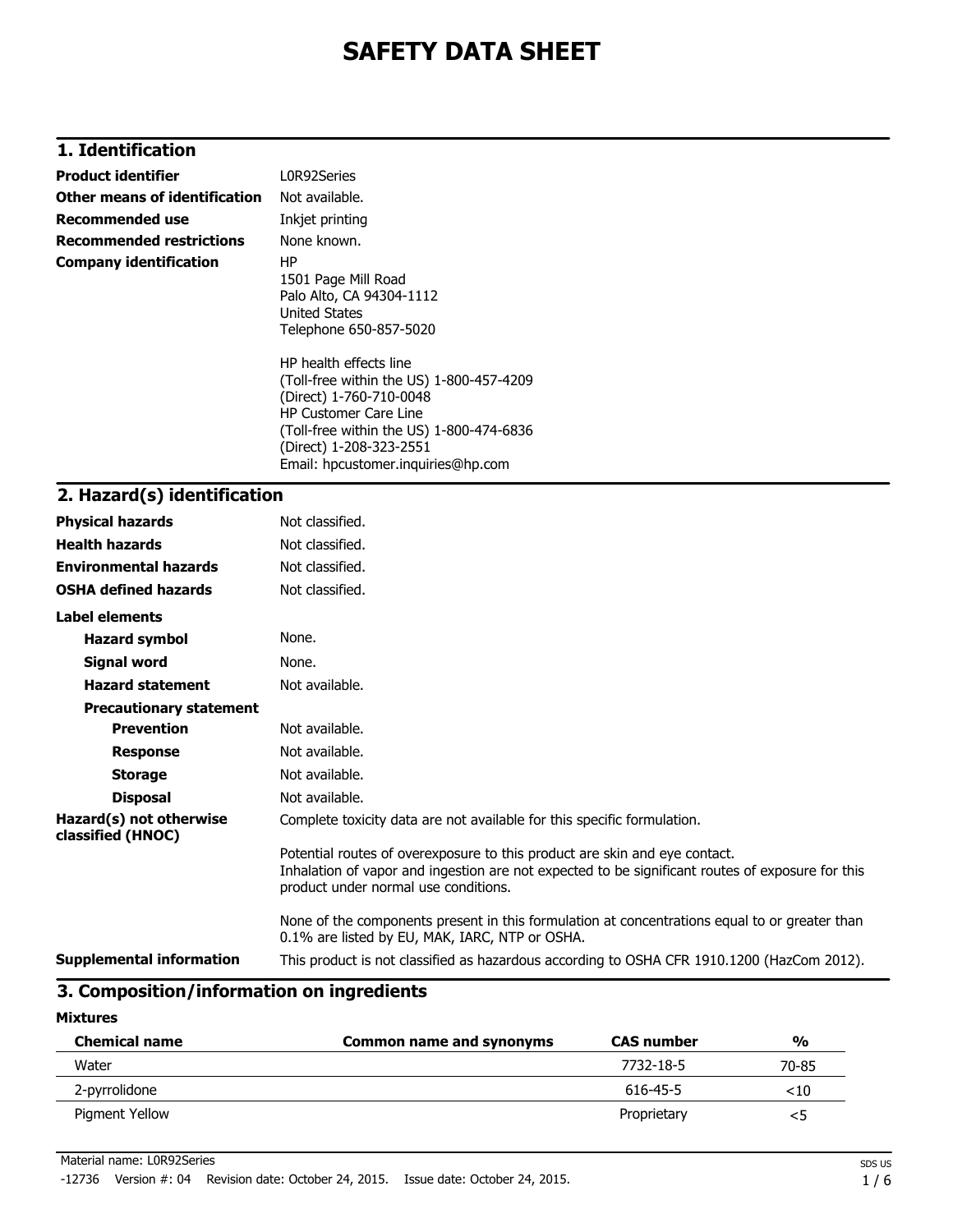| <b>Composition comments</b> | This ink supply contains an aqueous ink formulation.<br>This product has been evaluated using criteria specified in 29 CFR 1910.1200 (Hazard<br>Communication Standard). |
|-----------------------------|--------------------------------------------------------------------------------------------------------------------------------------------------------------------------|
| 4. First-aid measures       |                                                                                                                                                                          |
| <b>Inhalation</b>           | Move to fresh air. If symptoms persist, get medical attention.                                                                                                           |

|                                                                 | riove to fresh all. If symptoms persist, yet mealear attention.                                                                                                                                    |
|-----------------------------------------------------------------|----------------------------------------------------------------------------------------------------------------------------------------------------------------------------------------------------|
| <b>Skin contact</b>                                             | Wash affected areas thoroughly with mild soap and water. Get medical attention if irritation<br>develops or persists.                                                                              |
| Eye contact                                                     | Do not rub eyes. Immediately flush with large amounts of clean, warm water (low pressure) for at<br>least 15 minutes or until particles are removed. If irritation persists get medical attention. |
| <b>Ingestion</b>                                                | If ingestion of a large amount does occur, seek medical attention.                                                                                                                                 |
| <b>Most important</b><br>symptoms/effects, acute and<br>delayed | Not available.                                                                                                                                                                                     |

| Suitable extinguishing media                                                       | Dry chemical, CO2, water spray or regular foam. |  |
|------------------------------------------------------------------------------------|-------------------------------------------------|--|
| Unsuitable extinguishing<br>media                                                  | None known.                                     |  |
| <b>Specific hazards arising from</b><br>the chemical                               | Not applicable.                                 |  |
| Special protective equipment Not available.<br>and precautions for<br>firefighters |                                                 |  |
| <b>Specific methods</b>                                                            | None established.                               |  |
| 6. Accidental release measures                                                     |                                                 |  |

#### **Personal precautions, protective equipment and emergency procedures** Wear appropriate personal protective equipment.

| <b>Methods and materials for</b> | Dike the spilled material, where this is possible. Absorb with inert absorbent such as dry clay, sand |
|----------------------------------|-------------------------------------------------------------------------------------------------------|
| containment and cleaning up      | or diatomaceous earth, commercial sorbents, or recover using pumps.                                   |
| <b>Environmental precautions</b> | Do not let product enter drains. Do not flush into surface water or sanitary sewer system.            |

# **7. Handling and storage**

| <b>Precautions for safe handling</b>                                      | Avoid contact with skin, eyes and clothing.                               |
|---------------------------------------------------------------------------|---------------------------------------------------------------------------|
| Conditions for safe storage,<br>including any<br><b>incompatibilities</b> | Keep out of the reach of children. Keep away from excessive heat or cold. |

### **8. Exposure controls/personal protection**

| <b>Occupational exposure limits</b>        | No exposure limits noted for ingredient(s).                            |
|--------------------------------------------|------------------------------------------------------------------------|
| <b>Biological limit values</b>             | No biological exposure limits noted for the ingredient(s).             |
| <b>Exposure guidelines</b>                 | Exposure limits have not been established for this product.            |
| <b>Appropriate engineering</b><br>controls | Use in a well ventilated area.                                         |
|                                            | Individual protection measures, such as personal protective equipment  |
| Eye/face protection                        | Not available.                                                         |
| <b>Skin protection</b>                     |                                                                        |
| <b>Hand protection</b>                     | Not available.                                                         |
| <b>Other</b>                               | Not available.                                                         |
| <b>Respiratory protection</b>              | Not available.                                                         |
| <b>Thermal hazards</b>                     | Not available.                                                         |
| <b>General hygiene</b><br>considerations   | Handle in accordance with good industrial hygiene and safety practice. |

# **9. Physical and chemical properties**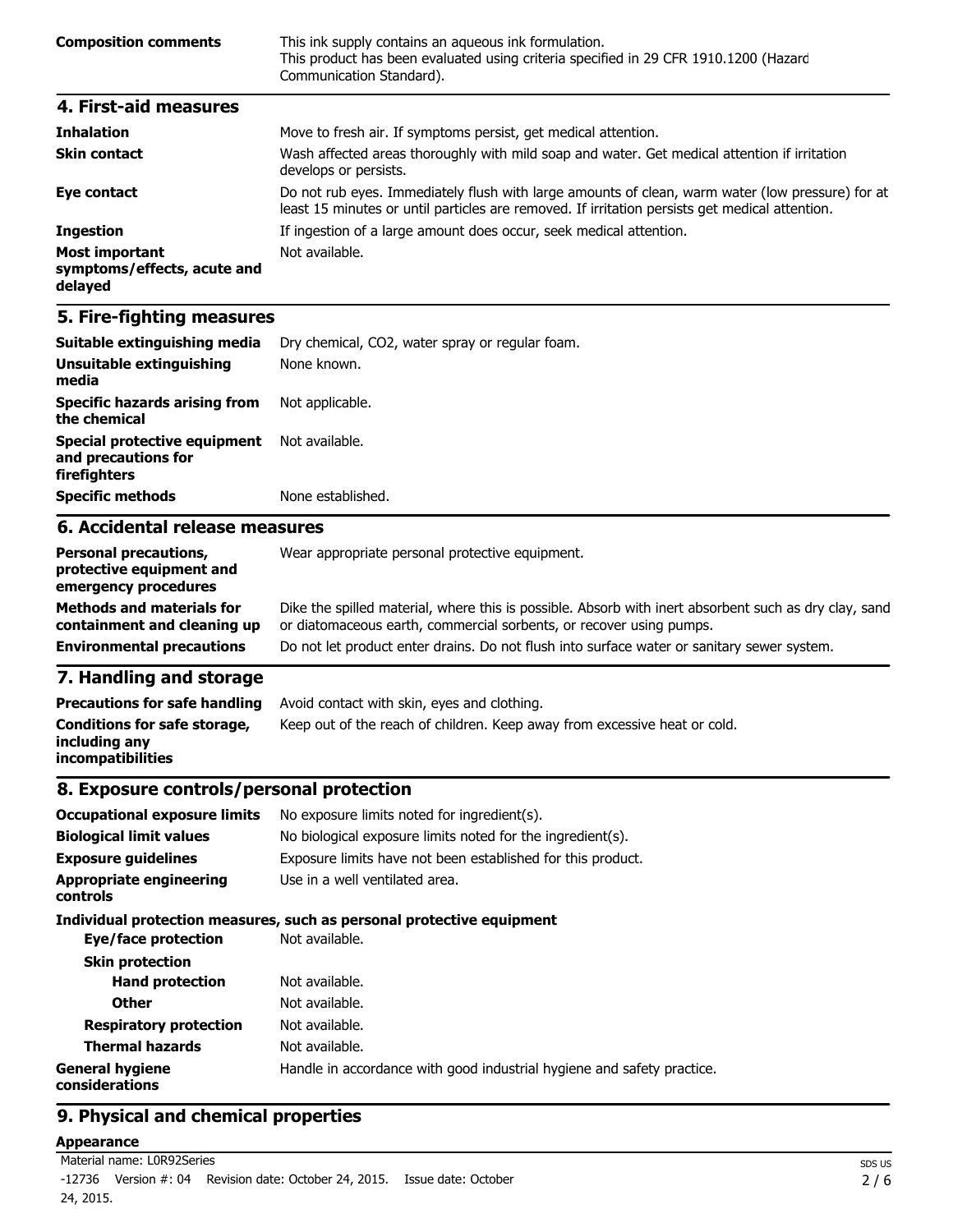| <b>Physical state</b>                               | Not available.                                            |  |
|-----------------------------------------------------|-----------------------------------------------------------|--|
| Color                                               | Yellow                                                    |  |
| Odor                                                | Not available.                                            |  |
| <b>Odor threshold</b>                               | Not available.                                            |  |
| рH                                                  | $9 - 9.6$                                                 |  |
| <b>Melting point/freezing point</b>                 | Not available.                                            |  |
| <b>Initial boiling point and</b><br>boiling range   | Not available.                                            |  |
| <b>Flash point</b>                                  | > 230.0 °F (> 110.0 °C) Pensky-Martens Closed Cup         |  |
| <b>Evaporation rate</b>                             | Not available.                                            |  |
| <b>Flammability (solid, gas)</b>                    | Not available.                                            |  |
| <b>Upper/lower flammability or explosive limits</b> |                                                           |  |
| <b>Flammability limit - lower</b><br>(%)            | Not available.                                            |  |
| <b>Flammability limit -</b><br>upper $(% )$         | Not available.                                            |  |
| <b>Explosive limit - lower</b><br>(%)               | Not available.                                            |  |
| <b>Explosive limit - upper</b><br>(%)               | Not available.                                            |  |
| Vapor pressure                                      | Not available.                                            |  |
| Solubility(ies)                                     |                                                           |  |
| <b>Solubility (water)</b>                           | Not available.                                            |  |
| <b>Partition coefficient</b><br>(n-octanol/water)   | Not available.                                            |  |
| <b>Auto-ignition temperature</b>                    | Not available.                                            |  |
| <b>Decomposition temperature</b>                    | Not available.                                            |  |
| <b>Viscosity</b>                                    | Not available.                                            |  |
| <b>Other information</b>                            | For other VOC regulatory data/information see Section 15. |  |
| VOC (Weight %)                                      | 205 g/l                                                   |  |

| <b>Reactivity</b>                            | Not available.                                                                                                                                   |
|----------------------------------------------|--------------------------------------------------------------------------------------------------------------------------------------------------|
| <b>Chemical stability</b>                    | Stable under recommended storage conditions.                                                                                                     |
| <b>Possibility of hazardous</b><br>reactions | Will not occur.                                                                                                                                  |
| <b>Conditions to avoid</b>                   | Not available.                                                                                                                                   |
| <b>Incompatible materials</b>                | Incompatible with strong bases and oxidizing agents.                                                                                             |
| <b>Hazardous decomposition</b><br>products   | Upon decomposition, this product may yield gaseous nitrogen oxides, carbon monoxide, carbon<br>dioxide and/or low molecular weight hydrocarbons. |

# **11. Toxicological information**

| Symptoms related to the<br>physical, chemical and<br>toxicological characteristics | Not available.                                                    |  |
|------------------------------------------------------------------------------------|-------------------------------------------------------------------|--|
| <b>Information on toxicological effects</b>                                        |                                                                   |  |
| <b>Acute toxicity</b>                                                              | Based on available data, the classification criteria are not met. |  |
| <b>Skin corrosion/irritation</b>                                                   | Based on available data, the classification criteria are not met. |  |
| Serious eye damage/eye<br>irritation                                               | Based on available data, the classification criteria are not met. |  |
| Respiratory or skin sensitization                                                  |                                                                   |  |

| <b>Respiratory sensitization</b> | Based on available data, the classification criteria are not met. |
|----------------------------------|-------------------------------------------------------------------|
| Skin sensitization               | Based on available data, the classification criteria are not met. |

#### Material name: L0R92Series

-12736 Version #: 04 Revision date: October 24, 2015. Issue date: October 24, 2015.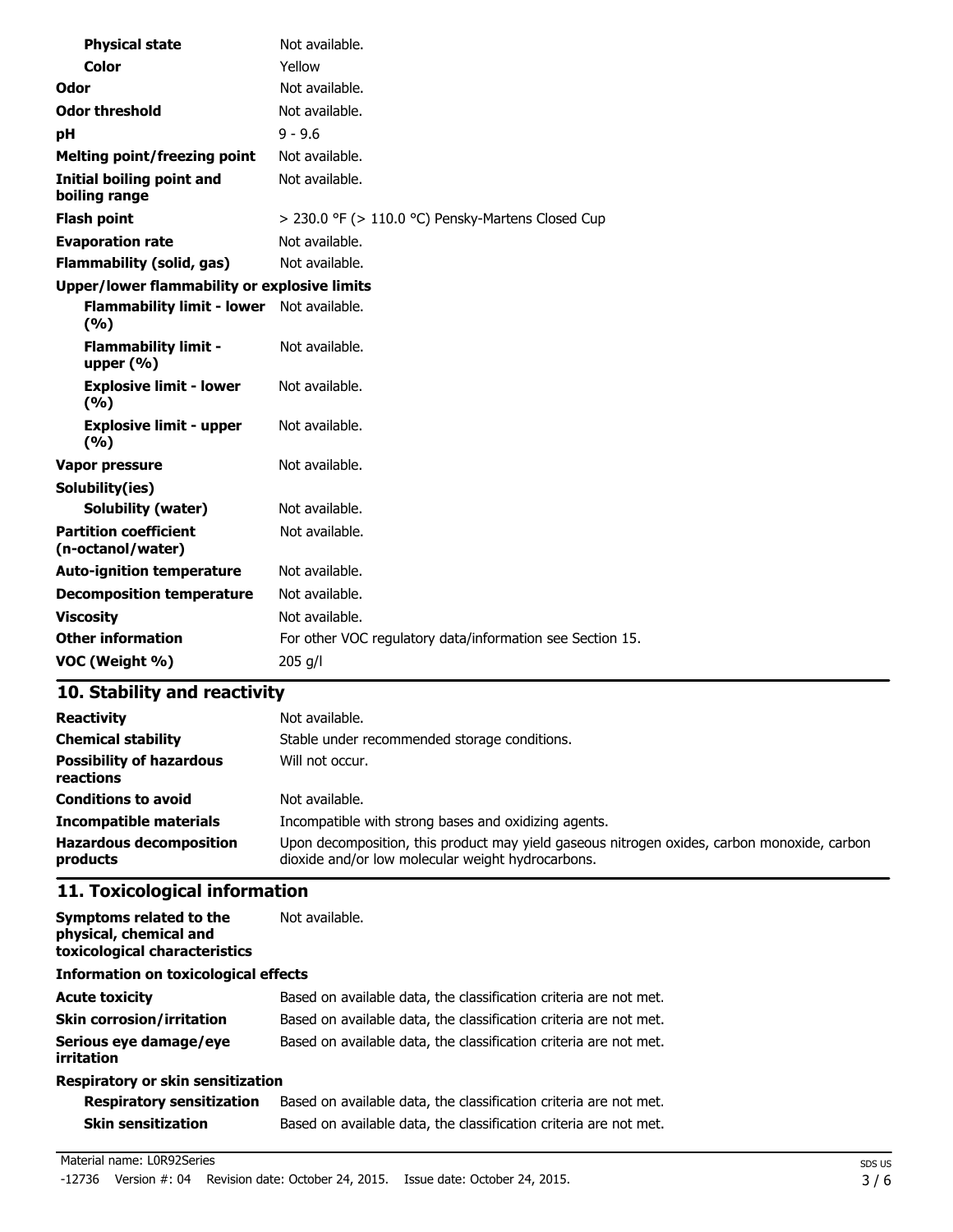| <b>Germ cell mutagenicity</b>                                      |                                                                   | Based on available data, the classification criteria are not met.      |                                                                                                                                                                                                           |
|--------------------------------------------------------------------|-------------------------------------------------------------------|------------------------------------------------------------------------|-----------------------------------------------------------------------------------------------------------------------------------------------------------------------------------------------------------|
| Carcinogenicity                                                    | Based on available data, the classification criteria are not met. |                                                                        |                                                                                                                                                                                                           |
| <b>Reproductive toxicity</b>                                       | Based on available data, the classification criteria are not met. |                                                                        |                                                                                                                                                                                                           |
| <b>Specific target organ toxicity</b><br>- single exposure         |                                                                   | Based on available data, the classification criteria are not met.      |                                                                                                                                                                                                           |
| <b>Specific target organ toxicity</b><br>- repeated exposure       |                                                                   | Based on available data, the classification criteria are not met.      |                                                                                                                                                                                                           |
| <b>Aspiration hazard</b>                                           |                                                                   | Based on available data, the classification criteria are not met.      |                                                                                                                                                                                                           |
| <b>Further information</b>                                         |                                                                   | Complete toxicity data are not available for this specific formulation |                                                                                                                                                                                                           |
|                                                                    |                                                                   |                                                                        | Refer to Section 2 for potential health effects and Section 4 for first aid measures.                                                                                                                     |
| <b>Components</b>                                                  | <b>Species</b>                                                    |                                                                        | <b>Test Results</b>                                                                                                                                                                                       |
| 2-pyrrolidone (CAS 616-45-5)                                       |                                                                   |                                                                        |                                                                                                                                                                                                           |
| <b>Acute</b>                                                       |                                                                   |                                                                        |                                                                                                                                                                                                           |
| <b>Oral</b>                                                        |                                                                   |                                                                        |                                                                                                                                                                                                           |
| LD50                                                               | Guinea pig                                                        |                                                                        | 6500 mg/kg                                                                                                                                                                                                |
|                                                                    | Rat                                                               |                                                                        | 6500 mg/kg                                                                                                                                                                                                |
| 12. Ecological information                                         |                                                                   |                                                                        |                                                                                                                                                                                                           |
| <b>Aquatic toxicity</b>                                            | No information available.                                         |                                                                        |                                                                                                                                                                                                           |
| <b>Ecotoxicity</b>                                                 |                                                                   |                                                                        |                                                                                                                                                                                                           |
| <b>Components</b>                                                  |                                                                   | <b>Species</b>                                                         | <b>Test Results</b>                                                                                                                                                                                       |
| 2-pyrrolidone (CAS 616-45-5)                                       |                                                                   |                                                                        |                                                                                                                                                                                                           |
| <b>Aquatic</b>                                                     |                                                                   |                                                                        |                                                                                                                                                                                                           |
| Crustacea                                                          | <b>EC50</b>                                                       | Water flea (Daphnia pulex)                                             | 13.21 mg/l, 48 hours                                                                                                                                                                                      |
| Persistence and degradability Not available.                       |                                                                   |                                                                        |                                                                                                                                                                                                           |
| <b>Bioaccumulative potential</b>                                   | Not available.                                                    |                                                                        |                                                                                                                                                                                                           |
| Partition coefficient n-octanol / water (log Kow)<br>2-pyrrolidone |                                                                   | $-0.85$                                                                |                                                                                                                                                                                                           |
| <b>Mobility in soil</b>                                            | Not available.                                                    |                                                                        |                                                                                                                                                                                                           |
| <b>Other adverse effects</b>                                       | Not available.                                                    |                                                                        |                                                                                                                                                                                                           |
| 13. Disposal considerations                                        |                                                                   |                                                                        |                                                                                                                                                                                                           |
| <b>Disposal instructions</b>                                       | Regulations.                                                      | Do not allow this material to drain into sewers/water supplies.        | Dispose of waste material according to Local, State, Federal, and Provincial Environmental                                                                                                                |
|                                                                    |                                                                   | available in your location, please visit http://www.hp.com/recycle.    | HP's Planet Partners (trademark) supplies recycling program enables simple, convenient recycling of<br>HP original inkjet and LaserJet supplies. For more information and to determine if this service is |
| 14. Transport information                                          |                                                                   |                                                                        |                                                                                                                                                                                                           |
| <b>DOT</b>                                                         |                                                                   |                                                                        |                                                                                                                                                                                                           |
| Not regulated as dangerous goods.                                  |                                                                   |                                                                        |                                                                                                                                                                                                           |
| <b>IATA</b>                                                        |                                                                   |                                                                        |                                                                                                                                                                                                           |
| Not regulated as dangerous goods.<br><b>IMDG</b>                   |                                                                   |                                                                        |                                                                                                                                                                                                           |
| Not regulated as dangerous goods.                                  |                                                                   |                                                                        |                                                                                                                                                                                                           |
| <b>ADR</b>                                                         |                                                                   |                                                                        |                                                                                                                                                                                                           |
| Not regulated as dangerous goods.<br><b>Further information</b>    |                                                                   | Not a dangerous good under DOT, IATA, ADR, IMDG, or RID.               |                                                                                                                                                                                                           |
| 15. Regulatory information                                         |                                                                   |                                                                        |                                                                                                                                                                                                           |
| <b>US federal regulations</b>                                      |                                                                   | US TSCA 12(b): Does not contain listed chemicals.                      |                                                                                                                                                                                                           |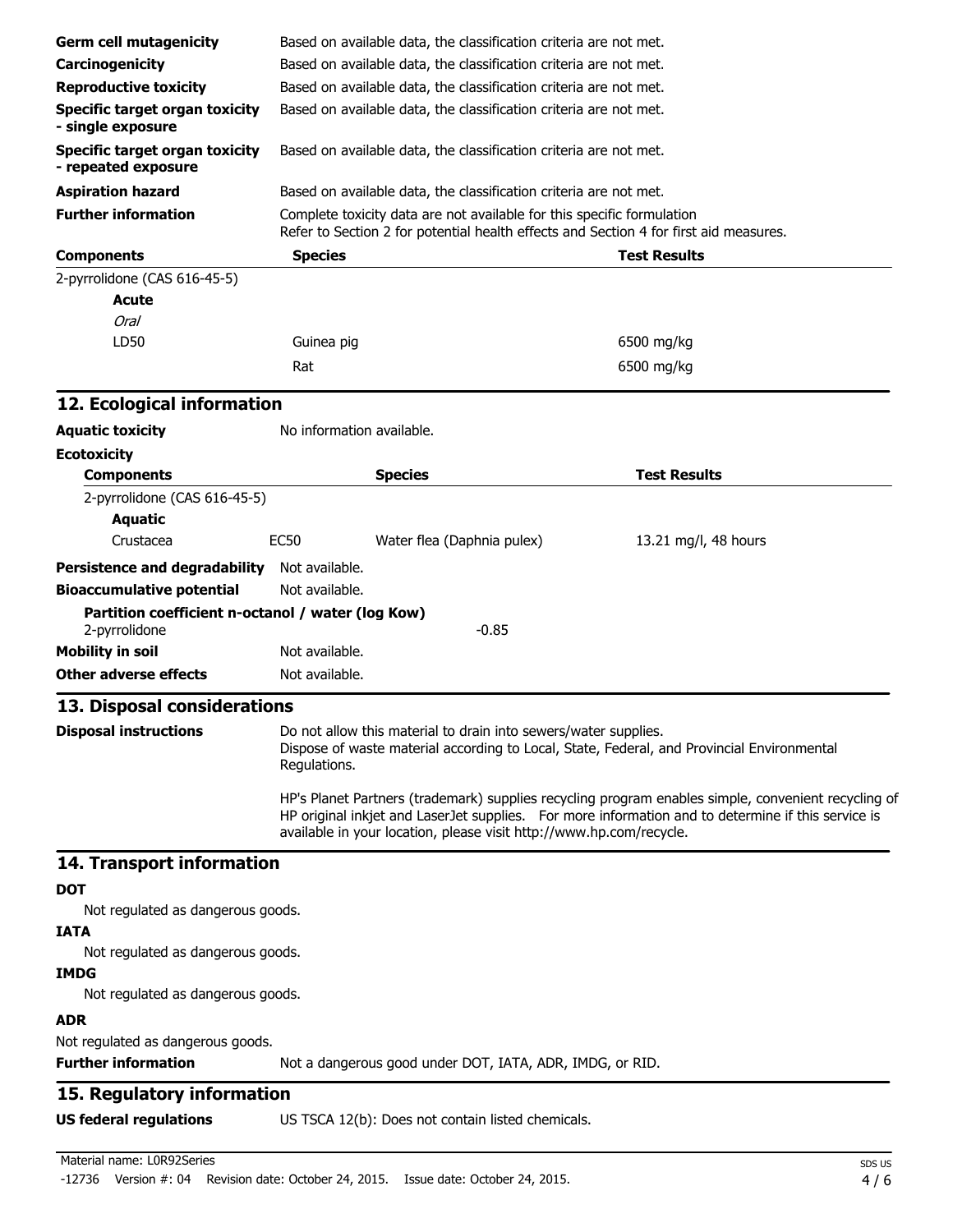|                                                                         | TSCA Section 12(b) Export Notification (40 CFR 707, Subpt. D)                                                                                                                                                                                                                                                     |
|-------------------------------------------------------------------------|-------------------------------------------------------------------------------------------------------------------------------------------------------------------------------------------------------------------------------------------------------------------------------------------------------------------|
| Not regulated.<br><b>CERCLA Hazardous Substance List (40 CFR 302.4)</b> |                                                                                                                                                                                                                                                                                                                   |
| Not listed.                                                             |                                                                                                                                                                                                                                                                                                                   |
| <b>SARA 304 Emergency release notification</b>                          |                                                                                                                                                                                                                                                                                                                   |
| Not regulated.                                                          |                                                                                                                                                                                                                                                                                                                   |
|                                                                         | OSHA Specifically Regulated Substances (29 CFR 1910.1001-1050)                                                                                                                                                                                                                                                    |
| Not listed.                                                             |                                                                                                                                                                                                                                                                                                                   |
|                                                                         | <b>Superfund Amendments and Reauthorization Act of 1986 (SARA)</b>                                                                                                                                                                                                                                                |
| <b>Hazard categories</b>                                                | Immediate Hazard - No                                                                                                                                                                                                                                                                                             |
|                                                                         | Delayed Hazard - No<br>Fire Hazard - No                                                                                                                                                                                                                                                                           |
|                                                                         | Pressure Hazard - No                                                                                                                                                                                                                                                                                              |
|                                                                         | Reactivity Hazard - No                                                                                                                                                                                                                                                                                            |
| <b>SARA 302 Extremely hazardous substance</b>                           |                                                                                                                                                                                                                                                                                                                   |
| Not listed.                                                             |                                                                                                                                                                                                                                                                                                                   |
| <b>SARA 311/312</b><br><b>Hazardous chemical</b>                        | No                                                                                                                                                                                                                                                                                                                |
| <b>Other federal regulations</b>                                        |                                                                                                                                                                                                                                                                                                                   |
| <b>Safe Drinking Water Act</b><br>(SDWA)                                | Not regulated.                                                                                                                                                                                                                                                                                                    |
| <b>US state regulations</b>                                             |                                                                                                                                                                                                                                                                                                                   |
| US. Massachusetts RTK - Substance List                                  |                                                                                                                                                                                                                                                                                                                   |
| 2-pyrrolidone (CAS 616-45-5)                                            | US. New Jersey Worker and Community Right-to-Know Act                                                                                                                                                                                                                                                             |
| Not listed.                                                             |                                                                                                                                                                                                                                                                                                                   |
|                                                                         | US. Pennsylvania Worker and Community Right-to-Know Law                                                                                                                                                                                                                                                           |
| 2-pyrrolidone (CAS 616-45-5)<br><b>US. Rhode Island RTK</b>             |                                                                                                                                                                                                                                                                                                                   |
| Not regulated.                                                          |                                                                                                                                                                                                                                                                                                                   |
| <b>US. California Proposition 65</b><br>Not Listed.                     |                                                                                                                                                                                                                                                                                                                   |
| <b>Other information</b>                                                | VOC content (less water, less exempt compounds) = $758$ g/L (U.S. requirement, not for emissions)                                                                                                                                                                                                                 |
|                                                                         | VOC data based on formulation (Organic compounds minus solids)                                                                                                                                                                                                                                                    |
| <b>Regulatory information</b>                                           | All chemical substances in this HP product have been notified or are exempt from notification under<br>chemical substances notification laws in the following countries: US (TSCA), EU (EINECS/ELINCS),<br>Switzerland, Canada (DSL/NDSL), Australia, Japan, Philippines, South Korea, New Zealand, and<br>China. |
|                                                                         | 16. Other information, including date of preparation or last revision                                                                                                                                                                                                                                             |
| <b>Issue date</b>                                                       | October 24, 2015.                                                                                                                                                                                                                                                                                                 |
| <b>Revision date</b>                                                    | October 24, 2015.                                                                                                                                                                                                                                                                                                 |
| <b>Version #</b>                                                        | 04                                                                                                                                                                                                                                                                                                                |
| <b>Disclaimer</b>                                                       | This Safety Data Sheet document is provided without charge to customers of HP. Data is the most                                                                                                                                                                                                                   |

current known to HP at the time of preparation of this document and is believed to be accurate. It should not be construed as guaranteeing specific properties of the products as described or suitability for a particular application. This document was prepared to the requirements of the jurisdiction specified in Section 1 above and may not meet regulatory requirements in other

Material name: L0R92Series -12736 Version #: 04 Revision date: October 24, 2015. Issue date: October 24, 2015.

countries.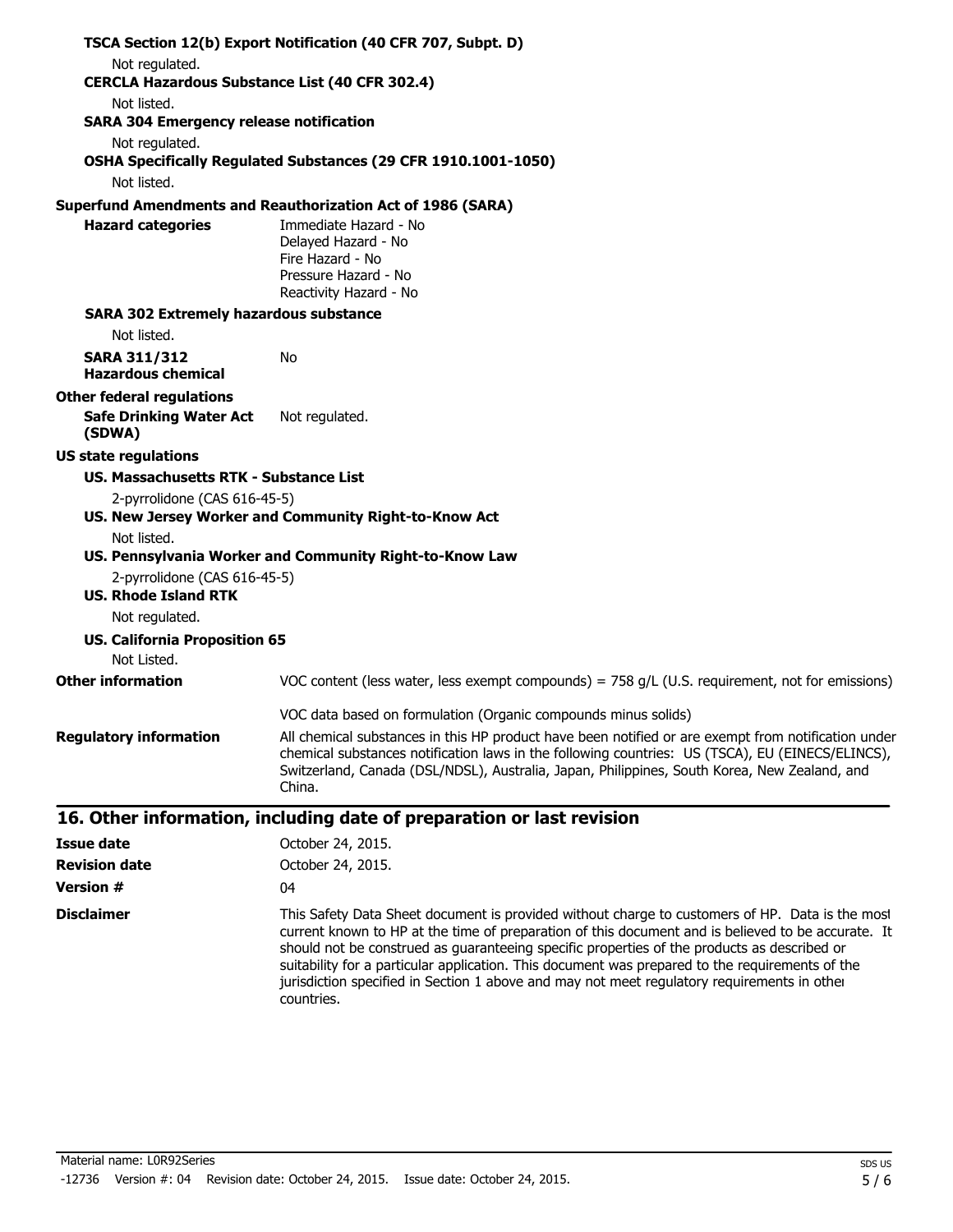| <b>ACGIH</b>  | American Conference of Governmental Industrial Hygienists           |
|---------------|---------------------------------------------------------------------|
| <b>CAS</b>    | <b>Chemical Abstracts Service</b>                                   |
| <b>CERCLA</b> | Comprehensive Environmental Response Compensation and Liability Act |
| <b>CFR</b>    | Code of Federal Regulations                                         |
| <b>COC</b>    | Cleveland Open Cup                                                  |
| <b>DOT</b>    | Department of Transportation                                        |
| <b>EPCRA</b>  | Emergency Planning and Community Right-to-Know Act (aka SARA)       |
| <b>IARC</b>   | International Agency for Research on Cancer                         |
| <b>NIOSH</b>  | National Institute for Occupational Safety and Health               |
| <b>NTP</b>    | National Toxicology Program                                         |
| <b>OSHA</b>   | Occupational Safety and Health Administration                       |
| <b>PEL</b>    | Permissible Exposure Limit                                          |
| <b>RCRA</b>   | Resource Conservation and Recovery Act                              |
| <b>REC</b>    | Recommended                                                         |
| <b>REL</b>    | Recommended Exposure Limit                                          |
| <b>SARA</b>   | Superfund Amendments and Reauthorization Act of 1986                |
| <b>STEL</b>   | Short-Term Exposure Limit                                           |
| <b>TCLP</b>   | Toxicity Characteristics Leaching Procedure                         |
| <b>TLV</b>    | Threshold Limit Value                                               |
| <b>TSCA</b>   | <b>Toxic Substances Control Act</b>                                 |
| <b>VOC</b>    | Volatile Organic Compounds                                          |
|               |                                                                     |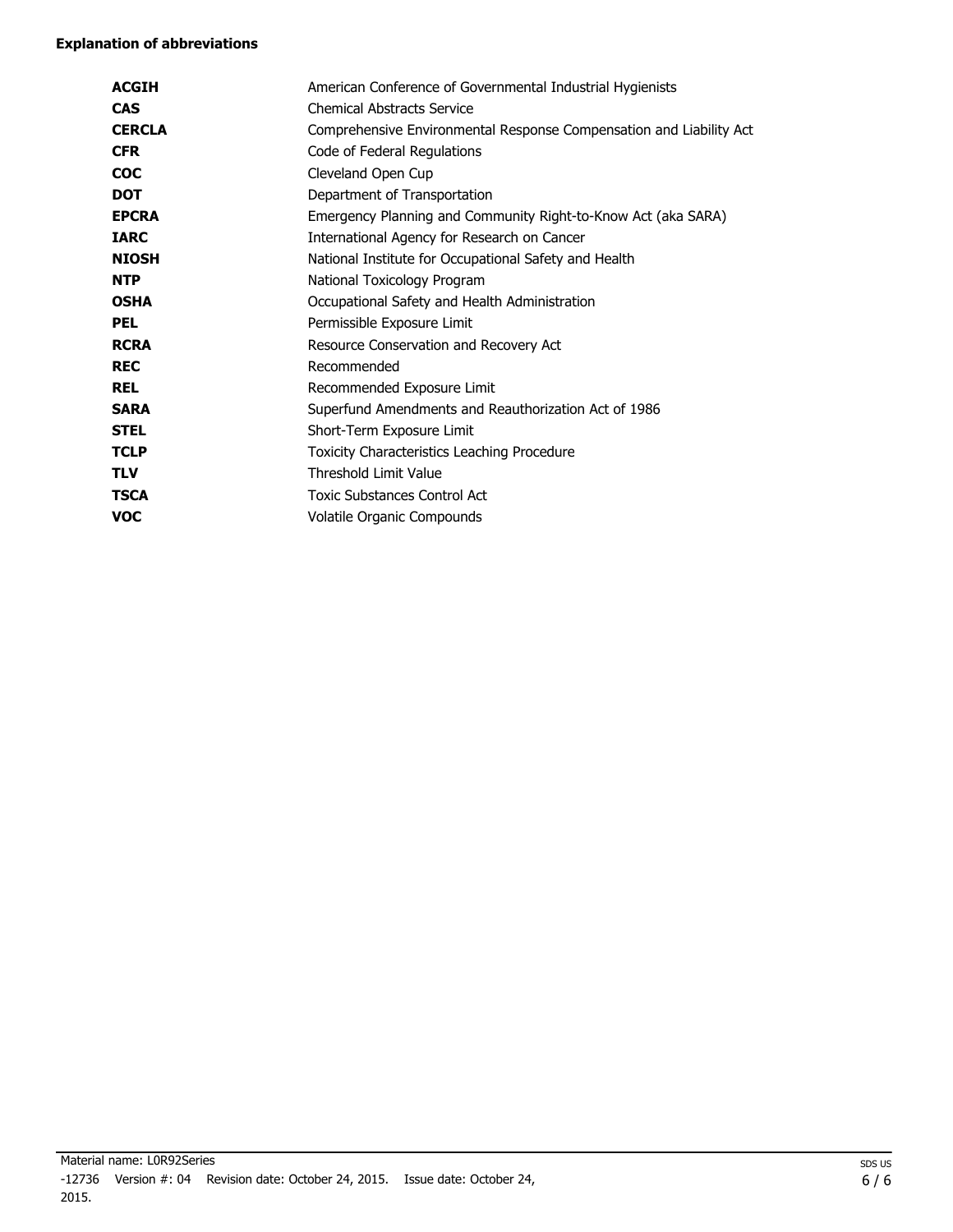# **1. Identification**

| <b>Product identifier</b>       | L0R07Series                                                                                                                                                                                                                                                                                                                                     |
|---------------------------------|-------------------------------------------------------------------------------------------------------------------------------------------------------------------------------------------------------------------------------------------------------------------------------------------------------------------------------------------------|
| Other means of identification   | Not available.                                                                                                                                                                                                                                                                                                                                  |
| <b>Recommended use</b>          | Inkjet printing                                                                                                                                                                                                                                                                                                                                 |
| <b>Recommended restrictions</b> | None known.                                                                                                                                                                                                                                                                                                                                     |
| <b>Company identification</b>   | HP.<br>1501 Page Mill Road<br>Palo Alto, CA 94304-1112<br>United States<br>Telephone 650-857-5020<br>HP health effects line<br>(Toll-free within the US) 1-800-457-4209<br>(Direct) 1-760-710-0048<br><b>HP Customer Care Line</b><br>(Toll-free within the US) 1-800-474-6836<br>(Direct) 1-208-323-2551<br>Email: hpcustomer.inquiries@hp.com |
|                                 |                                                                                                                                                                                                                                                                                                                                                 |

## **2. Hazard(s) identification**

| <b>Physical hazards</b>                      | Not classified.                                                                                                                                                                                                        |
|----------------------------------------------|------------------------------------------------------------------------------------------------------------------------------------------------------------------------------------------------------------------------|
| <b>Health hazards</b>                        | Not classified.                                                                                                                                                                                                        |
| <b>Environmental hazards</b>                 | Not classified.                                                                                                                                                                                                        |
| <b>OSHA defined hazards</b>                  | Not classified.                                                                                                                                                                                                        |
| Label elements                               |                                                                                                                                                                                                                        |
| Hazard symbol                                | None.                                                                                                                                                                                                                  |
| Signal word                                  | None.                                                                                                                                                                                                                  |
| <b>Hazard statement</b>                      | Not available.                                                                                                                                                                                                         |
| <b>Precautionary statement</b>               |                                                                                                                                                                                                                        |
| <b>Prevention</b>                            | Not available.                                                                                                                                                                                                         |
| <b>Response</b>                              | Not available.                                                                                                                                                                                                         |
| <b>Storage</b>                               | Not available.                                                                                                                                                                                                         |
| <b>Disposal</b>                              | Not available.                                                                                                                                                                                                         |
| Hazard(s) not otherwise<br>classified (HNOC) | Complete toxicity data are not available for this specific formulation.                                                                                                                                                |
|                                              | Potential routes of overexposure to this product are skin and eye contact.<br>Inhalation of vapor and ingestion are not expected to be significant routes of exposure for this<br>product under normal use conditions. |
|                                              | None of the components present in this formulation at concentrations equal to or greater than<br>0.1% are listed by EU, MAK, IARC, NTP or OSHA.                                                                        |
| <b>Supplemental information</b>              | This product is not classified as hazardous according to OSHA CFR 1910.1200 (HazCom 2012).                                                                                                                             |

## **3. Composition/information on ingredients**

#### **Mixtures**

| <b>Chemical name</b> | Common name and synonyms | <b>CAS number</b> | $\frac{0}{0}$ |
|----------------------|--------------------------|-------------------|---------------|
| Water                |                          | 7732-18-5         | 70-85         |
| 2-pyrrolidone        |                          | 616-45-5          | ${<}10$       |
| Pigment Yellow       |                          | Proprietary       |               |

Material name: L0R07Series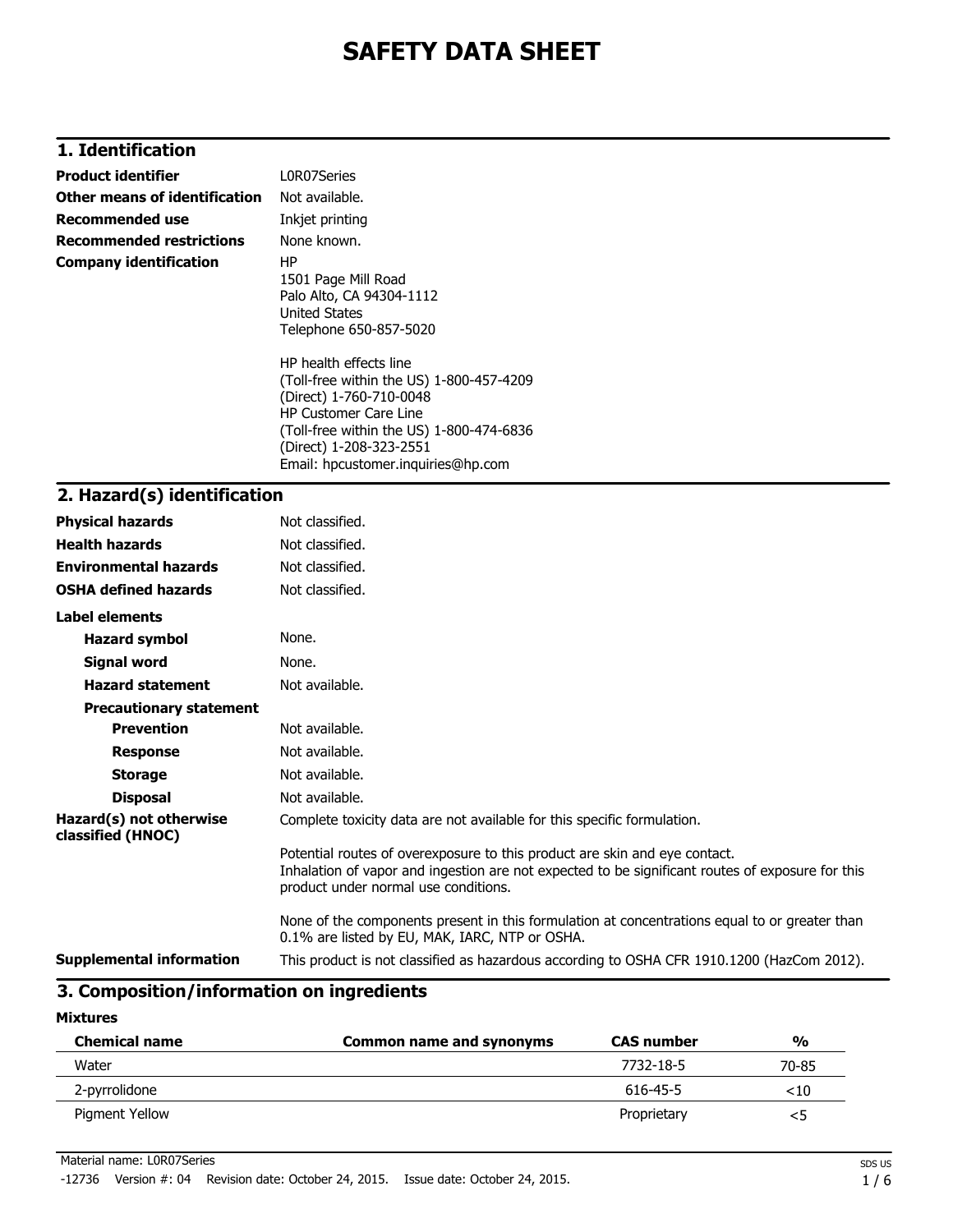| <b>Composition comments</b> | This ink supply contains an aqueous ink formulation.<br>This product has been evaluated using criteria specified in 29 CFR 1910.1200 (Hazard<br>Communication Standard). |
|-----------------------------|--------------------------------------------------------------------------------------------------------------------------------------------------------------------------|
| 4. First-aid measures       |                                                                                                                                                                          |
| <b>Teleslation</b>          | Mouse to froch air. If symptoms norsist, not modical attention                                                                                                           |

| <b>Innaiation</b>                                               | <u>MOVE to fresh air. It symptoms persist, get medical attention.</u>                                                                                                                              |
|-----------------------------------------------------------------|----------------------------------------------------------------------------------------------------------------------------------------------------------------------------------------------------|
| <b>Skin contact</b>                                             | Wash affected areas thoroughly with mild soap and water. Get medical attention if irritation<br>develops or persists.                                                                              |
| Eye contact                                                     | Do not rub eyes. Immediately flush with large amounts of clean, warm water (low pressure) for at<br>least 15 minutes or until particles are removed. If irritation persists get medical attention. |
| <b>Ingestion</b>                                                | If ingestion of a large amount does occur, seek medical attention.                                                                                                                                 |
| <b>Most important</b><br>symptoms/effects, acute and<br>delayed | Not available.                                                                                                                                                                                     |

| Suitable extinguishing media                                        | Dry chemical, CO2, water spray or regular foam.      |  |  |
|---------------------------------------------------------------------|------------------------------------------------------|--|--|
| Unsuitable extinguishing<br>media                                   | None known.                                          |  |  |
| <b>Specific hazards arising from</b><br>the chemical                | Not applicable.                                      |  |  |
| Special protective equipment<br>and precautions for<br>firefighters | Not available.                                       |  |  |
| <b>Specific methods</b>                                             | None established.                                    |  |  |
| 6. Accidental release measures                                      |                                                      |  |  |
| Benessel mosesublema                                                | Allega gaananahata managarat musta stirin gardamaant |  |  |

| <b>Personal precautions,</b><br>protective equipment and<br>emergency procedures | Wear appropriate personal protective equipment.                                                                                                                              |
|----------------------------------------------------------------------------------|------------------------------------------------------------------------------------------------------------------------------------------------------------------------------|
| <b>Methods and materials for</b><br>containment and cleaning up                  | Dike the spilled material, where this is possible. Absorb with inert absorbent such as dry clay, sand<br>or diatomaceous earth, commercial sorbents, or recover using pumps. |
| <b>Environmental precautions</b>                                                 | Do not let product enter drains. Do not flush into surface water or sanitary sewer system.                                                                                   |
| the contract of the contract of the contract of the                              |                                                                                                                                                                              |

### **7. Handling and storage**

| <b>Precautions for safe handling</b>                                      | Avoid contact with skin, eyes and clothing.                               |
|---------------------------------------------------------------------------|---------------------------------------------------------------------------|
| Conditions for safe storage,<br>including any<br><i>incompatibilities</i> | Keep out of the reach of children. Keep away from excessive heat or cold. |

# **8. Exposure controls/personal protection**

| <b>Occupational exposure limits</b>        | No exposure limits noted for ingredient(s).                            |  |  |
|--------------------------------------------|------------------------------------------------------------------------|--|--|
| <b>Biological limit values</b>             | No biological exposure limits noted for the ingredient(s).             |  |  |
| <b>Exposure guidelines</b>                 | Exposure limits have not been established for this product.            |  |  |
| <b>Appropriate engineering</b><br>controls | Use in a well ventilated area.                                         |  |  |
|                                            | Individual protection measures, such as personal protective equipment  |  |  |
| Eye/face protection                        | Not available.                                                         |  |  |
| <b>Skin protection</b>                     |                                                                        |  |  |
| <b>Hand protection</b>                     | Not available.                                                         |  |  |
| <b>Other</b>                               | Not available.                                                         |  |  |
| <b>Respiratory protection</b>              | Not available.                                                         |  |  |
| <b>Thermal hazards</b>                     | Not available.                                                         |  |  |
| <b>General hygiene</b><br>considerations   | Handle in accordance with good industrial hygiene and safety practice. |  |  |

# **9. Physical and chemical properties**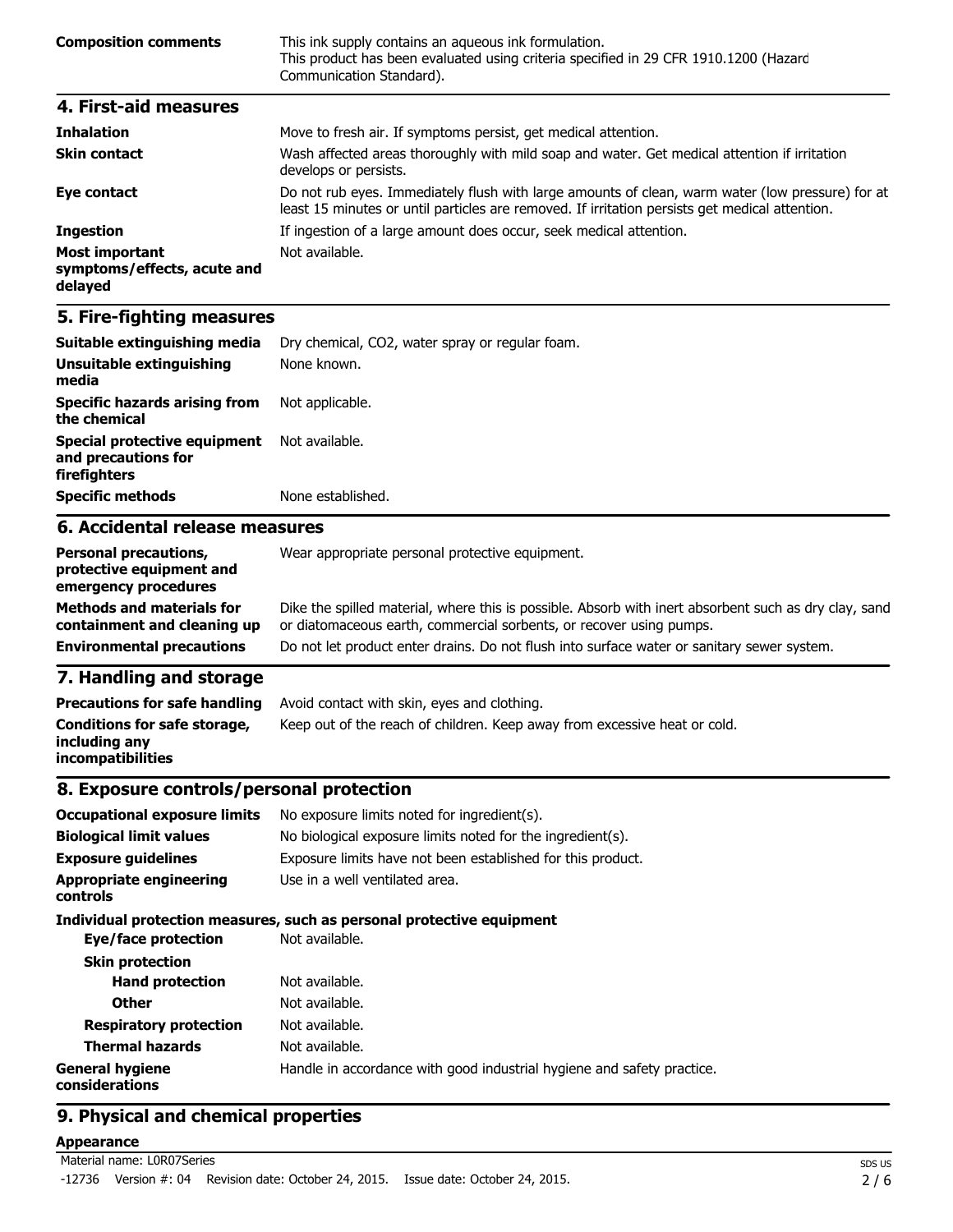| <b>Physical state</b>                               | Not available.                                            |
|-----------------------------------------------------|-----------------------------------------------------------|
| <b>Color</b>                                        | Yellow                                                    |
| Odor                                                | Not available.                                            |
| <b>Odor threshold</b>                               | Not available.                                            |
| рH                                                  | $9 - 9.6$                                                 |
| <b>Melting point/freezing point</b>                 | Not available.                                            |
| <b>Initial boiling point and</b><br>boiling range   | Not available.                                            |
| <b>Flash point</b>                                  | $>$ 230.0 °F ( $>$ 110.0 °C) Pensky-Martens Closed Cup    |
| <b>Evaporation rate</b>                             | Not available.                                            |
| <b>Flammability (solid, gas)</b>                    | Not available.                                            |
| <b>Upper/lower flammability or explosive limits</b> |                                                           |
| <b>Flammability limit - lower</b><br>(%)            | Not available.                                            |
| <b>Flammability limit -</b><br>upper $(% )$         | Not available.                                            |
| <b>Explosive limit - lower</b><br>(%)               | Not available.                                            |
| <b>Explosive limit - upper</b><br>(9/6)             | Not available.                                            |
| Vapor pressure                                      | Not available.                                            |
| Solubility(ies)                                     |                                                           |
| <b>Solubility (water)</b>                           | Not available.                                            |
| <b>Partition coefficient</b><br>(n-octanol/water)   | Not available.                                            |
| <b>Auto-ignition temperature</b>                    | Not available.                                            |
| <b>Decomposition temperature</b>                    | Not available.                                            |
| <b>Viscosity</b>                                    | Not available.                                            |
| <b>Other information</b>                            | For other VOC regulatory data/information see Section 15. |
| VOC (Weight %)                                      | 205 g/l                                                   |

| <b>Reactivity</b>                            | Not available.                                                                                                                                   |  |  |
|----------------------------------------------|--------------------------------------------------------------------------------------------------------------------------------------------------|--|--|
| <b>Chemical stability</b>                    | Stable under recommended storage conditions.                                                                                                     |  |  |
| <b>Possibility of hazardous</b><br>reactions | Will not occur.                                                                                                                                  |  |  |
| <b>Conditions to avoid</b>                   | Not available.                                                                                                                                   |  |  |
| <b>Incompatible materials</b>                | Incompatible with strong bases and oxidizing agents.                                                                                             |  |  |
| <b>Hazardous decomposition</b><br>products   | Upon decomposition, this product may yield gaseous nitrogen oxides, carbon monoxide, carbon<br>dioxide and/or low molecular weight hydrocarbons. |  |  |

# **11. Toxicological information**

| Symptoms related to the<br>physical, chemical and<br>toxicological characteristics | Not available.                                                    |  |  |
|------------------------------------------------------------------------------------|-------------------------------------------------------------------|--|--|
| <b>Information on toxicological effects</b>                                        |                                                                   |  |  |
| <b>Acute toxicity</b>                                                              | Based on available data, the classification criteria are not met. |  |  |
| <b>Skin corrosion/irritation</b>                                                   | Based on available data, the classification criteria are not met. |  |  |
| Serious eye damage/eye<br>irritation                                               | Based on available data, the classification criteria are not met. |  |  |
| <b>Respiratory or skin sensitization</b>                                           |                                                                   |  |  |

| <b>Respiratory sensitization</b> | Based on available data, the classification criteria are not met. |
|----------------------------------|-------------------------------------------------------------------|
| <b>Skin sensitization</b>        | Based on available data, the classification criteria are not met. |

#### Material name: L0R07Series

-12736 Version #: 04 Revision date: October 24, 2015. Issue date: October 24, 2015.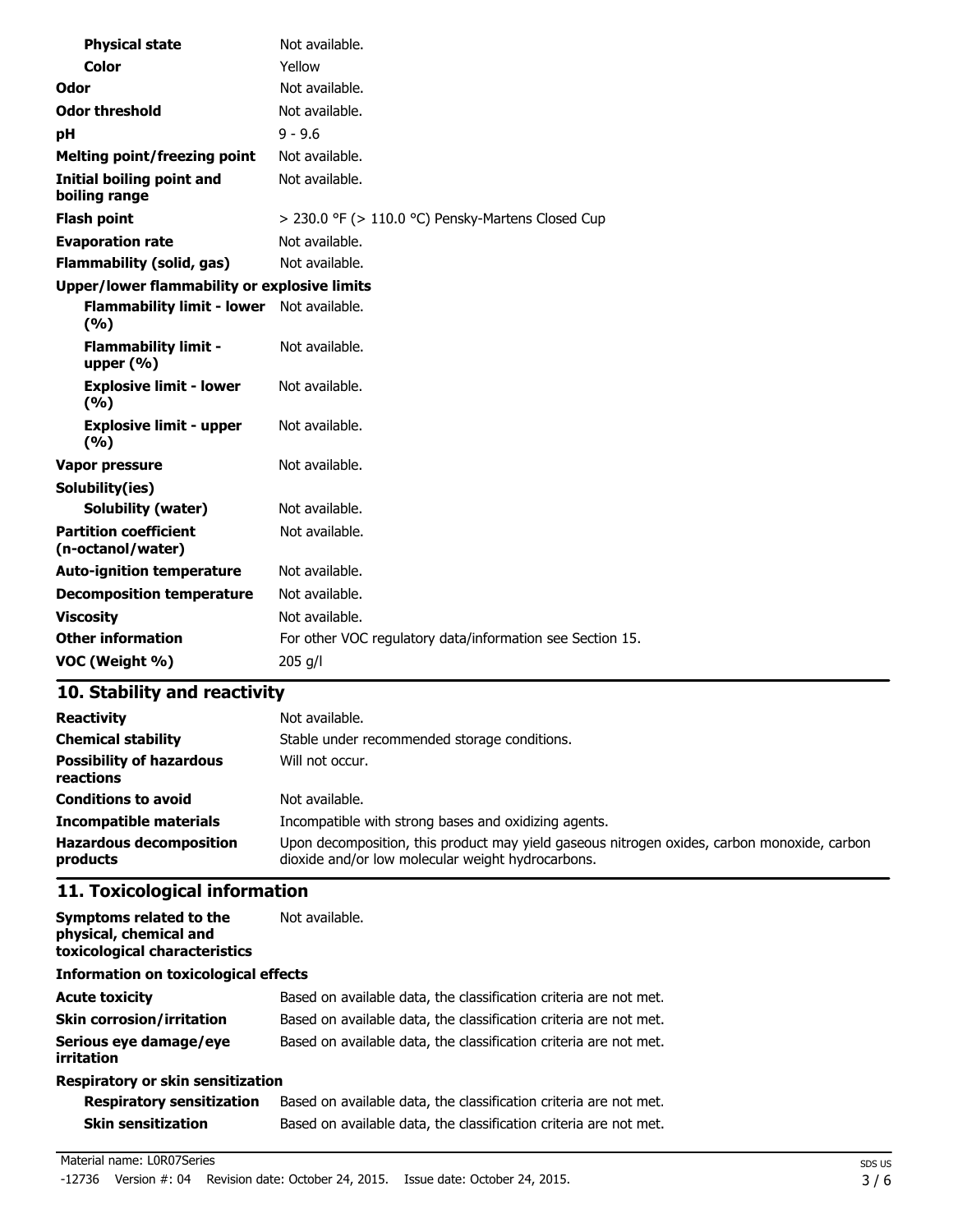| <b>Germ cell mutagenicity</b>                                                                                                                                                                                                                                                    | Based on available data, the classification criteria are not met.                                                                                                             |                                                                   |                      |  |
|----------------------------------------------------------------------------------------------------------------------------------------------------------------------------------------------------------------------------------------------------------------------------------|-------------------------------------------------------------------------------------------------------------------------------------------------------------------------------|-------------------------------------------------------------------|----------------------|--|
| Carcinogenicity                                                                                                                                                                                                                                                                  | Based on available data, the classification criteria are not met.                                                                                                             |                                                                   |                      |  |
| <b>Reproductive toxicity</b>                                                                                                                                                                                                                                                     | Based on available data, the classification criteria are not met.                                                                                                             |                                                                   |                      |  |
| <b>Specific target organ toxicity</b>                                                                                                                                                                                                                                            | Based on available data, the classification criteria are not met.<br>Based on available data, the classification criteria are not met.                                        |                                                                   |                      |  |
| - single exposure<br><b>Specific target organ toxicity</b>                                                                                                                                                                                                                       |                                                                                                                                                                               |                                                                   |                      |  |
| - repeated exposure                                                                                                                                                                                                                                                              |                                                                                                                                                                               |                                                                   |                      |  |
| <b>Aspiration hazard</b>                                                                                                                                                                                                                                                         |                                                                                                                                                                               | Based on available data, the classification criteria are not met. |                      |  |
| <b>Further information</b>                                                                                                                                                                                                                                                       | Complete toxicity data are not available for this specific formulation<br>Refer to Section 2 for potential health effects and Section 4 for first aid measures.               |                                                                   |                      |  |
| <b>Components</b>                                                                                                                                                                                                                                                                | <b>Species</b>                                                                                                                                                                |                                                                   | <b>Test Results</b>  |  |
| 2-pyrrolidone (CAS 616-45-5)                                                                                                                                                                                                                                                     |                                                                                                                                                                               |                                                                   |                      |  |
| <b>Acute</b>                                                                                                                                                                                                                                                                     |                                                                                                                                                                               |                                                                   |                      |  |
| <b>Oral</b>                                                                                                                                                                                                                                                                      |                                                                                                                                                                               |                                                                   |                      |  |
| LD50                                                                                                                                                                                                                                                                             | Guinea pig                                                                                                                                                                    |                                                                   | 6500 mg/kg           |  |
|                                                                                                                                                                                                                                                                                  | Rat                                                                                                                                                                           |                                                                   | 6500 mg/kg           |  |
| 12. Ecological information                                                                                                                                                                                                                                                       |                                                                                                                                                                               |                                                                   |                      |  |
| <b>Aquatic toxicity</b>                                                                                                                                                                                                                                                          | No information available.                                                                                                                                                     |                                                                   |                      |  |
| <b>Ecotoxicity</b>                                                                                                                                                                                                                                                               |                                                                                                                                                                               |                                                                   |                      |  |
| <b>Components</b>                                                                                                                                                                                                                                                                |                                                                                                                                                                               | <b>Species</b>                                                    | <b>Test Results</b>  |  |
| 2-pyrrolidone (CAS 616-45-5)                                                                                                                                                                                                                                                     |                                                                                                                                                                               |                                                                   |                      |  |
| <b>Aquatic</b>                                                                                                                                                                                                                                                                   |                                                                                                                                                                               |                                                                   |                      |  |
| Crustacea                                                                                                                                                                                                                                                                        | <b>EC50</b>                                                                                                                                                                   | Water flea (Daphnia pulex)                                        | 13.21 mg/l, 48 hours |  |
| Persistence and degradability Not available.                                                                                                                                                                                                                                     |                                                                                                                                                                               |                                                                   |                      |  |
| <b>Bioaccumulative potential</b>                                                                                                                                                                                                                                                 | Not available.                                                                                                                                                                |                                                                   |                      |  |
| Partition coefficient n-octanol / water (log Kow)<br>2-pyrrolidone                                                                                                                                                                                                               |                                                                                                                                                                               | $-0.85$                                                           |                      |  |
| <b>Mobility in soil</b>                                                                                                                                                                                                                                                          | Not available.                                                                                                                                                                |                                                                   |                      |  |
| <b>Other adverse effects</b>                                                                                                                                                                                                                                                     | Not available.                                                                                                                                                                |                                                                   |                      |  |
| 13. Disposal considerations                                                                                                                                                                                                                                                      |                                                                                                                                                                               |                                                                   |                      |  |
| <b>Disposal instructions</b>                                                                                                                                                                                                                                                     | Do not allow this material to drain into sewers/water supplies.<br>Dispose of waste material according to Local, State, Federal, and Provincial Environmental<br>Regulations. |                                                                   |                      |  |
| HP's Planet Partners (trademark) supplies recycling program enables simple, convenient recycling of<br>HP original inkjet and LaserJet supplies. For more information and to determine if this service is<br>available in your location, please visit http://www.hp.com/recycle. |                                                                                                                                                                               |                                                                   |                      |  |
| 14. Transport information                                                                                                                                                                                                                                                        |                                                                                                                                                                               |                                                                   |                      |  |
| <b>DOT</b>                                                                                                                                                                                                                                                                       |                                                                                                                                                                               |                                                                   |                      |  |
| Not regulated as dangerous goods.                                                                                                                                                                                                                                                |                                                                                                                                                                               |                                                                   |                      |  |
| <b>IATA</b><br>Not regulated as dangerous goods.                                                                                                                                                                                                                                 |                                                                                                                                                                               |                                                                   |                      |  |
| <b>IMDG</b>                                                                                                                                                                                                                                                                      |                                                                                                                                                                               |                                                                   |                      |  |
| Not regulated as dangerous goods.<br><b>ADR</b>                                                                                                                                                                                                                                  |                                                                                                                                                                               |                                                                   |                      |  |
| Not regulated as dangerous goods.                                                                                                                                                                                                                                                |                                                                                                                                                                               |                                                                   |                      |  |
| <b>Further information</b>                                                                                                                                                                                                                                                       | Not a dangerous good under DOT, IATA, ADR, IMDG, or RID.                                                                                                                      |                                                                   |                      |  |
| 15. Regulatory information                                                                                                                                                                                                                                                       |                                                                                                                                                                               |                                                                   |                      |  |
| <b>US federal regulations</b>                                                                                                                                                                                                                                                    |                                                                                                                                                                               | US TSCA 12(b): Does not contain listed chemicals.                 |                      |  |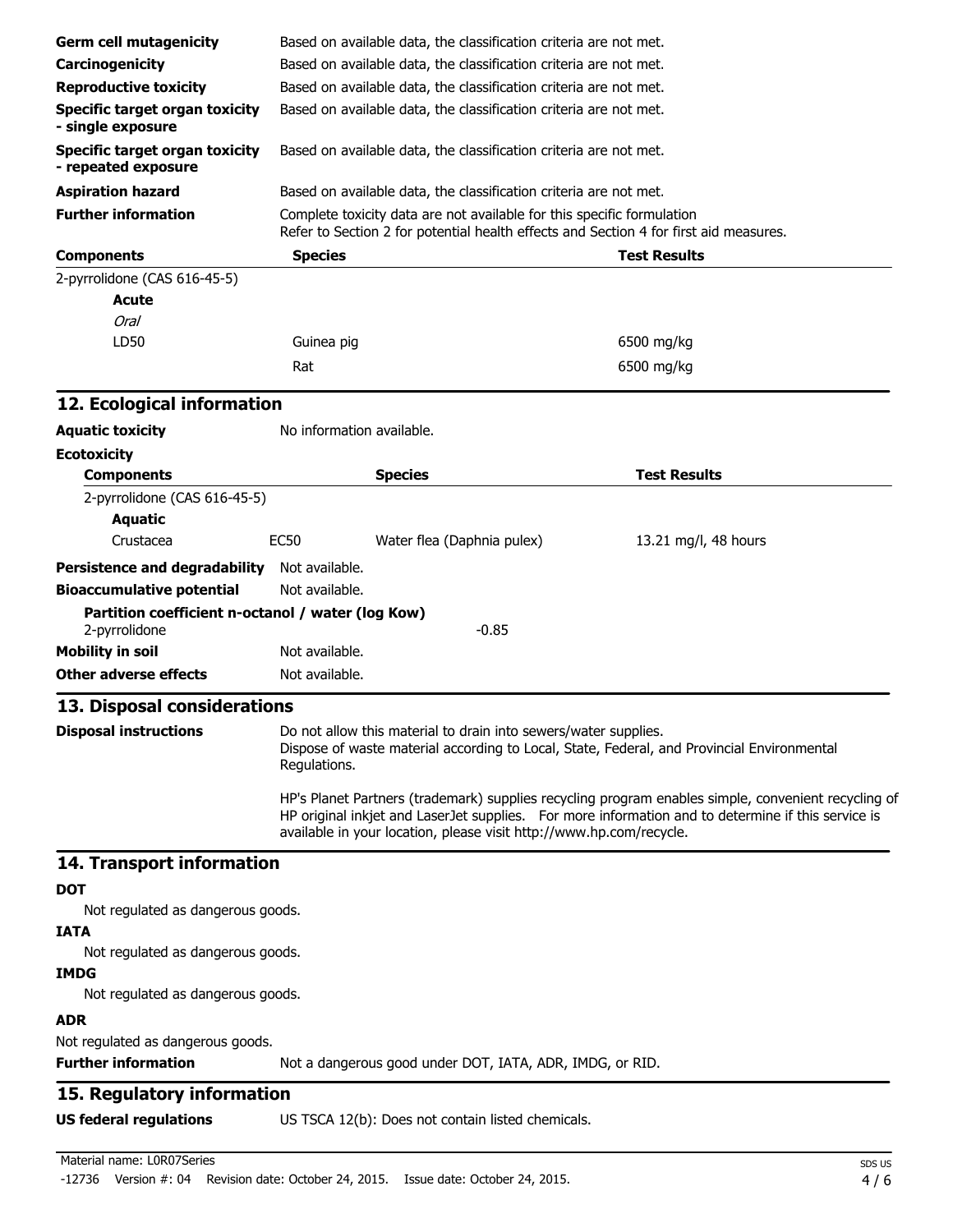|                                                                         | TSCA Section 12(b) Export Notification (40 CFR 707, Subpt. D)                                                                                                                                                                                                                                                     |
|-------------------------------------------------------------------------|-------------------------------------------------------------------------------------------------------------------------------------------------------------------------------------------------------------------------------------------------------------------------------------------------------------------|
| Not regulated.<br><b>CERCLA Hazardous Substance List (40 CFR 302.4)</b> |                                                                                                                                                                                                                                                                                                                   |
| Not listed.                                                             |                                                                                                                                                                                                                                                                                                                   |
| <b>SARA 304 Emergency release notification</b>                          |                                                                                                                                                                                                                                                                                                                   |
| Not regulated.                                                          |                                                                                                                                                                                                                                                                                                                   |
|                                                                         | OSHA Specifically Regulated Substances (29 CFR 1910.1001-1050)                                                                                                                                                                                                                                                    |
| Not listed.                                                             |                                                                                                                                                                                                                                                                                                                   |
|                                                                         | <b>Superfund Amendments and Reauthorization Act of 1986 (SARA)</b>                                                                                                                                                                                                                                                |
| <b>Hazard categories</b>                                                | Immediate Hazard - No                                                                                                                                                                                                                                                                                             |
|                                                                         | Delayed Hazard - No<br>Fire Hazard - No                                                                                                                                                                                                                                                                           |
|                                                                         | Pressure Hazard - No                                                                                                                                                                                                                                                                                              |
|                                                                         | Reactivity Hazard - No                                                                                                                                                                                                                                                                                            |
| <b>SARA 302 Extremely hazardous substance</b>                           |                                                                                                                                                                                                                                                                                                                   |
| Not listed.                                                             |                                                                                                                                                                                                                                                                                                                   |
| <b>SARA 311/312</b><br><b>Hazardous chemical</b>                        | No                                                                                                                                                                                                                                                                                                                |
| <b>Other federal regulations</b>                                        |                                                                                                                                                                                                                                                                                                                   |
| <b>Safe Drinking Water Act</b><br>(SDWA)                                | Not regulated.                                                                                                                                                                                                                                                                                                    |
| <b>US state regulations</b>                                             |                                                                                                                                                                                                                                                                                                                   |
| US. Massachusetts RTK - Substance List                                  |                                                                                                                                                                                                                                                                                                                   |
| 2-pyrrolidone (CAS 616-45-5)                                            | US. New Jersey Worker and Community Right-to-Know Act                                                                                                                                                                                                                                                             |
| Not listed.                                                             |                                                                                                                                                                                                                                                                                                                   |
|                                                                         | US. Pennsylvania Worker and Community Right-to-Know Law                                                                                                                                                                                                                                                           |
| 2-pyrrolidone (CAS 616-45-5)<br><b>US. Rhode Island RTK</b>             |                                                                                                                                                                                                                                                                                                                   |
| Not regulated.                                                          |                                                                                                                                                                                                                                                                                                                   |
| <b>US. California Proposition 65</b><br>Not Listed.                     |                                                                                                                                                                                                                                                                                                                   |
| <b>Other information</b>                                                | VOC content (less water, less exempt compounds) = $758$ g/L (U.S. requirement, not for emissions)                                                                                                                                                                                                                 |
|                                                                         | VOC data based on formulation (Organic compounds minus solids)                                                                                                                                                                                                                                                    |
| <b>Regulatory information</b>                                           | All chemical substances in this HP product have been notified or are exempt from notification under<br>chemical substances notification laws in the following countries: US (TSCA), EU (EINECS/ELINCS),<br>Switzerland, Canada (DSL/NDSL), Australia, Japan, Philippines, South Korea, New Zealand, and<br>China. |
|                                                                         | 16. Other information, including date of preparation or last revision                                                                                                                                                                                                                                             |
| <b>Issue date</b>                                                       | October 24, 2015.                                                                                                                                                                                                                                                                                                 |
| <b>Revision date</b>                                                    | October 24, 2015.                                                                                                                                                                                                                                                                                                 |
| <b>Version #</b>                                                        | 04                                                                                                                                                                                                                                                                                                                |
| <b>Disclaimer</b>                                                       | This Safety Data Sheet document is provided without charge to customers of HP. Data is the most                                                                                                                                                                                                                   |

current known to HP at the time of preparation of this document and is believed to be accurate. It should not be construed as guaranteeing specific properties of the products as described or suitability for a particular application. This document was prepared to the requirements of the jurisdiction specified in Section 1 above and may not meet regulatory requirements in other

Material name: L0R07Series -12736 Version #: 04 Revision date: October 24, 2015. Issue date: October 24, 2015.

countries.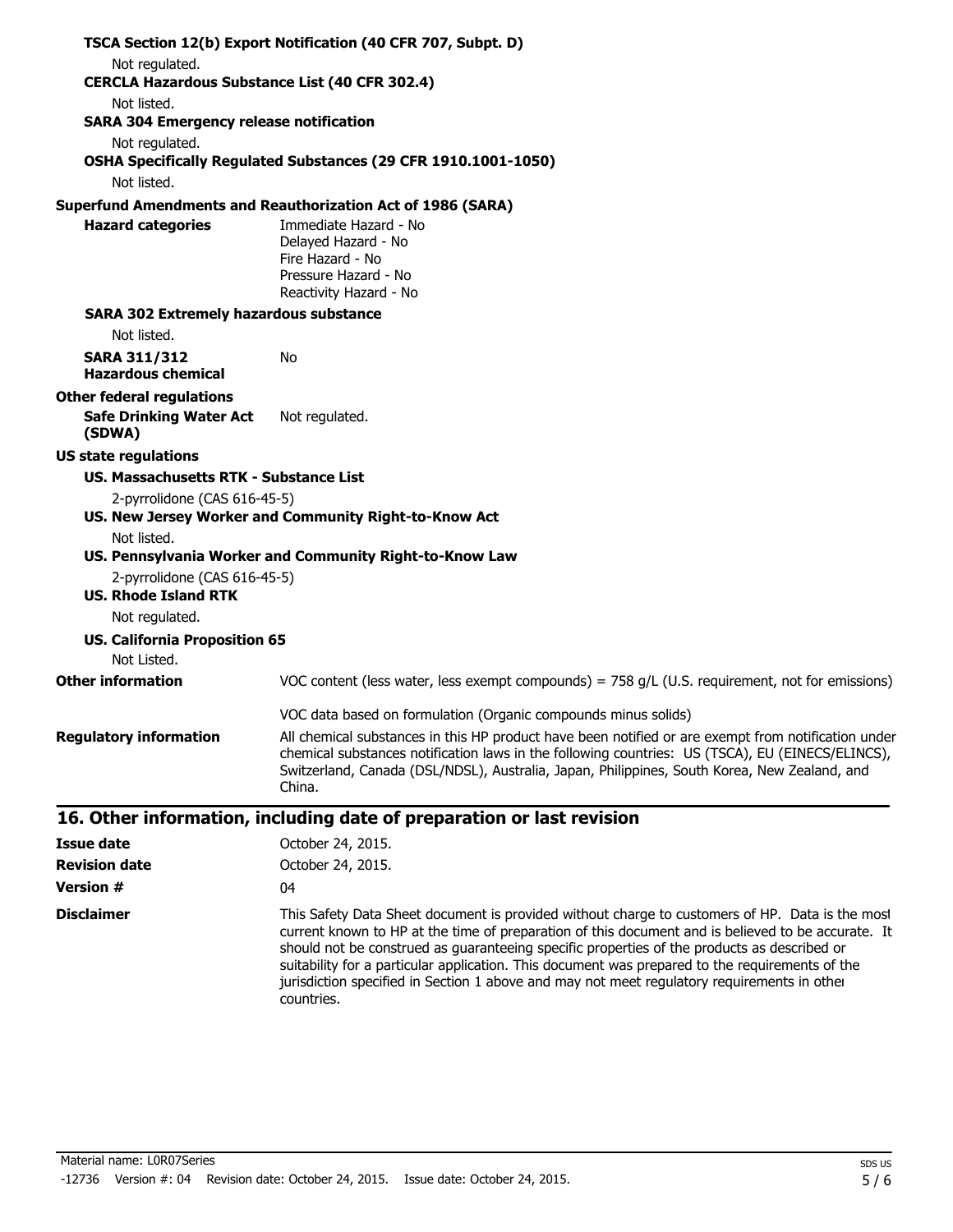| <b>ACGIH</b>  | American Conference of Governmental Industrial Hygienists           |
|---------------|---------------------------------------------------------------------|
| <b>CAS</b>    | <b>Chemical Abstracts Service</b>                                   |
| <b>CERCLA</b> | Comprehensive Environmental Response Compensation and Liability Act |
| <b>CFR</b>    | Code of Federal Regulations                                         |
| <b>COC</b>    | Cleveland Open Cup                                                  |
| <b>DOT</b>    | Department of Transportation                                        |
| <b>EPCRA</b>  | Emergency Planning and Community Right-to-Know Act (aka SARA)       |
| <b>IARC</b>   | International Agency for Research on Cancer                         |
| <b>NIOSH</b>  | National Institute for Occupational Safety and Health               |
| <b>NTP</b>    | National Toxicology Program                                         |
| <b>OSHA</b>   | Occupational Safety and Health Administration                       |
| <b>PEL</b>    | Permissible Exposure Limit                                          |
| <b>RCRA</b>   | Resource Conservation and Recovery Act                              |
| <b>REC</b>    | Recommended                                                         |
| <b>REL</b>    | Recommended Exposure Limit                                          |
| <b>SARA</b>   | Superfund Amendments and Reauthorization Act of 1986                |
| <b>STEL</b>   | Short-Term Exposure Limit                                           |
| <b>TCLP</b>   | Toxicity Characteristics Leaching Procedure                         |
| <b>TLV</b>    | Threshold Limit Value                                               |
| <b>TSCA</b>   | <b>Toxic Substances Control Act</b>                                 |
| <b>VOC</b>    | Volatile Organic Compounds                                          |
|               |                                                                     |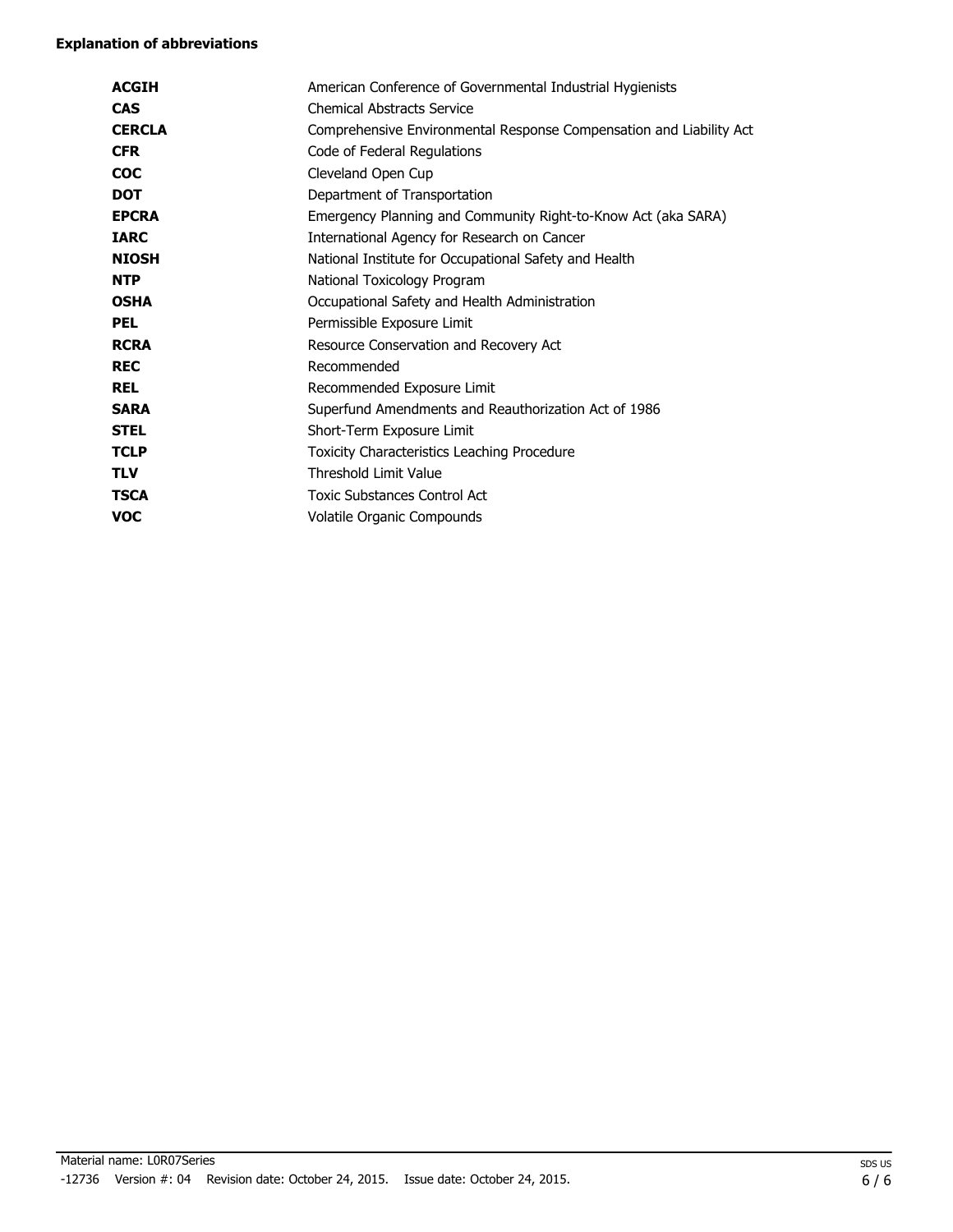

# **1. Identification**

| <b>Product identifier</b>     | J3M66Series                                                                                                                                                                                                                                   |
|-------------------------------|-----------------------------------------------------------------------------------------------------------------------------------------------------------------------------------------------------------------------------------------------|
| Other means of identification | Not available.                                                                                                                                                                                                                                |
| Recommended use               | Inkjet printing                                                                                                                                                                                                                               |
| Recommended restrictions      | None known.                                                                                                                                                                                                                                   |
| <b>Company identification</b> | HP Inc.<br>1501 Page Mill Road<br>Palo Alto, CA 94304-1112<br>United States<br>Telephone 650-857-5020                                                                                                                                         |
|                               | HP Inc. health effects line<br>(Toll-free within the US) 1-800-457-4209<br>(Direct) 1-760-710-0048<br>HP Inc. Customer Care Line<br>(Toll-free within the US) 1-800-474-6836<br>(Direct) 1-208-323-2551<br>Email: hpcustomer.inguiries@hp.com |

### **2. Hazard(s) identification**

| <b>Physical hazards</b>                      | Not classified.                                                                                                                                                                                                        |
|----------------------------------------------|------------------------------------------------------------------------------------------------------------------------------------------------------------------------------------------------------------------------|
| <b>Health hazards</b>                        | Not classified.                                                                                                                                                                                                        |
| <b>Environmental hazards</b>                 | Not classified.                                                                                                                                                                                                        |
| <b>OSHA defined hazards</b>                  | Not classified.                                                                                                                                                                                                        |
| Label elements                               |                                                                                                                                                                                                                        |
| <b>Hazard symbol</b>                         | None.                                                                                                                                                                                                                  |
| <b>Signal word</b>                           | None.                                                                                                                                                                                                                  |
| <b>Hazard statement</b>                      | Not available.                                                                                                                                                                                                         |
| <b>Precautionary statement</b>               |                                                                                                                                                                                                                        |
| <b>Prevention</b>                            | Not available.                                                                                                                                                                                                         |
| <b>Response</b>                              | Not available.                                                                                                                                                                                                         |
| <b>Storage</b>                               | Not available.                                                                                                                                                                                                         |
| <b>Disposal</b>                              | Not available.                                                                                                                                                                                                         |
| Hazard(s) not otherwise<br>classified (HNOC) | Complete toxicity data are not available for this specific formulation.                                                                                                                                                |
|                                              | Potential routes of overexposure to this product are skin and eye contact.<br>Inhalation of vapor and ingestion are not expected to be significant routes of exposure for this<br>product under normal use conditions. |
|                                              | None of the components present in this formulation at concentrations equal to or greater than<br>0.1% are listed by EU, MAK, IARC, NTP or OSHA.                                                                        |
| <b>Supplemental information</b>              | This product is not classified as hazardous according to OSHA CFR 1910.1200 (HazCom 2012).                                                                                                                             |

# **3. Composition/information on ingredients**

#### **Mixtures**

| <b>Chemical name</b> | Common name and synonyms | <b>CAS number</b> | $\frac{1}{2}$ |
|----------------------|--------------------------|-------------------|---------------|
| Water                |                          | 7732-18-5         | 70-85         |
| 2-pyrrolidone        |                          | 616-45-5          | ${<}10$       |
| Pigment Yellow       |                          | Proprietary       |               |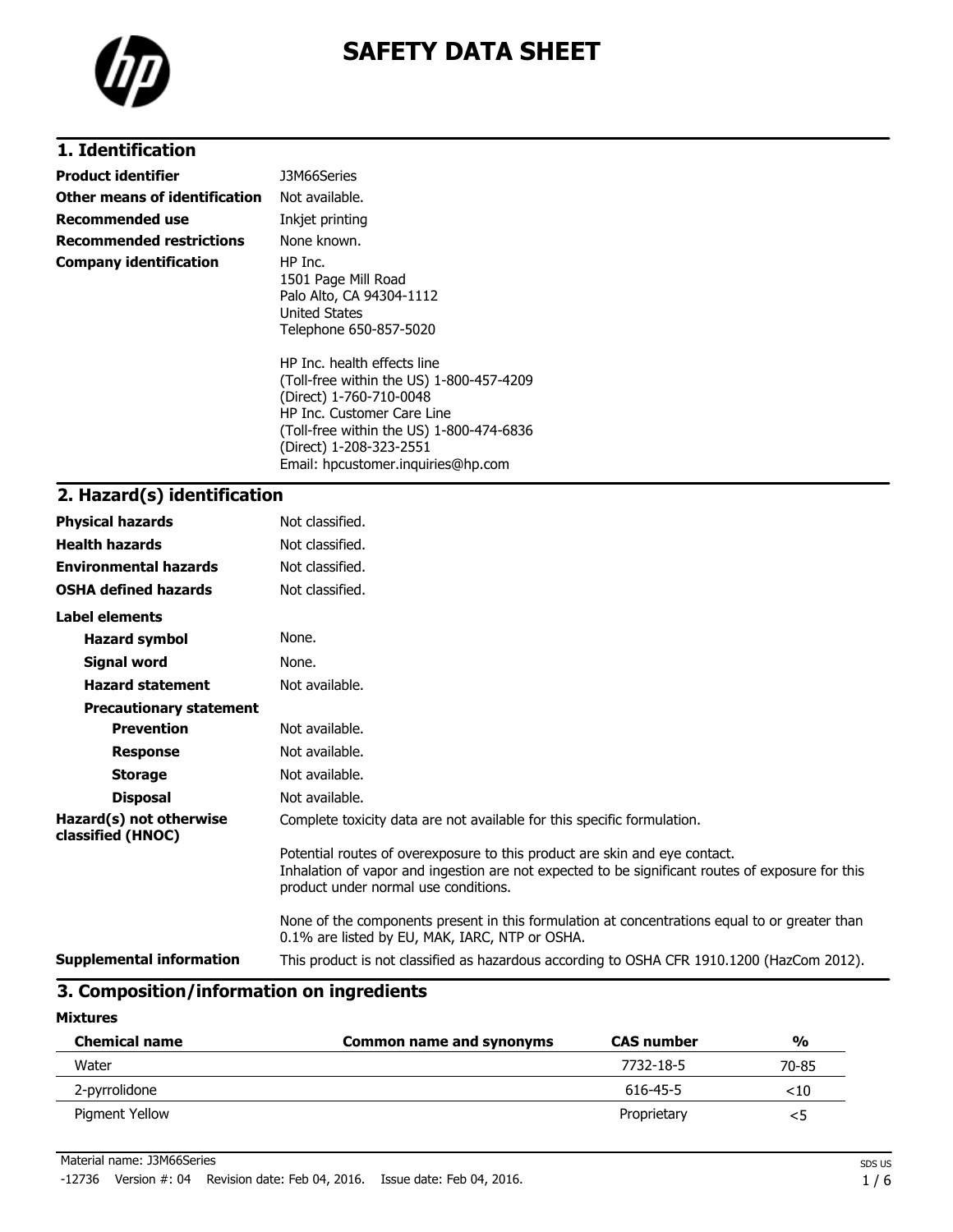| <b>Composition comments</b> | This ink supply contains an aqueous ink formulation.<br>This product has been evaluated using criteria specified in 29 CFR 1910.1200 (Hazard<br>Communication Standard). |
|-----------------------------|--------------------------------------------------------------------------------------------------------------------------------------------------------------------------|
| 4. First-aid measures       |                                                                                                                                                                          |
| <b>Inhalation</b>           | Move to fresh air. If symptoms persist not medical attention                                                                                                             |

| THIRRUPII                                                       | <u>riove to fresh all. It symptoms persist, get medical attention.</u>                                                                                                                             |
|-----------------------------------------------------------------|----------------------------------------------------------------------------------------------------------------------------------------------------------------------------------------------------|
| <b>Skin contact</b>                                             | Wash affected areas thoroughly with mild soap and water. Get medical attention if irritation<br>develops or persists.                                                                              |
| Eye contact                                                     | Do not rub eyes. Immediately flush with large amounts of clean, warm water (low pressure) for at<br>least 15 minutes or until particles are removed. If irritation persists get medical attention. |
| <b>Ingestion</b>                                                | If ingestion of a large amount does occur, seek medical attention.                                                                                                                                 |
| <b>Most important</b><br>symptoms/effects, acute and<br>delayed | Not available.                                                                                                                                                                                     |

| Suitable extinguishing media                                               | Dry chemical, CO2, water spray or regular foam. |
|----------------------------------------------------------------------------|-------------------------------------------------|
| Unsuitable extinguishing<br>media                                          | None known.                                     |
| <b>Specific hazards arising from</b><br>the chemical                       | Not applicable.                                 |
| <b>Special protective equipment</b><br>and precautions for<br>firefighters | Not available.                                  |
| <b>Specific methods</b>                                                    | None established.                               |
| 6. Accidental release measures                                             |                                                 |
|                                                                            |                                                 |

#### **Personal precautions, protective equipment and emergency procedures** Wear appropriate personal protective equipment. **Methods and materials for** Dike the spilled material, where this is possible. Absorb with inert absorbent such as dry clay, sand

| וטו כווסווטש מווע ווומנכו ומוט וטו | Dike the spilled material, where this is possible. Absorb with mert absorbent such as thy clay, sand   |
|------------------------------------|--------------------------------------------------------------------------------------------------------|
|                                    | <b>containment and cleaning up</b> or diatomaceous earth, commercial sorbents, or recover using pumps. |
| <b>Environmental precautions</b>   | Do not let product enter drains. Do not flush into surface water or sanitary sewer system.             |

# **7. Handling and storage**

| <b>Precautions for safe handling</b>                                      | Avoid contact with skin, eyes and clothing.                               |
|---------------------------------------------------------------------------|---------------------------------------------------------------------------|
| Conditions for safe storage,<br>including anv<br><b>incompatibilities</b> | Keep out of the reach of children. Keep away from excessive heat or cold. |

### **8. Exposure controls/personal protection**

| <b>Occupational exposure limits</b>        | No exposure limits noted for ingredient(s).                            |  |
|--------------------------------------------|------------------------------------------------------------------------|--|
| <b>Biological limit values</b>             | No biological exposure limits noted for the ingredient(s).             |  |
| <b>Exposure quidelines</b>                 | Exposure limits have not been established for this product.            |  |
| <b>Appropriate engineering</b><br>controls | Use in a well ventilated area.                                         |  |
|                                            | Individual protection measures, such as personal protective equipment  |  |
| Eye/face protection                        | Not available.                                                         |  |
| <b>Skin protection</b>                     |                                                                        |  |
| <b>Hand protection</b>                     | Not available.                                                         |  |
| <b>Other</b>                               | Not available.                                                         |  |
| <b>Respiratory protection</b>              | Not available.                                                         |  |
| <b>Thermal hazards</b>                     | Not available.                                                         |  |
| <b>General hygiene</b><br>considerations   | Handle in accordance with good industrial hygiene and safety practice. |  |

# **9. Physical and chemical properties**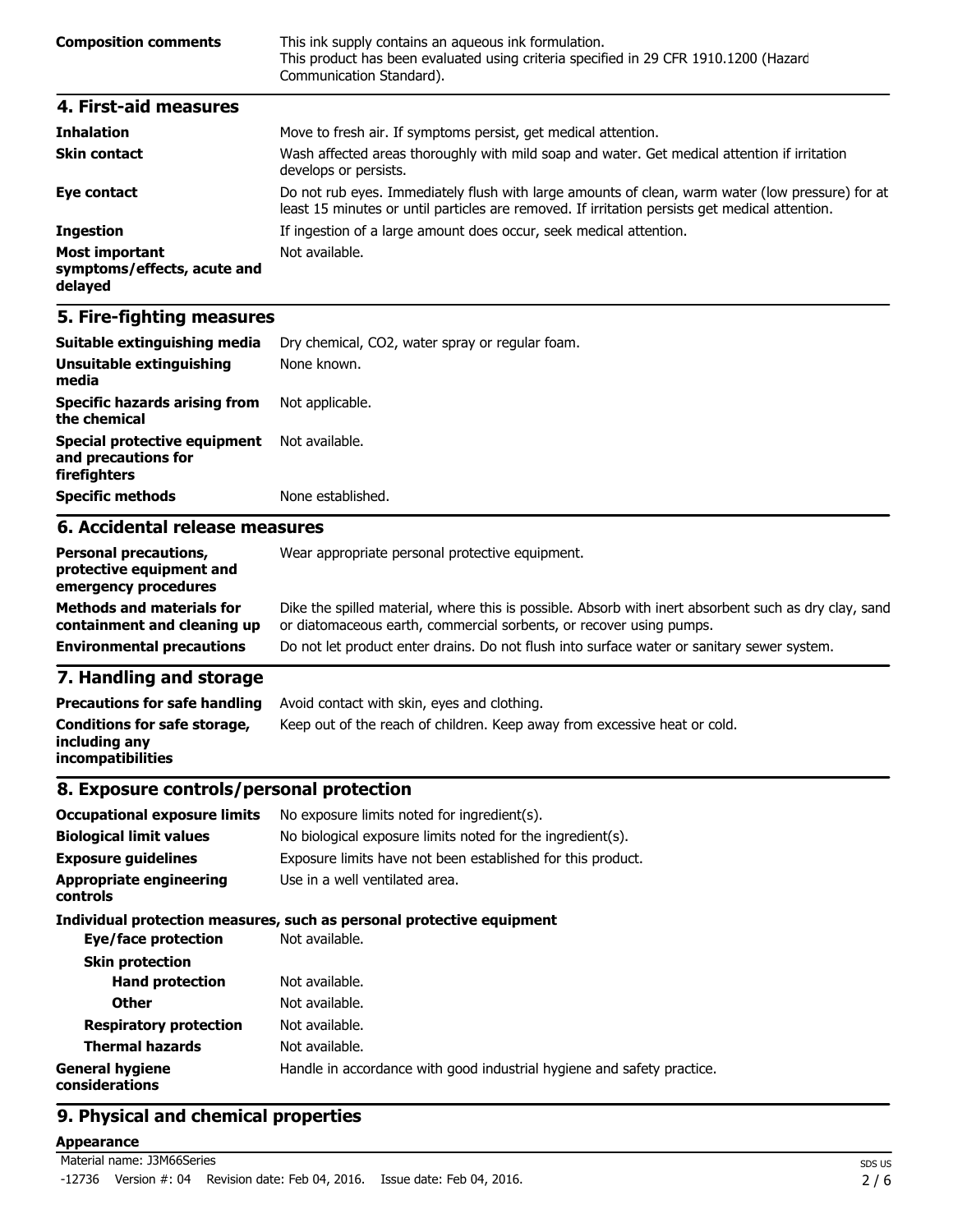| <b>Physical state</b>                               | Not available.                                            |
|-----------------------------------------------------|-----------------------------------------------------------|
| Color                                               | Yellow                                                    |
| Odor                                                | Not available.                                            |
| <b>Odor threshold</b>                               | Not available.                                            |
| рH                                                  | $9 - 9.6$                                                 |
| <b>Melting point/freezing point</b>                 | Not available.                                            |
| Initial boiling point and<br>boiling range          | Not available.                                            |
| <b>Flash point</b>                                  | > 230.0 °F (> 110.0 °C) Pensky-Martens Closed Cup         |
| <b>Evaporation rate</b>                             | Not available.                                            |
| <b>Flammability (solid, gas)</b>                    | Not available.                                            |
| <b>Upper/lower flammability or explosive limits</b> |                                                           |
| <b>Flammability limit - lower</b><br>(%)            | Not available.                                            |
| <b>Flammability limit -</b><br>upper $(% )$         | Not available.                                            |
| <b>Explosive limit - lower</b><br>(%)               | Not available.                                            |
| <b>Explosive limit - upper</b><br>(%)               | Not available.                                            |
| Vapor pressure                                      | Not available.                                            |
| Solubility(ies)                                     |                                                           |
| <b>Solubility (water)</b>                           | Not available.                                            |
| <b>Partition coefficient</b><br>(n-octanol/water)   | Not available.                                            |
| <b>Auto-ignition temperature</b>                    | Not available.                                            |
| <b>Decomposition temperature</b>                    | Not available.                                            |
| <b>Viscosity</b>                                    | Not available.                                            |
| <b>Other information</b>                            | For other VOC regulatory data/information see Section 15. |
| VOC (Weight %)                                      | 205 g/l                                                   |

| <b>Reactivity</b>                            | Not available.                                                                                                                                   |
|----------------------------------------------|--------------------------------------------------------------------------------------------------------------------------------------------------|
| <b>Chemical stability</b>                    | Stable under recommended storage conditions.                                                                                                     |
| <b>Possibility of hazardous</b><br>reactions | Will not occur.                                                                                                                                  |
| <b>Conditions to avoid</b>                   | Not available.                                                                                                                                   |
| <b>Incompatible materials</b>                | Incompatible with strong bases and oxidizing agents.                                                                                             |
| <b>Hazardous decomposition</b><br>products   | Upon decomposition, this product may yield gaseous nitrogen oxides, carbon monoxide, carbon<br>dioxide and/or low molecular weight hydrocarbons. |

# **11. Toxicological information**

| Symptoms related to the<br>physical, chemical and<br>toxicological characteristics | Not available.                                                    |  |
|------------------------------------------------------------------------------------|-------------------------------------------------------------------|--|
| <b>Information on toxicological effects</b>                                        |                                                                   |  |
| <b>Acute toxicity</b>                                                              | Based on available data, the classification criteria are not met. |  |
| <b>Skin corrosion/irritation</b>                                                   | Based on available data, the classification criteria are not met. |  |
| Serious eye damage/eye<br>irritation                                               | Based on available data, the classification criteria are not met. |  |
| Respiratory or skin sensitization                                                  |                                                                   |  |

| <b>Respiratory sensitization</b> | Based on available data, the classification criteria are not met. |
|----------------------------------|-------------------------------------------------------------------|
| Skin sensitization               | Based on available data, the classification criteria are not met. |

-12736 Version #: 04 Revision date: Feb 04, 2016. Issue date: Feb 04, 2016.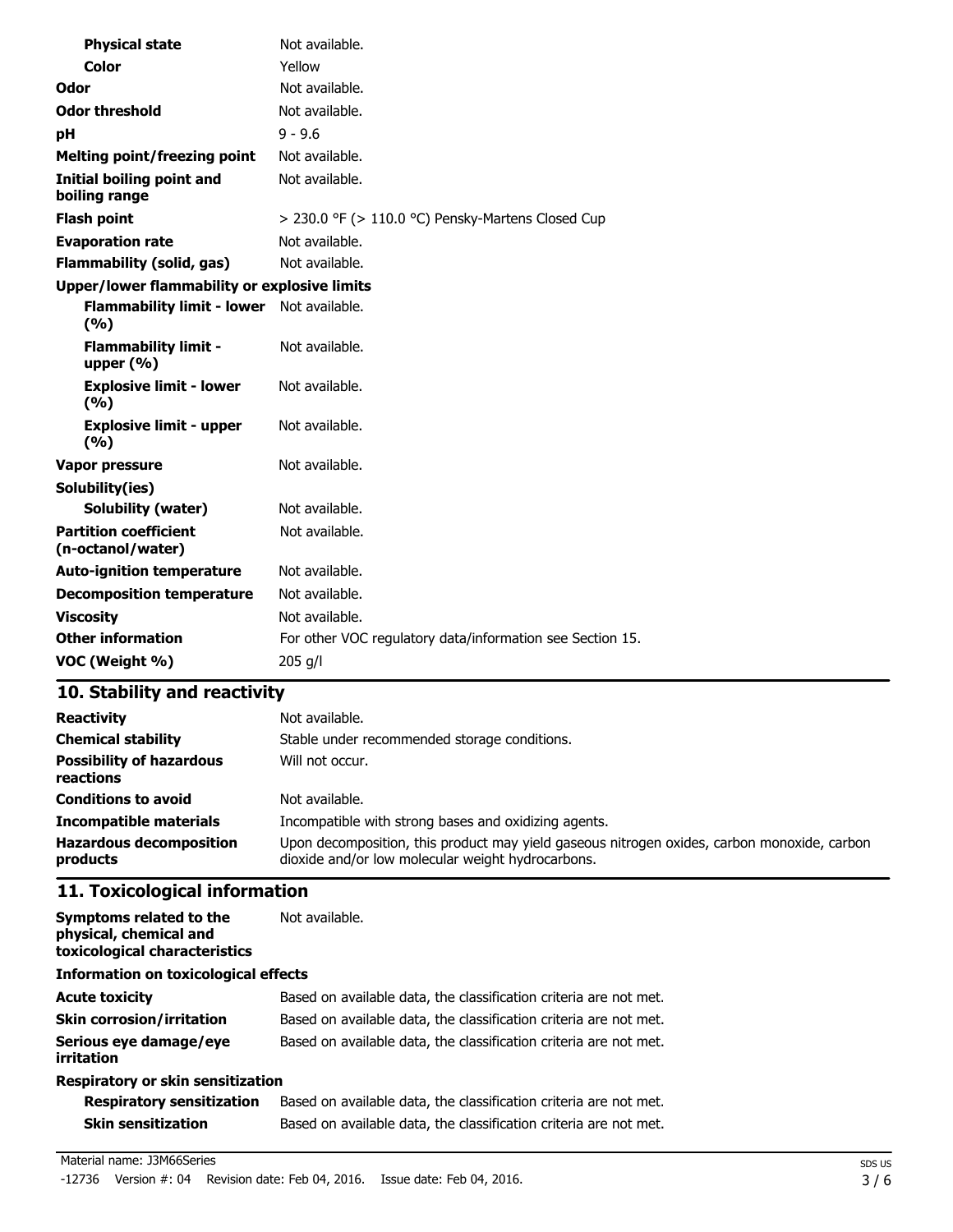| <b>Germ cell mutagenicity</b>                                |                                                                                                                                                                                                                                                                                  | Based on available data, the classification criteria are not met. |                      |  |  |
|--------------------------------------------------------------|----------------------------------------------------------------------------------------------------------------------------------------------------------------------------------------------------------------------------------------------------------------------------------|-------------------------------------------------------------------|----------------------|--|--|
| Carcinogenicity                                              |                                                                                                                                                                                                                                                                                  | Based on available data, the classification criteria are not met. |                      |  |  |
| <b>Reproductive toxicity</b>                                 | Based on available data, the classification criteria are not met.                                                                                                                                                                                                                |                                                                   |                      |  |  |
| <b>Specific target organ toxicity</b>                        |                                                                                                                                                                                                                                                                                  | Based on available data, the classification criteria are not met. |                      |  |  |
| - single exposure                                            |                                                                                                                                                                                                                                                                                  |                                                                   |                      |  |  |
| <b>Specific target organ toxicity</b><br>- repeated exposure | Based on available data, the classification criteria are not met.                                                                                                                                                                                                                |                                                                   |                      |  |  |
| <b>Aspiration hazard</b>                                     |                                                                                                                                                                                                                                                                                  | Based on available data, the classification criteria are not met. |                      |  |  |
| <b>Further information</b>                                   | Complete toxicity data are not available for this specific formulation<br>Refer to Section 2 for potential health effects and Section 4 for first aid measures.                                                                                                                  |                                                                   |                      |  |  |
| <b>Components</b>                                            | <b>Species</b>                                                                                                                                                                                                                                                                   |                                                                   | <b>Test Results</b>  |  |  |
| 2-pyrrolidone (CAS 616-45-5)                                 |                                                                                                                                                                                                                                                                                  |                                                                   |                      |  |  |
| <b>Acute</b>                                                 |                                                                                                                                                                                                                                                                                  |                                                                   |                      |  |  |
| <b>Oral</b>                                                  |                                                                                                                                                                                                                                                                                  |                                                                   |                      |  |  |
| LD50                                                         | Guinea pig                                                                                                                                                                                                                                                                       |                                                                   | 6500 mg/kg           |  |  |
|                                                              | Rat                                                                                                                                                                                                                                                                              |                                                                   | 6500 mg/kg           |  |  |
| 12. Ecological information                                   |                                                                                                                                                                                                                                                                                  |                                                                   |                      |  |  |
| <b>Aquatic toxicity</b>                                      | No information available.                                                                                                                                                                                                                                                        |                                                                   |                      |  |  |
| <b>Ecotoxicity</b>                                           |                                                                                                                                                                                                                                                                                  |                                                                   |                      |  |  |
| <b>Components</b>                                            |                                                                                                                                                                                                                                                                                  | <b>Species</b>                                                    | <b>Test Results</b>  |  |  |
| 2-pyrrolidone (CAS 616-45-5)                                 |                                                                                                                                                                                                                                                                                  |                                                                   |                      |  |  |
| <b>Aquatic</b>                                               |                                                                                                                                                                                                                                                                                  |                                                                   |                      |  |  |
| Crustacea                                                    | <b>EC50</b>                                                                                                                                                                                                                                                                      | Water flea (Daphnia pulex)                                        | 13.21 mg/l, 48 hours |  |  |
| Persistence and degradability Not available.                 |                                                                                                                                                                                                                                                                                  |                                                                   |                      |  |  |
| <b>Bioaccumulative potential</b>                             | Not available.                                                                                                                                                                                                                                                                   |                                                                   |                      |  |  |
| Partition coefficient n-octanol / water (log Kow)            |                                                                                                                                                                                                                                                                                  |                                                                   |                      |  |  |
| 2-pyrrolidone                                                |                                                                                                                                                                                                                                                                                  | $-0.85$                                                           |                      |  |  |
| <b>Mobility in soil</b>                                      | Not available.                                                                                                                                                                                                                                                                   |                                                                   |                      |  |  |
| <b>Other adverse effects</b>                                 | Not available.                                                                                                                                                                                                                                                                   |                                                                   |                      |  |  |
| 13. Disposal considerations                                  |                                                                                                                                                                                                                                                                                  |                                                                   |                      |  |  |
| <b>Disposal instructions</b>                                 | Do not allow this material to drain into sewers/water supplies.<br>Dispose of waste material according to Local, State, Federal, and Provincial Environmental<br>Regulations.                                                                                                    |                                                                   |                      |  |  |
|                                                              | HP's Planet Partners (trademark) supplies recycling program enables simple, convenient recycling of<br>HP original inkjet and LaserJet supplies. For more information and to determine if this service is<br>available in your location, please visit http://www.hp.com/recycle. |                                                                   |                      |  |  |
| 14. Transport information                                    |                                                                                                                                                                                                                                                                                  |                                                                   |                      |  |  |
| <b>DOT</b>                                                   |                                                                                                                                                                                                                                                                                  |                                                                   |                      |  |  |
| Not regulated as dangerous goods.                            |                                                                                                                                                                                                                                                                                  |                                                                   |                      |  |  |
| <b>IATA</b>                                                  |                                                                                                                                                                                                                                                                                  |                                                                   |                      |  |  |
| Not regulated as dangerous goods.                            |                                                                                                                                                                                                                                                                                  |                                                                   |                      |  |  |
| <b>IMDG</b><br>Not regulated as dangerous goods.             |                                                                                                                                                                                                                                                                                  |                                                                   |                      |  |  |
|                                                              |                                                                                                                                                                                                                                                                                  |                                                                   |                      |  |  |
| <b>ADR</b>                                                   |                                                                                                                                                                                                                                                                                  |                                                                   |                      |  |  |
| Not regulated as dangerous goods.                            |                                                                                                                                                                                                                                                                                  |                                                                   |                      |  |  |
| <b>Further information</b>                                   |                                                                                                                                                                                                                                                                                  | Not a dangerous good under DOT, IATA, ADR, IMDG, or RID.          |                      |  |  |
| 15. Regulatory information                                   |                                                                                                                                                                                                                                                                                  |                                                                   |                      |  |  |
| <b>US federal regulations</b>                                |                                                                                                                                                                                                                                                                                  | US TSCA 12(b): Does not contain listed chemicals.                 |                      |  |  |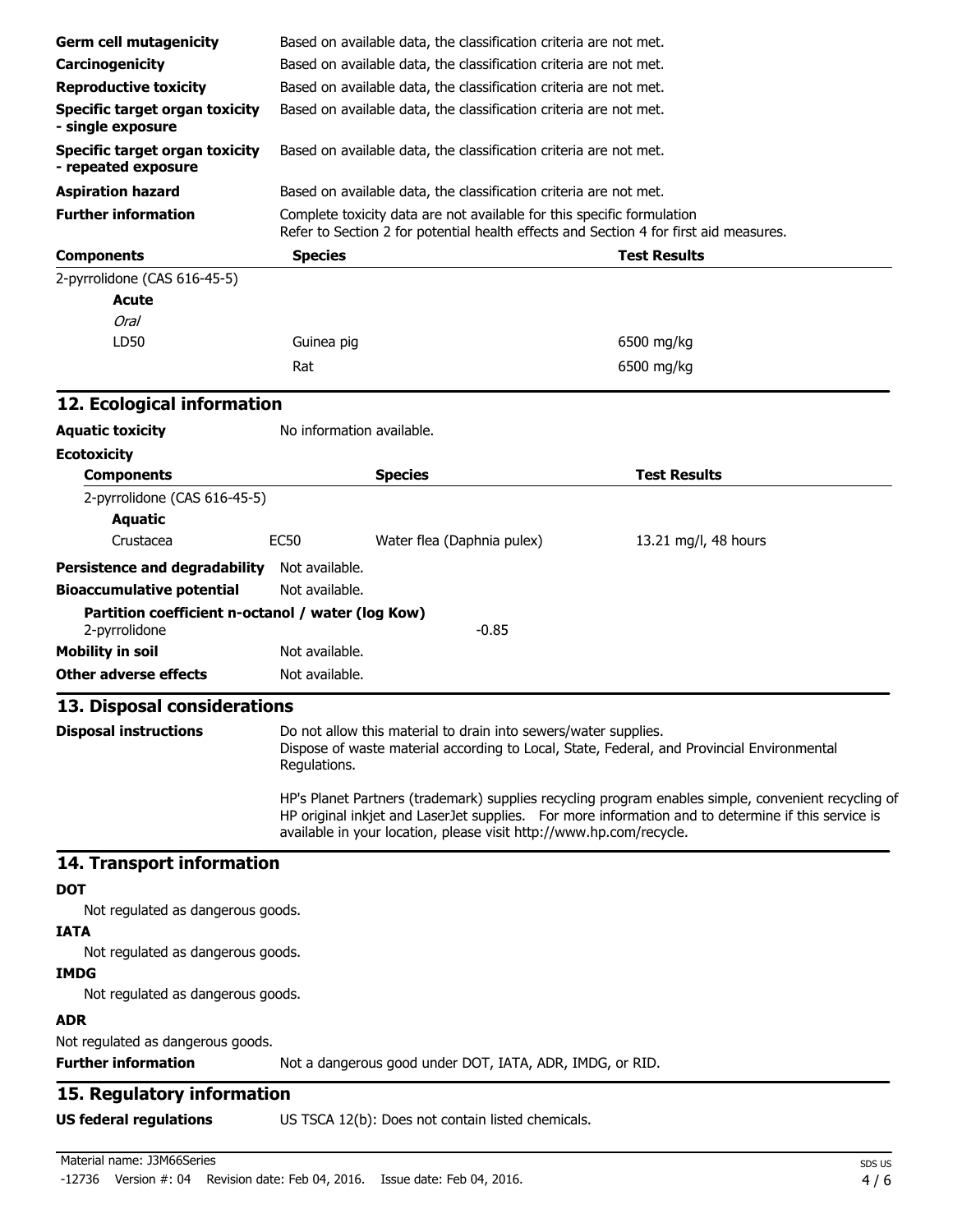|                                                                               | TSCA Section 12(b) Export Notification (40 CFR 707, Subpt. D)                                                                                                                                                                                                                                                                                                                                                                                                                                                        |
|-------------------------------------------------------------------------------|----------------------------------------------------------------------------------------------------------------------------------------------------------------------------------------------------------------------------------------------------------------------------------------------------------------------------------------------------------------------------------------------------------------------------------------------------------------------------------------------------------------------|
| Not regulated.                                                                |                                                                                                                                                                                                                                                                                                                                                                                                                                                                                                                      |
| <b>CERCLA Hazardous Substance List (40 CFR 302.4)</b>                         |                                                                                                                                                                                                                                                                                                                                                                                                                                                                                                                      |
| Not listed.                                                                   |                                                                                                                                                                                                                                                                                                                                                                                                                                                                                                                      |
| <b>SARA 304 Emergency release notification</b>                                |                                                                                                                                                                                                                                                                                                                                                                                                                                                                                                                      |
| Not regulated.<br>Not listed.                                                 | OSHA Specifically Regulated Substances (29 CFR 1910.1001-1050)                                                                                                                                                                                                                                                                                                                                                                                                                                                       |
|                                                                               | <b>Superfund Amendments and Reauthorization Act of 1986 (SARA)</b>                                                                                                                                                                                                                                                                                                                                                                                                                                                   |
| <b>Hazard categories</b>                                                      | Immediate Hazard - No<br>Delayed Hazard - No<br>Fire Hazard - No<br>Pressure Hazard - No<br>Reactivity Hazard - No                                                                                                                                                                                                                                                                                                                                                                                                   |
| <b>SARA 302 Extremely hazardous substance</b>                                 |                                                                                                                                                                                                                                                                                                                                                                                                                                                                                                                      |
| Not listed.                                                                   |                                                                                                                                                                                                                                                                                                                                                                                                                                                                                                                      |
| <b>SARA 311/312</b><br><b>Hazardous chemical</b>                              | No                                                                                                                                                                                                                                                                                                                                                                                                                                                                                                                   |
| <b>Other federal regulations</b><br><b>Safe Drinking Water Act</b><br>(SDWA)  | Not regulated.                                                                                                                                                                                                                                                                                                                                                                                                                                                                                                       |
| <b>US state regulations</b>                                                   |                                                                                                                                                                                                                                                                                                                                                                                                                                                                                                                      |
| <b>US. Massachusetts RTK - Substance List</b><br>2-pyrrolidone (CAS 616-45-5) | US. New Jersey Worker and Community Right-to-Know Act                                                                                                                                                                                                                                                                                                                                                                                                                                                                |
| Not listed.<br>2-pyrrolidone (CAS 616-45-5)<br><b>US. Rhode Island RTK</b>    | US. Pennsylvania Worker and Community Right-to-Know Law                                                                                                                                                                                                                                                                                                                                                                                                                                                              |
| Not regulated.                                                                |                                                                                                                                                                                                                                                                                                                                                                                                                                                                                                                      |
| <b>US. California Proposition 65</b>                                          |                                                                                                                                                                                                                                                                                                                                                                                                                                                                                                                      |
| Not Listed.<br><b>Other information</b>                                       | VOC content (less water, less exempt compounds) = $758$ g/L (U.S. requirement, not for emissions)                                                                                                                                                                                                                                                                                                                                                                                                                    |
|                                                                               |                                                                                                                                                                                                                                                                                                                                                                                                                                                                                                                      |
|                                                                               | VOC data based on formulation (Organic compounds minus solids)                                                                                                                                                                                                                                                                                                                                                                                                                                                       |
| <b>Regulatory information</b>                                                 | All chemical substances in this HP product have been notified or are exempt from notification under<br>chemical substances notification laws in the following countries: US (TSCA), EU (EINECS/ELINCS),<br>Switzerland, Canada (DSL/NDSL), Australia, Japan, Philippines, South Korea, New Zealand, and<br>China.                                                                                                                                                                                                    |
|                                                                               | 16. Other information, including date of preparation or last revision                                                                                                                                                                                                                                                                                                                                                                                                                                                |
| <b>Issue date</b>                                                             | Feb 04, 2016.                                                                                                                                                                                                                                                                                                                                                                                                                                                                                                        |
| <b>Revision date</b>                                                          | Feb 04, 2016.                                                                                                                                                                                                                                                                                                                                                                                                                                                                                                        |
| <b>Version #</b>                                                              | 04                                                                                                                                                                                                                                                                                                                                                                                                                                                                                                                   |
| <b>Disclaimer</b>                                                             | This Safety Data Sheet document is provided without charge to customers of HP. Data is the most<br>current known to HP at the time of preparation of this document and is believed to be accurate. It<br>should not be construed as guaranteeing specific properties of the products as described or<br>suitability for a particular application. This document was prepared to the requirements of the<br>jurisdiction specified in Section 1 above and may not meet regulatory requirements in other<br>countries. |
| <b>Manufacturer information</b>                                               | HP Inc.<br>1501 Page Mill Road                                                                                                                                                                                                                                                                                                                                                                                                                                                                                       |

Material name: J3M66Series -12736 Version #: 04 Revision date: Feb 04, 2016. Issue date: Feb 04, 2016.

Palo Alto, CA 94304-1112 US Direct 1-650-857-5020